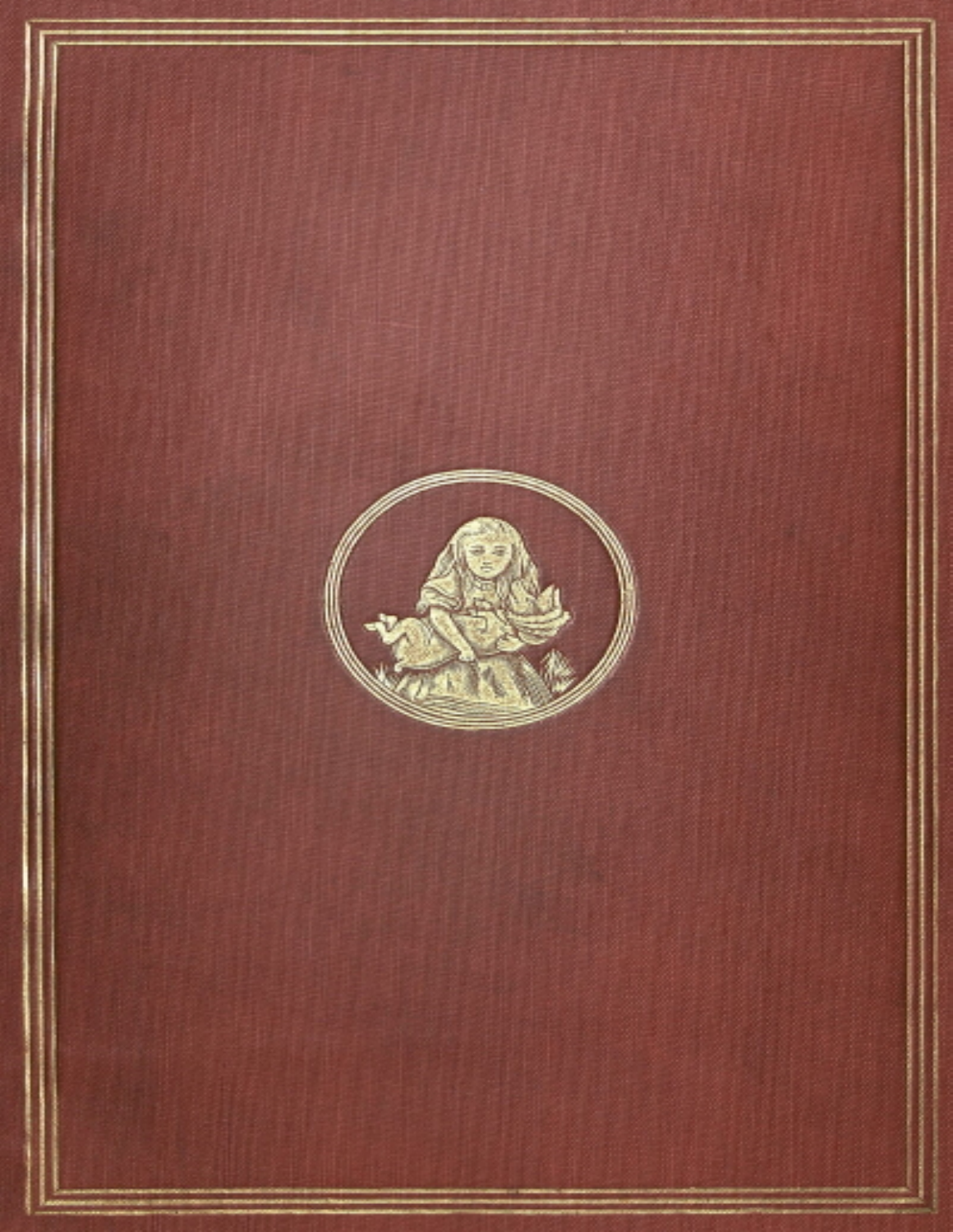https://onemorelibrary.com

#### **Alice's Adventures in Wonderland**

**by**

**Lewis Carroll**

Macmillan and Co., London, 1865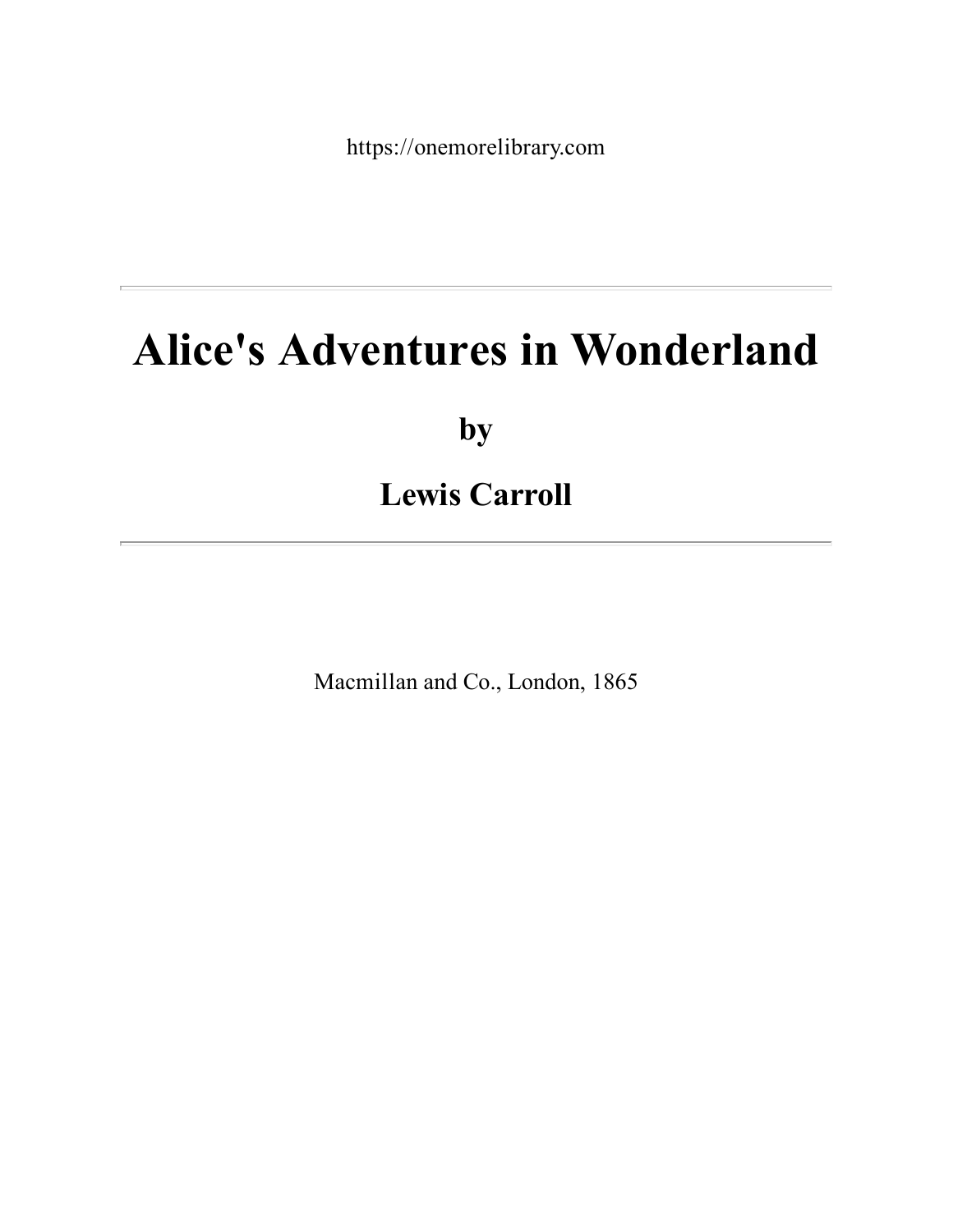#### Contents

| <b>CHAPTER I.</b>   | Down the Rabbit-Hole                            |
|---------------------|-------------------------------------------------|
| <b>CHAPTER II.</b>  | The Pool of Tears                               |
| <b>CHAPTER III.</b> | A Caucus-Race and a Long Tale                   |
| <b>CHAPTER IV.</b>  | The Rabbit Sends in a Little Bill               |
| <b>CHAPTER V.</b>   | Advice from a Caterpillar                       |
| <b>CHAPTER VI.</b>  | Pig and Pepper                                  |
|                     | <b>CHAPTER VII. A Mad Tea-Party</b>             |
|                     | <b>CHAPTER VIII. The Queen's Croquet-Ground</b> |
|                     | <b>CHAPTER IX.</b> The Mock Turtle's Story      |
|                     | <b>CHAPTER X.</b> The Lobster Quadrille         |
|                     | <b>CHAPTER XI.</b> Who Stole the Tarts?         |
|                     | <b>CHAPTER XII.</b> Alice's Evidence            |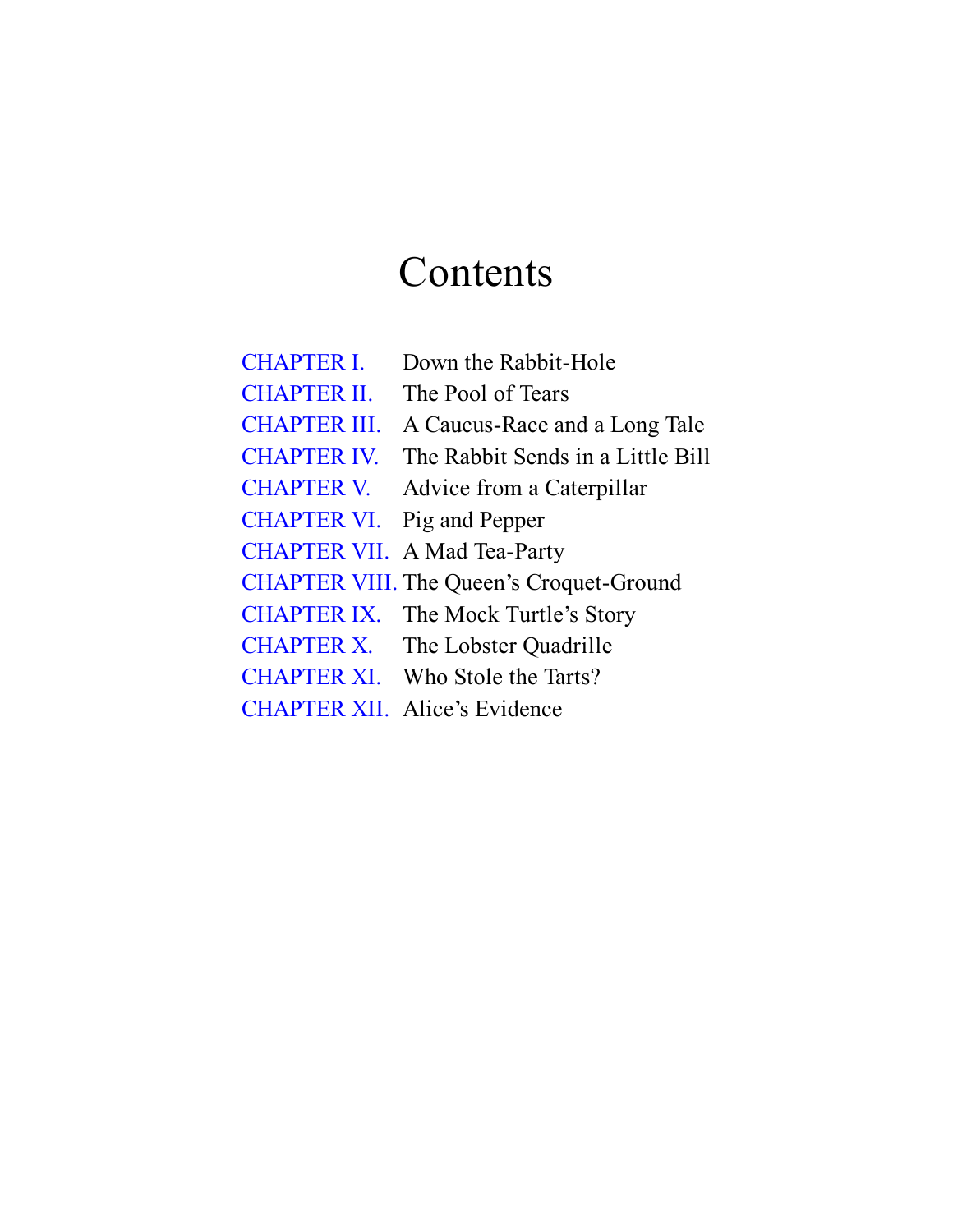# <span id="page-3-0"></span>CHAPTER I. Down the Rabbit-Hole

Alice was beginning to get very tired of sitting by her sister on the bank, and of having nothing to do: once or twice she had peeped into the book her sister was reading, but it had no pictures or conversations in it, "and what is the use of a book," thought Alice "without pictures or conversations?"

So she was considering in her own mind (as well as she could, for the hot day made her feel very sleepy and stupid), whether the pleasure of making a daisy-chain would be worth the trouble of getting up and picking the daisies, when suddenly a White Rabbit with pink eyes ran close by her.

There was nothing so *very* remarkable in that; nor did Alice think it so *very* much out of the way to hear the Rabbit say to itself, "Oh dear! Oh dear! I shall be late!" (when she thought it over afterwards, it occurred to her that she ought to have wondered at this, but at the time it all seemed quite natural); but when the Rabbit actually *took a watch out of its waistcoat-pocket*, and looked at it, and then hurried on, Alice started to her feet, for it flashed across her mind that she had never before seen a rabbit with either a waistcoat-pocket, or a watch to take out of it, and burning with curiosity, she ran across the field after it, and fortunately was just in time to see it pop down a large rabbit-hole under the hedge.

In another moment down went Alice after it, never once considering how in the world she was to get out again.

The rabbit-hole went straight on like a tunnel for some way, and then dipped suddenly down, so suddenly that Alice had not a moment to think about stopping herself before she found herself falling down a very deep well.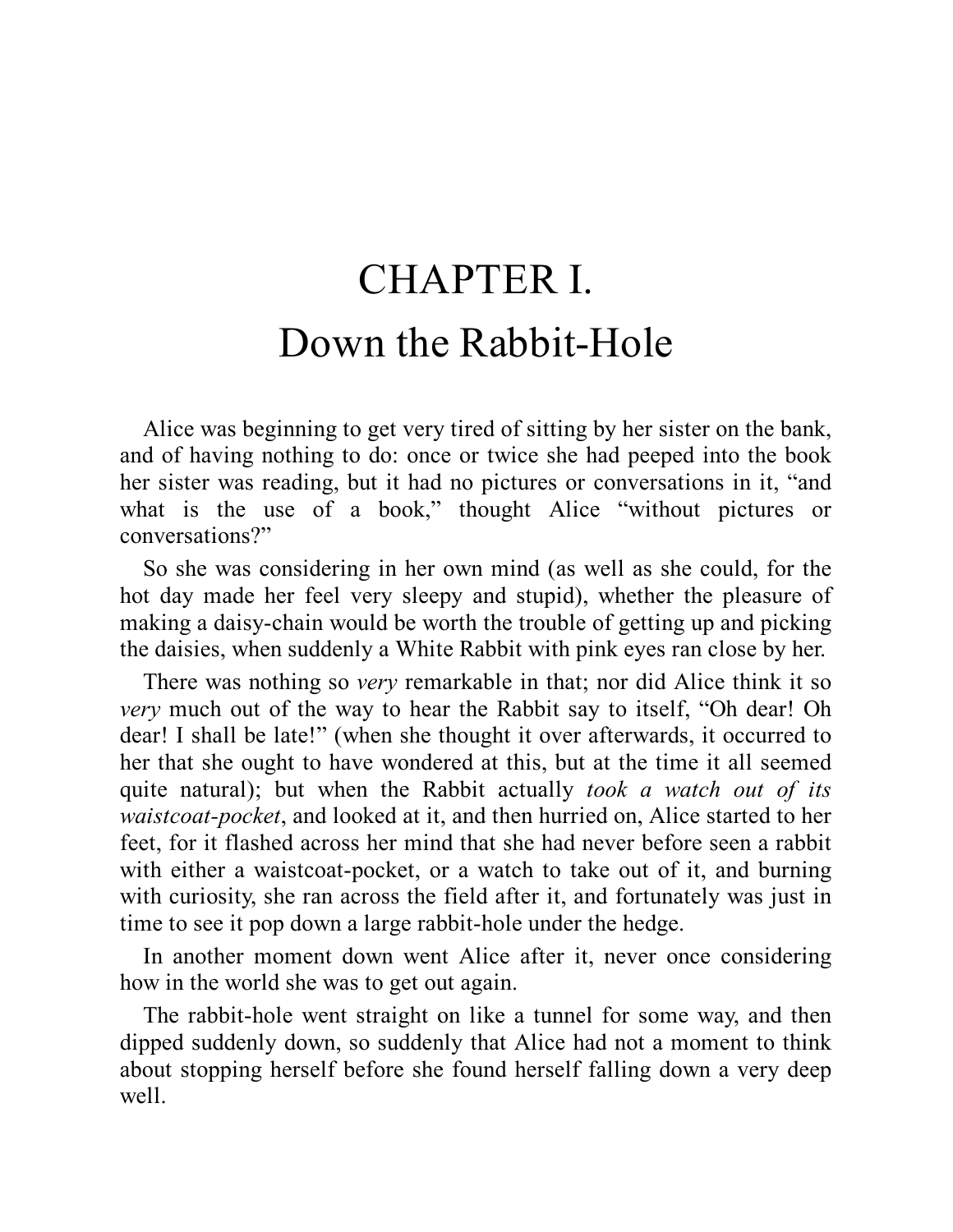Either the well was very deep, or she fell very slowly, for she had plenty of time as she went down to look about her and to wonder what was going to happen next. First, she tried to look down and make out what she was coming to, but it was too dark to see anything; then she looked at the sides of the well, and noticed that they were filled with cupboards and bookshelves; here and there she saw maps and pictures hung upon pegs. She took down a jar from one of the shelves as she passed; it was labelled "ORANGE MARMALADE", but to her great disappointment it was empty: she did not like to drop the jar for fear of killing somebody underneath, so managed to put it into one of the cupboards as she fell past it.

"Well!" thought Alice to herself, "after such a fall as this, I shall think nothing of tumbling down stairs! How brave they'll all think me at home! Why, I wouldn't say anything about it, even if I fell off the top of the house!" (Which was very likely true.)

Down, down, down. Would the fall *never* come to an end? "I wonder how many miles I've fallen by this time?" she said aloud. "I must be getting somewhere near the centre of the earth. Let me see: that would be four thousand miles down, I think—" (for, you see, Alice had learnt several things of this sort in her lessons in the schoolroom, and though this was not a *very* good opportunity for showing off her knowledge, as there was no one to listen to her, still it was good practice to say it over) "—yes, that's about the right distance—but then I wonder what Latitude or Longitude I've got to?" (Alice had no idea what Latitude was, or Longitude either, but thought they were nice grand words to say.)

Presently she began again. "I wonder if I shall fall right *through* the earth! How funny it'll seem to come out among the people that walk with their heads downward! The Antipathies, I think—" (she was rather glad there *was* no one listening, this time, as it didn't sound at all the right word) "—but I shall have to ask them what the name of the country is, you know. Please, Ma'am, is this New Zealand or Australia?" (and she tried to curtsey as she spoke—fancy *curtseying* as you're falling through the air! Do you think you could manage it?) "And what an ignorant little girl she'll think me for asking! No, it'll never do to ask: perhaps I shall see it written up somewhere."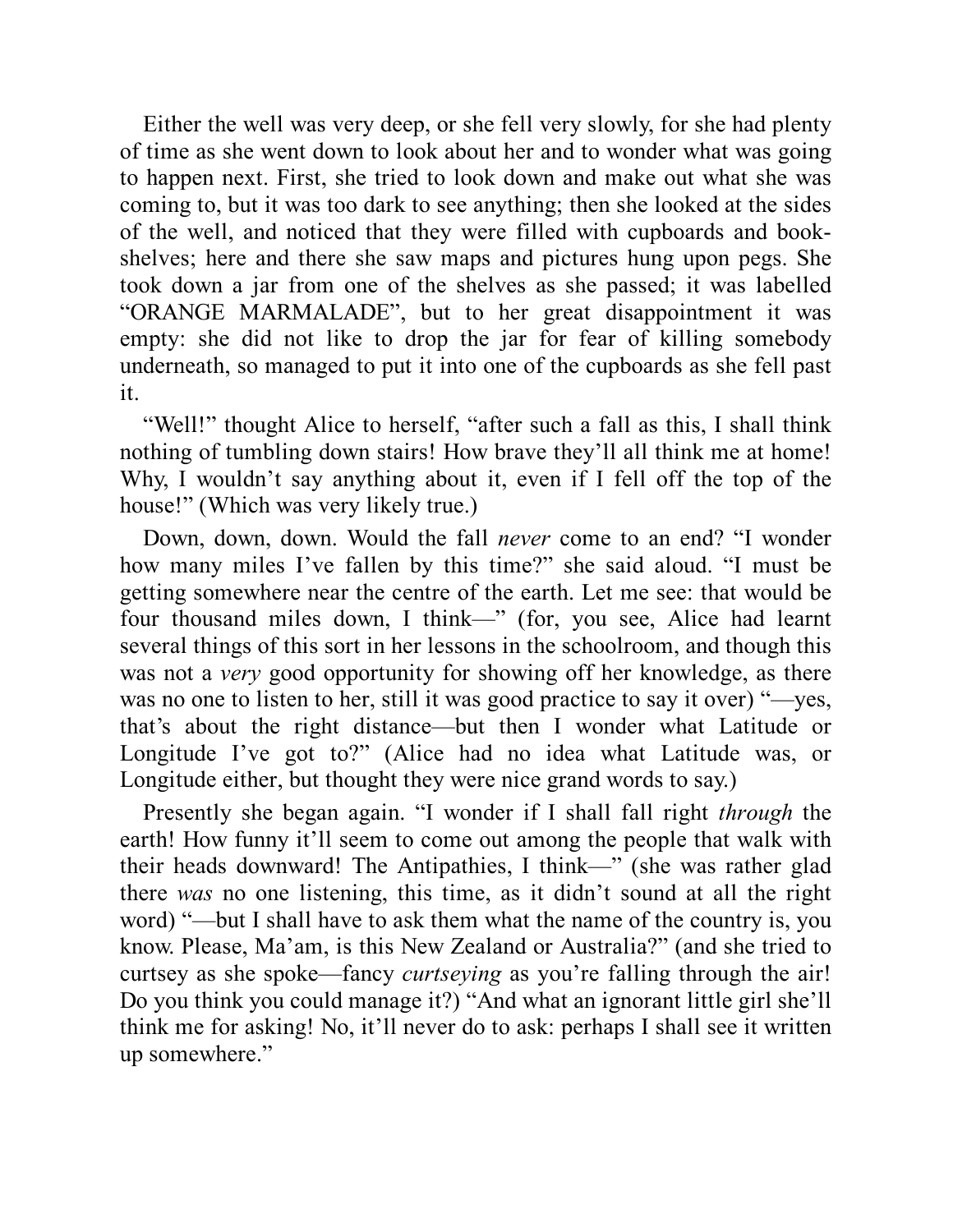Down, down, down. There was nothing else to do, so Alice soon began talking again. "Dinah'll miss me very much to-night, I should think!" (Dinah was the cat.) "I hope they'll remember her saucer of milk at teatime. Dinah my dear! I wish you were down here with me! There are no mice in the air, I'm afraid, but you might catch a bat, and that's very like a mouse, you know. But do cats eat bats, I wonder?" And here Alice began to get rather sleepy, and went on saying to herself, in a dreamy sort of way, "Do cats eat bats? Do cats eat bats?" and sometimes, "Do bats eat cats?" for, you see, as she couldn't answer either question, it didn't much matter which way she put it. She felt that she was dozing off, and had just begun to dream that she was walking hand in hand with Dinah, and saying to her very earnestly, "Now, Dinah, tell me the truth: did you ever eat a bat?" when suddenly, thump! thump! down she came upon a heap of sticks and dry leaves, and the fall was over.

Alice was not a bit hurt, and she jumped up on to her feet in a moment: she looked up, but it was all dark overhead; before her was another long passage, and the White Rabbit was still in sight, hurrying down it. There was not a moment to be lost: away went Alice like the wind, and was just in time to hear it say, as it turned a corner, "Oh my ears and whiskers, how late it's getting!" She was close behind it when she turned the corner, but the Rabbit was no longer to be seen: she found herself in a long, low hall, which was lit up by a row of lamps hanging from the roof.

There were doors all round the hall, but they were all locked; and when Alice had been all the way down one side and up the other, trying every door, she walked sadly down the middle, wondering how she was ever to get out again.

Suddenly she came upon a little three-legged table, all made of solid glass; there was nothing on it except a tiny golden key, and Alice's first thought was that it might belong to one of the doors of the hall; but, alas! either the locks were too large, or the key was too small, but at any rate it would not open any of them. However, on the second time round, she came upon a low curtain she had not noticed before, and behind it was a little door about fifteen inches high: she tried the little golden key in the lock, and to her great delight it fitted!

Alice opened the door and found that it led into a small passage, not much larger than a rat-hole: she knelt down and looked along the passage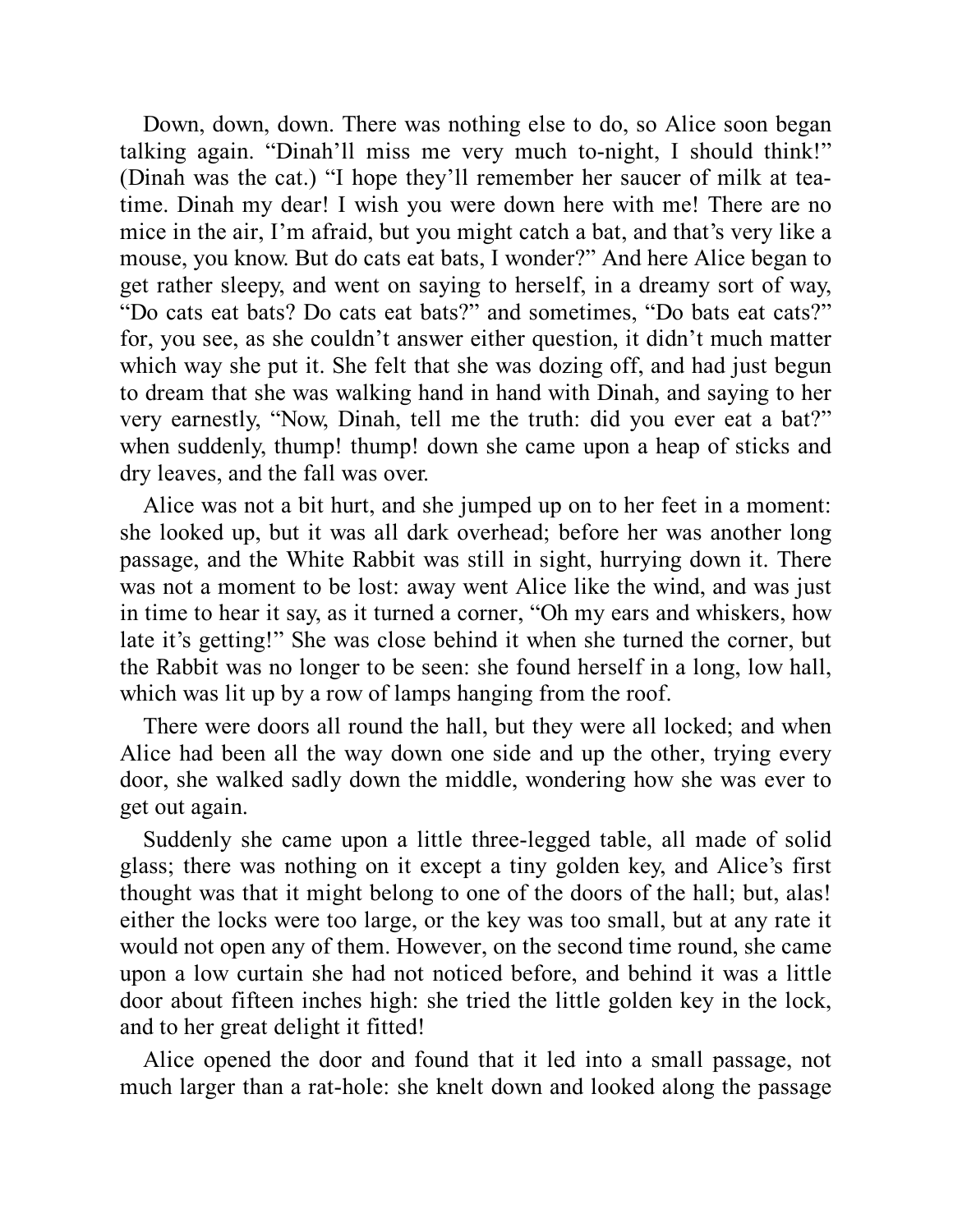into the loveliest garden you ever saw. How she longed to get out of that dark hall, and wander about among those beds of bright flowers and those cool fountains, but she could not even get her head through the doorway; "and even if my head would go through," thought poor Alice, "it would be of very little use without my shoulders. Oh, how I wish I could shut up like a telescope! I think I could, if I only knew how to begin." For, you see, so many out-of-the-way things had happened lately, that Alice had begun to think that very few things indeed were really impossible.

There seemed to be no use in waiting by the little door, so she went back to the table, half hoping she might find another key on it, or at any rate a book of rules for shutting people up like telescopes: this time she found a little bottle on it, ("which certainly was not here before," said Alice,) and round the neck of the bottle was a paper label, with the words "DRINK ME," beautifully printed on it in large letters.

It was all very well to say "Drink me," but the wise little Alice was not going to do *that* in a hurry. "No, I'll look first," she said, "and see whether it's marked '*poison*' or not"; for she had read several nice little histories about children who had got burnt, and eaten up by wild beasts and other unpleasant things, all because they *would* not remember the simple rules their friends had taught them: such as, that a red-hot poker will burn you if you hold it too long; and that if you cut your finger *very* deeply with a knife, it usually bleeds; and she had never forgotten that, if you drink much from a bottle marked "poison," it is almost certain to disagree with you, sooner or later.

However, this bottle was *not* marked "poison," so Alice ventured to taste it, and finding it very nice, (it had, in fact, a sort of mixed flavour of cherry-tart, custard, pine-apple, roast turkey, toffee, and hot buttered toast,) she very soon finished it off.



"What a curious feeling!" said Alice; "I must be shutting up like a telescope."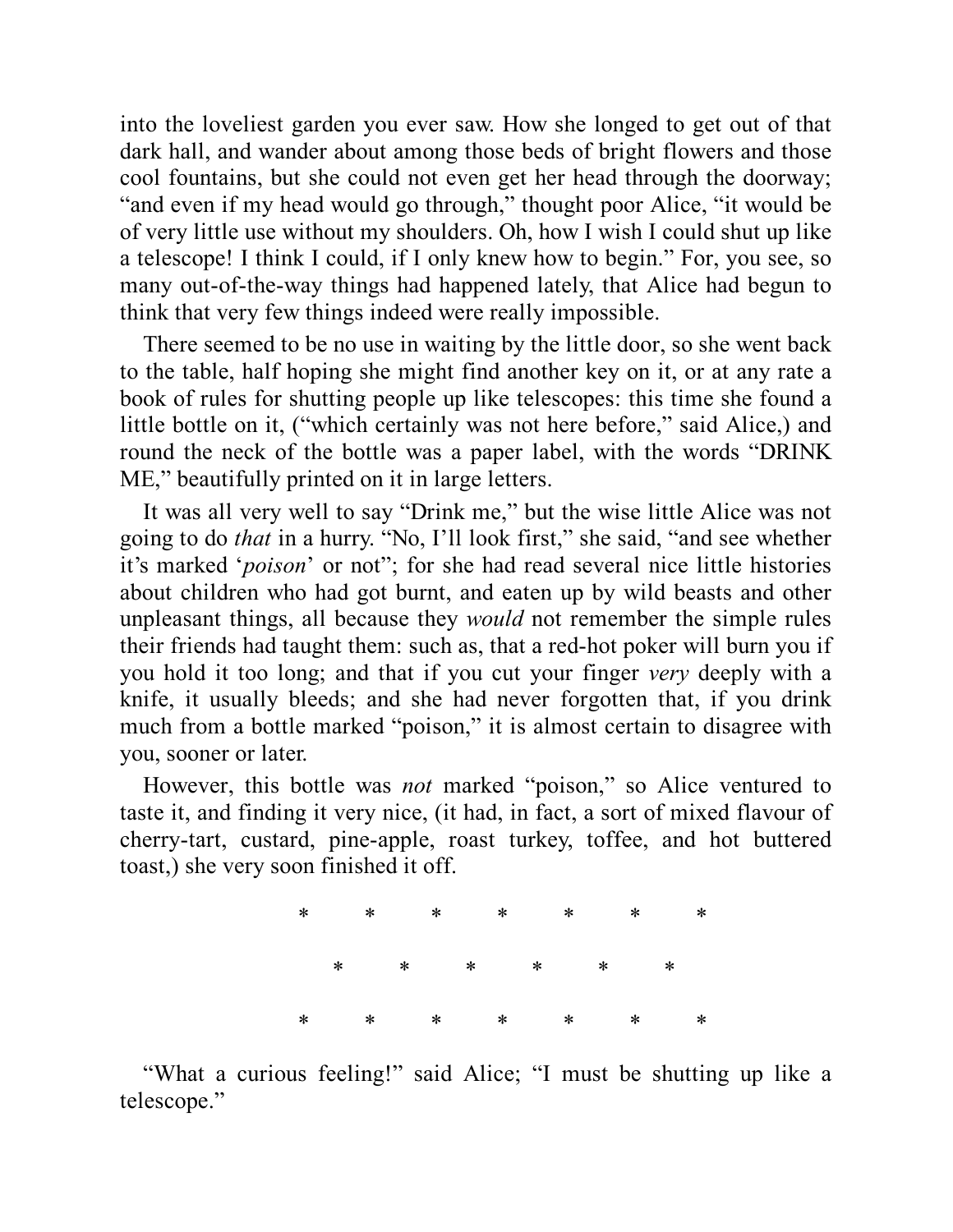And so it was indeed: she was now only ten inches high, and her face brightened up at the thought that she was now the right size for going through the little door into that lovely garden. First, however, she waited for a few minutes to see if she was going to shrink any further: she felt a little nervous about this; "for it might end, you know," said Alice to herself, "in my going out altogether, like a candle. I wonder what I should be like then?" And she tried to fancy what the flame of a candle is like after the candle is blown out, for she could not remember ever having seen such a thing.

After a while, finding that nothing more happened, she decided on going into the garden at once; but, alas for poor Alice! when she got to the door, she found she had forgotten the little golden key, and when she went back to the table for it, she found she could not possibly reach it: she could see it quite plainly through the glass, and she tried her best to climb up one of the legs of the table, but it was too slippery; and when she had tired herself out with trying, the poor little thing sat down and cried.

"Come, there's no use in crying like that!" said Alice to herself, rather sharply; "I advise you to leave off this minute!" She generally gave herself very good advice, (though she very seldom followed it), and sometimes she scolded herself so severely as to bring tears into her eyes; and once she remembered trying to box her own ears for having cheated herself in a game of croquet she was playing against herself, for this curious child was very fond of pretending to be two people. "But it's no use now," thought poor Alice, "to pretend to be two people! Why, there's hardly enough of me left to make *one* respectable person!"

Soon her eye fell on a little glass box that was lying under the table: she opened it, and found in it a very small cake, on which the words "EAT ME" were beautifully marked in currants. "Well, I'll eat it," said Alice, "and if it makes me grow larger, I can reach the key; and if it makes me grow smaller, I can creep under the door; so either way I'll get into the garden, and I don't care which happens!"

She ate a little bit, and said anxiously to herself, "Which way? Which way?", holding her hand on the top of her head to feel which way it was growing, and she was quite surprised to find that she remained the same size: to be sure, this generally happens when one eats cake, but Alice had got so much into the way of expecting nothing but out-of-the-way things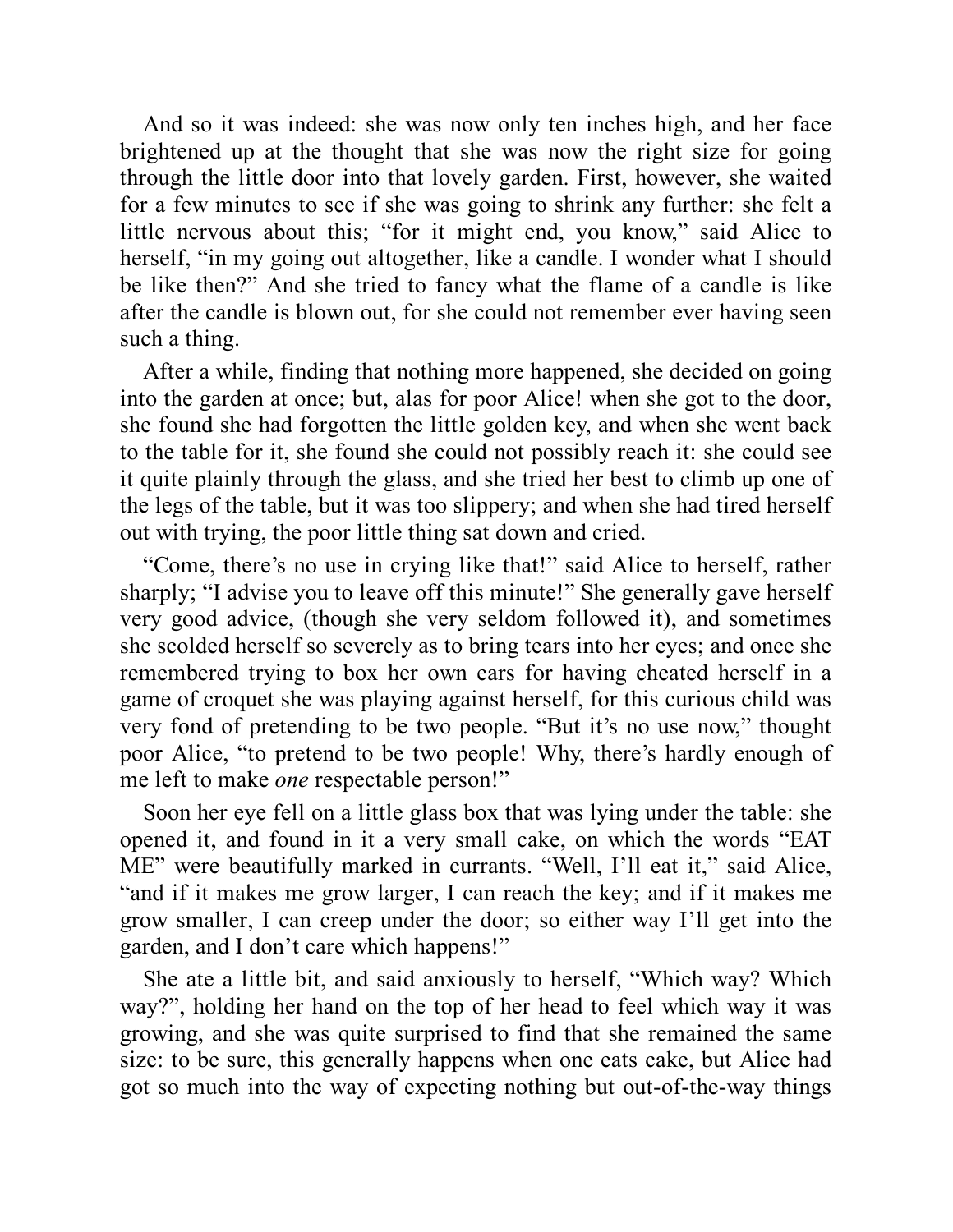to happen, that it seemed quite dull and stupid for life to go on in the common way.

So she set to work, and very soon finished off the cake.

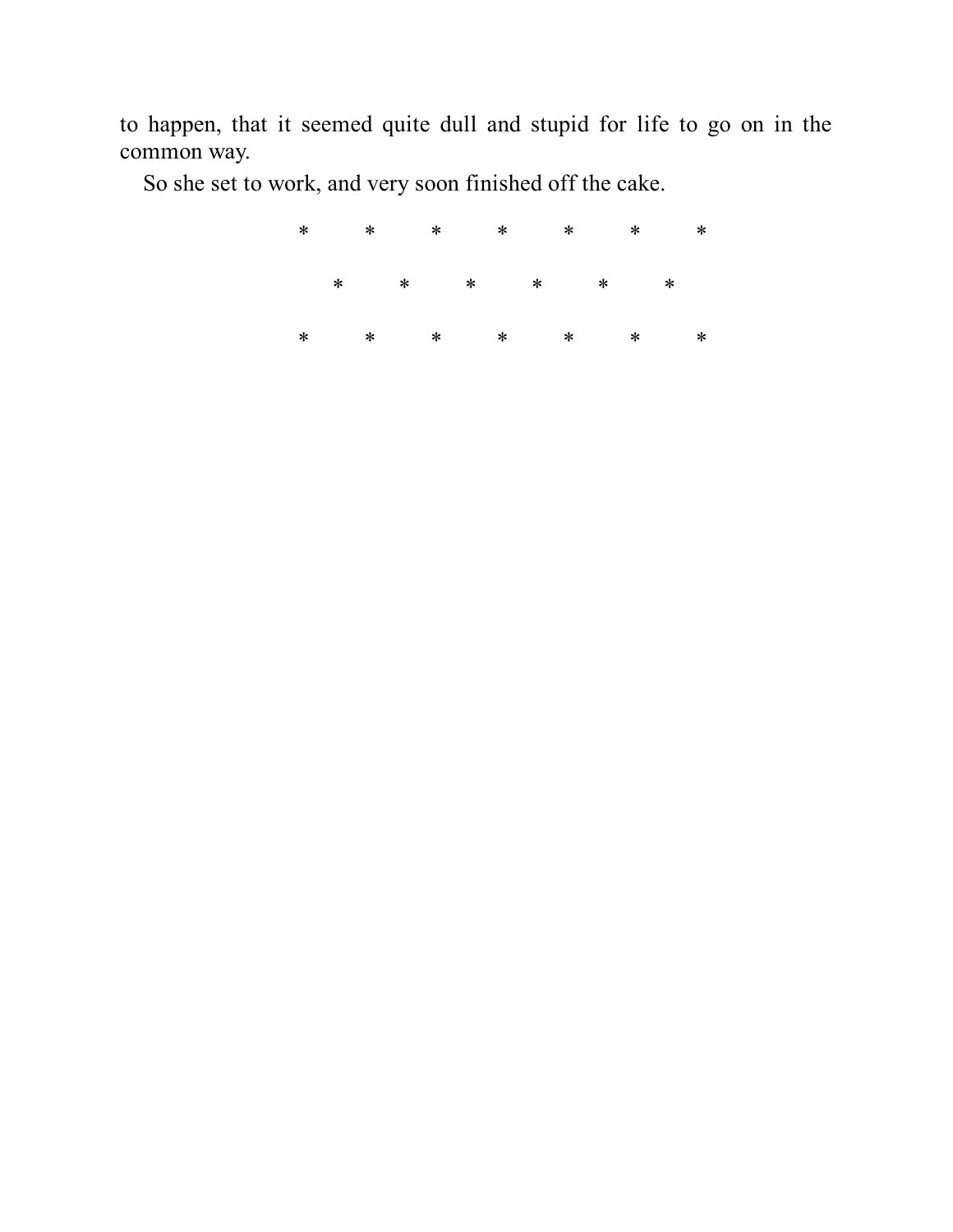# <span id="page-9-0"></span>CHAPTER II. The Pool of Tears

"Curiouser and curiouser!" cried Alice (she was so much surprised, that for the moment she quite forgot how to speak good English); "now I'm opening out like the largest telescope that ever was! Good-bye, feet!" (for when she looked down at her feet, they seemed to be almost out of sight, they were getting so far off). "Oh, my poor little feet, I wonder who will put on your shoes and stockings for you now, dears? I'm sure *I* shan't be able! I shall be a great deal too far off to trouble myself about you: you must manage the best way you can;—but I must be kind to them," thought Alice, "or perhaps they won't walk the way I want to go! Let me see: I'll give them a new pair of boots every Christmas."

And she went on planning to herself how she would manage it. "They must go by the carrier," she thought; "and how funny it'll seem, sending presents to one's own feet! And how odd the directions will look!

*Alice's Right Foot, Esq., Hearthrug, near the Fender,* (*with Alice's love*).

Oh dear, what nonsense I'm talking!"

Just then her head struck against the roof of the hall: in fact she was now more than nine feet high, and she at once took up the little golden key and hurried off to the garden door.

Poor Alice! It was as much as she could do, lying down on one side, to look through into the garden with one eye; but to get through was more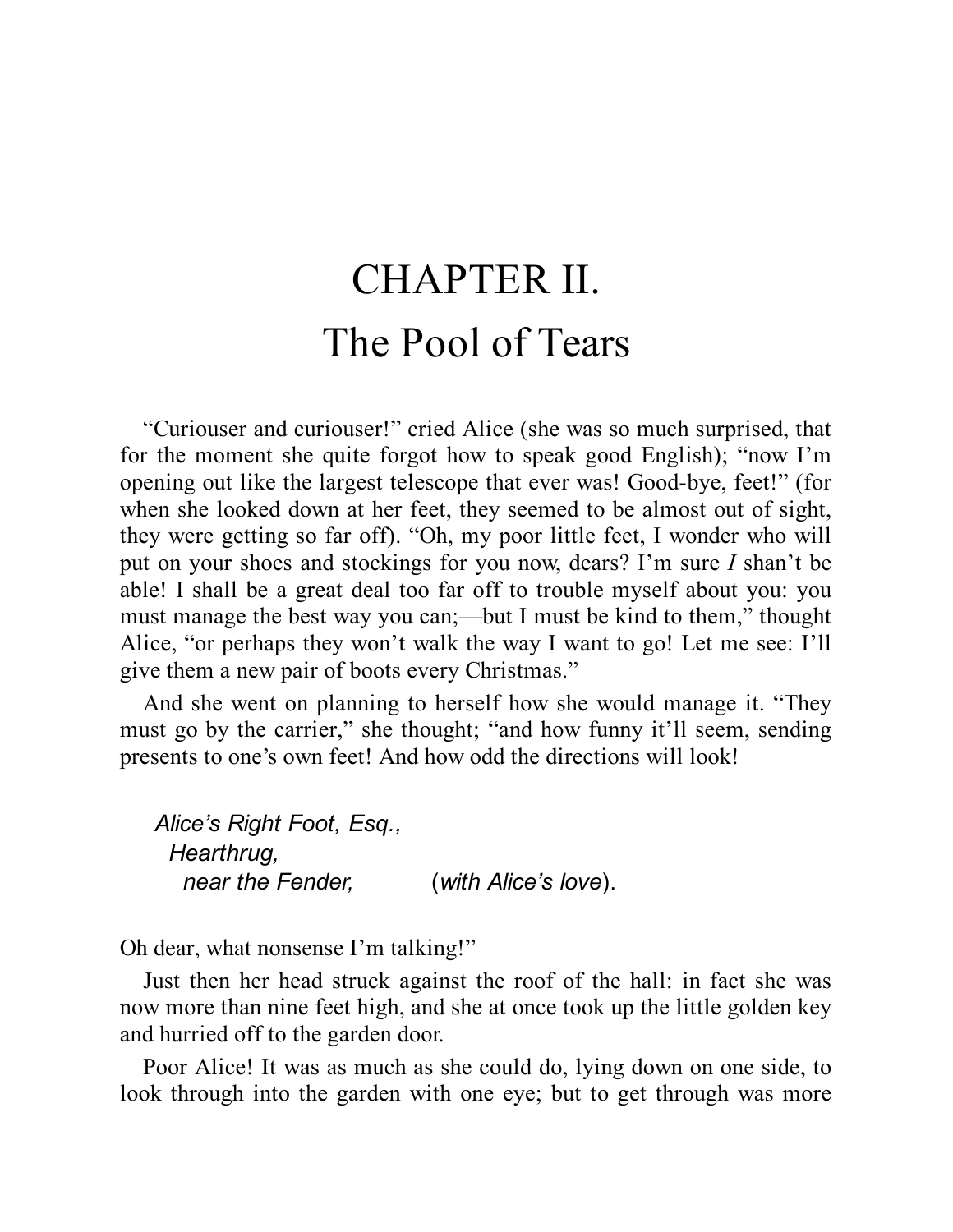hopeless than ever: she sat down and began to cry again.

"You ought to be ashamed of yourself," said Alice, "a great girl like you," (she might well say this), "to go on crying in this way! Stop this moment, I tell you!" But she went on all the same, shedding gallons of tears, until there was a large pool all round her, about four inches deep and reaching half down the hall.

After a time she heard a little pattering of feet in the distance, and she hastily dried her eyes to see what was coming. It was the White Rabbit returning, splendidly dressed, with a pair of white kid gloves in one hand and a large fan in the other: he came trotting along in a great hurry, muttering to himself as he came, "Oh! the Duchess, the Duchess! Oh! won't she be savage if I've kept her waiting!" Alice felt so desperate that she was ready to ask help of any one; so, when the Rabbit came near her, she began, in a low, timid voice, "If you please, sir—" The Rabbit started violently, dropped the white kid gloves and the fan, and skurried away into the darkness as hard as he could go.

Alice took up the fan and gloves, and, as the hall was very hot, she kept fanning herself all the time she went on talking: "Dear, dear! How queer everything is to-day! And yesterday things went on just as usual. I wonder if I've been changed in the night? Let me think: was I the same when I got up this morning? I almost think I can remember feeling a little different. But if I'm not the same, the next question is, Who in the world am I? Ah, *that's* the great puzzle!" And she began thinking over all the children she knew that were of the same age as herself, to see if she could have been changed for any of them.

"I'm sure I'm not Ada," she said, "for her hair goes in such long ringlets, and mine doesn't go in ringlets at all; and I'm sure I can't be Mabel, for I know all sorts of things, and she, oh! she knows such a very little! Besides, *she's* she, and *I'm* I, and—oh dear, how puzzling it all is! I'll try if I know all the things I used to know. Let me see: four times five is twelve, and four times six is thirteen, and four times seven is—oh dear! I shall never get to twenty at that rate! However, the Multiplication Table doesn't signify: let's try Geography. London is the capital of Paris, and Paris is the capital of Rome, and Rome—no, *that's* all wrong, I'm certain! I must have been changed for Mabel! I'll try and say '*How doth the little* —'" and she crossed her hands on her lap as if she were saying lessons,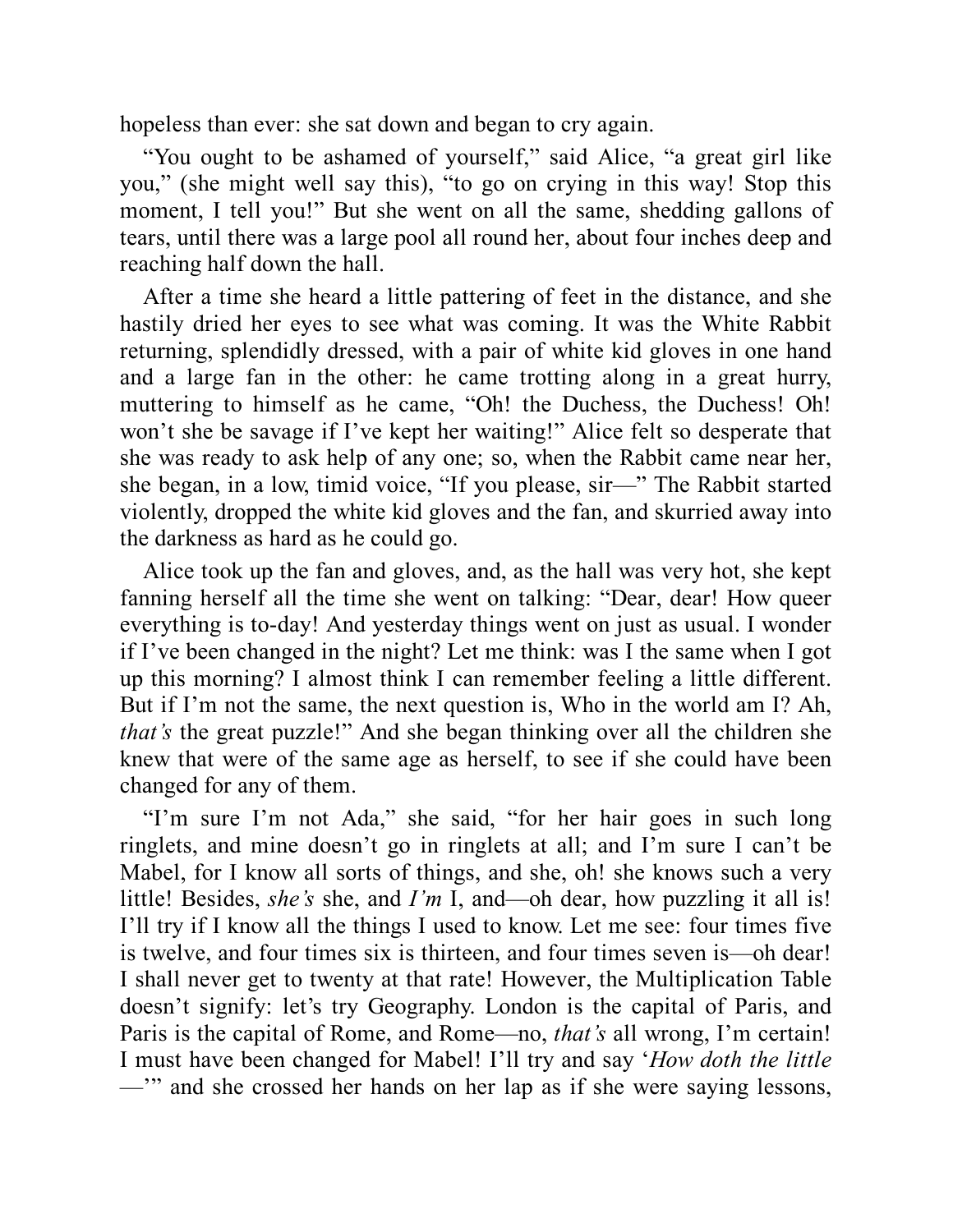and began to repeat it, but her voice sounded hoarse and strange, and the words did not come the same as they used to do:—

> "How doth the little crocodile Improve his shining tail, And pour the waters of the Nile On every golden scale!

"How cheerfully he seems to grin, How neatly spread his claws, And welcome little fishes in With gently smiling jaws!"

"I'm sure those are not the right words," said poor Alice, and her eyes filled with tears again as she went on, "I must be Mabel after all, and I shall have to go and live in that poky little house, and have next to no toys to play with, and oh! ever so many lessons to learn! No, I've made up my mind about it; if I'm Mabel, I'll stay down here! It'll be no use their putting their heads down and saying 'Come up again, dear!' I shall only look up and say 'Who am I then? Tell me that first, and then, if I like being that person, I'll come up: if not, I'll stay down here till I'm somebody else'—but, oh dear!" cried Alice, with a sudden burst of tears, "I do wish they *would* put their heads down! I am so *very* tired of being all alone here!"

As she said this she looked down at her hands, and was surprised to see that she had put on one of the Rabbit's little white kid gloves while she was talking. "How *can* I have done that?" she thought. "I must be growing small again." She got up and went to the table to measure herself by it, and found that, as nearly as she could guess, she was now about two feet high, and was going on shrinking rapidly: she soon found out that the cause of this was the fan she was holding, and she dropped it hastily, just in time to avoid shrinking away altogether.

"That *was* a narrow escape!" said Alice, a good deal frightened at the sudden change, but very glad to find herself still in existence; "and now for the garden!" and she ran with all speed back to the little door: but, alas! the little door was shut again, and the little golden key was lying on the glass table as before, "and things are worse than ever," thought the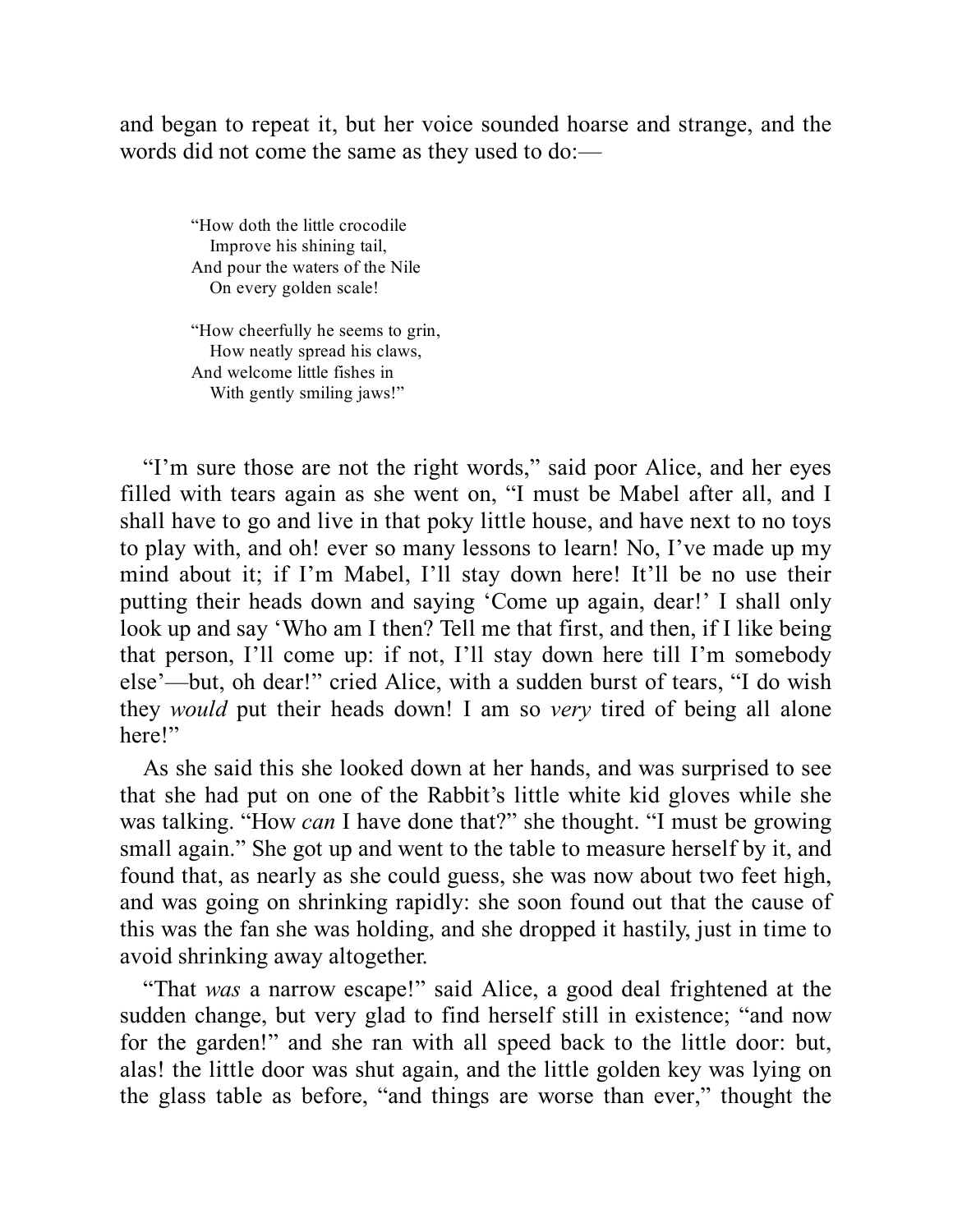poor child, "for I never was so small as this before, never! And I declare it's too bad, that it is!"

As she said these words her foot slipped, and in another moment, splash! she was up to her chin in salt water. Her first idea was that she had somehow fallen into the sea, "and in that case I can go back by railway," she said to herself. (Alice had been to the seaside once in her life, and had come to the general conclusion, that wherever you go to on the English coast you find a number of bathing machines in the sea, some children digging in the sand with wooden spades, then a row of lodging houses, and behind them a railway station.) However, she soon made out that she was in the pool of tears which she had wept when she was nine feet high.

"I wish I hadn't cried so much!" said Alice, as she swam about, trying to find her way out. "I shall be punished for it now, I suppose, by being drowned in my own tears! That *will* be a queer thing, to be sure! However, everything is queer to-day."

Just then she heard something splashing about in the pool a little way off, and she swam nearer to make out what it was: at first she thought it must be a walrus or hippopotamus, but then she remembered how small she was now, and she soon made out that it was only a mouse that had slipped in like herself.

"Would it be of any use, now," thought Alice, "to speak to this mouse? Everything is so out-of-the-way down here, that I should think very likely it can talk: at any rate, there's no harm in trying." So she began: "O Mouse, do you know the way out of this pool? I am very tired of swimming about here, O Mouse!" (Alice thought this must be the right way of speaking to a mouse: she had never done such a thing before, but she remembered having seen in her brother's Latin Grammar, "A mouse of a mouse—to a mouse—a mouse—O mouse!") The Mouse looked at her rather inquisitively, and seemed to her to wink with one of its little eyes, but it said nothing.

"Perhaps it doesn't understand English," thought Alice; "I daresay it's a French mouse, come over with William the Conqueror." (For, with all her knowledge of history, Alice had no very clear notion how long ago anything had happened.) So she began again: "Où est ma chatte?" which was the first sentence in her French lesson-book. The Mouse gave a sudden leap out of the water, and seemed to quiver all over with fright.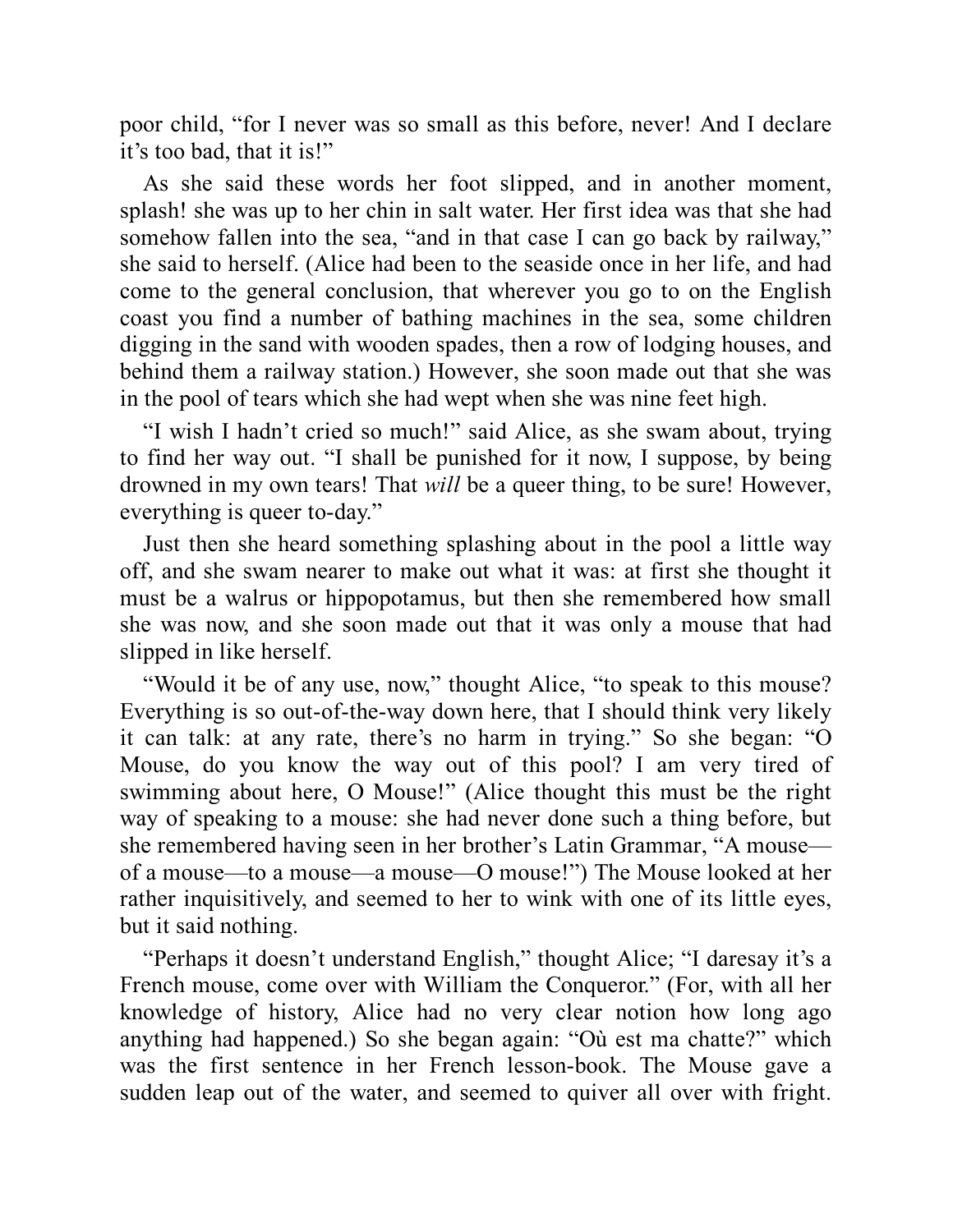"Oh, I beg your pardon!" cried Alice hastily, afraid that she had hurt the poor animal's feelings. "I quite forgot you didn't like cats."

"Not like cats!" cried the Mouse, in a shrill, passionate voice. "Would *you* like cats if you were me?"

"Well, perhaps not," said Alice in a soothing tone: "don't be angry about it. And yet I wish I could show you our cat Dinah: I think you'd take a fancy to cats if you could only see her. She is such a dear quiet thing," Alice went on, half to herself, as she swam lazily about in the pool, "and she sits purring so nicely by the fire, licking her paws and washing her face—and she is such a nice soft thing to nurse—and she's such a capital one for catching mice—oh, I beg your pardon!" cried Alice again, for this time the Mouse was bristling all over, and she felt certain it must be really offended. "We won't talk about her any more if you'd rather not."

"We indeed!" cried the Mouse, who was trembling down to the end of his tail. "As if *I* would talk on such a subject! Our family always *hated* cats: nasty, low, vulgar things! Don't let me hear the name again!"

"I won't indeed!" said Alice, in a great hurry to change the subject of conversation. "Are you—are you fond—of—of dogs?" The Mouse did not answer, so Alice went on eagerly: "There is such a nice little dog near our house I should like to show you! A little bright-eyed terrier, you know, with oh, such long curly brown hair! And it'll fetch things when you throw them, and it'll sit up and beg for its dinner, and all sorts of things—I can't remember half of them—and it belongs to a farmer, you know, and he says it's so useful, it's worth a hundred pounds! He says it kills all the rats and —oh dear!" cried Alice in a sorrowful tone, "I'm afraid I've offended it again!" For the Mouse was swimming away from her as hard as it could go, and making quite a commotion in the pool as it went.

So she called softly after it, "Mouse dear! Do come back again, and we won't talk about cats or dogs either, if you don't like them!" When the Mouse heard this, it turned round and swam slowly back to her: its face was quite pale (with passion, Alice thought), and it said in a low trembling voice, "Let us get to the shore, and then I'll tell you my history, and you'll understand why it is I hate cats and dogs."

It was high time to go, for the pool was getting quite crowded with the birds and animals that had fallen into it: there were a Duck and a Dodo, a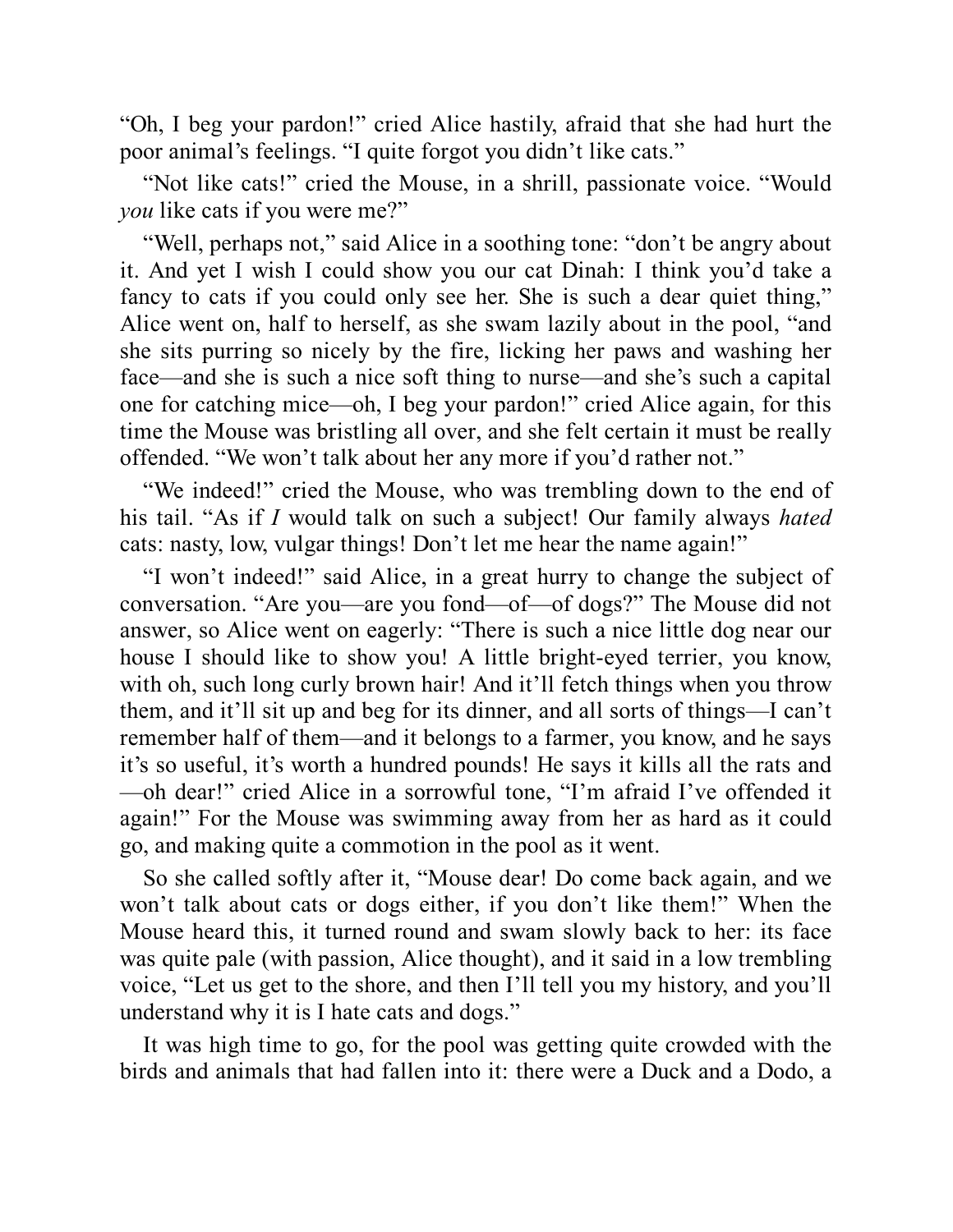Lory and an Eaglet, and several other curious creatures. Alice led the way, and the whole party swam to the shore.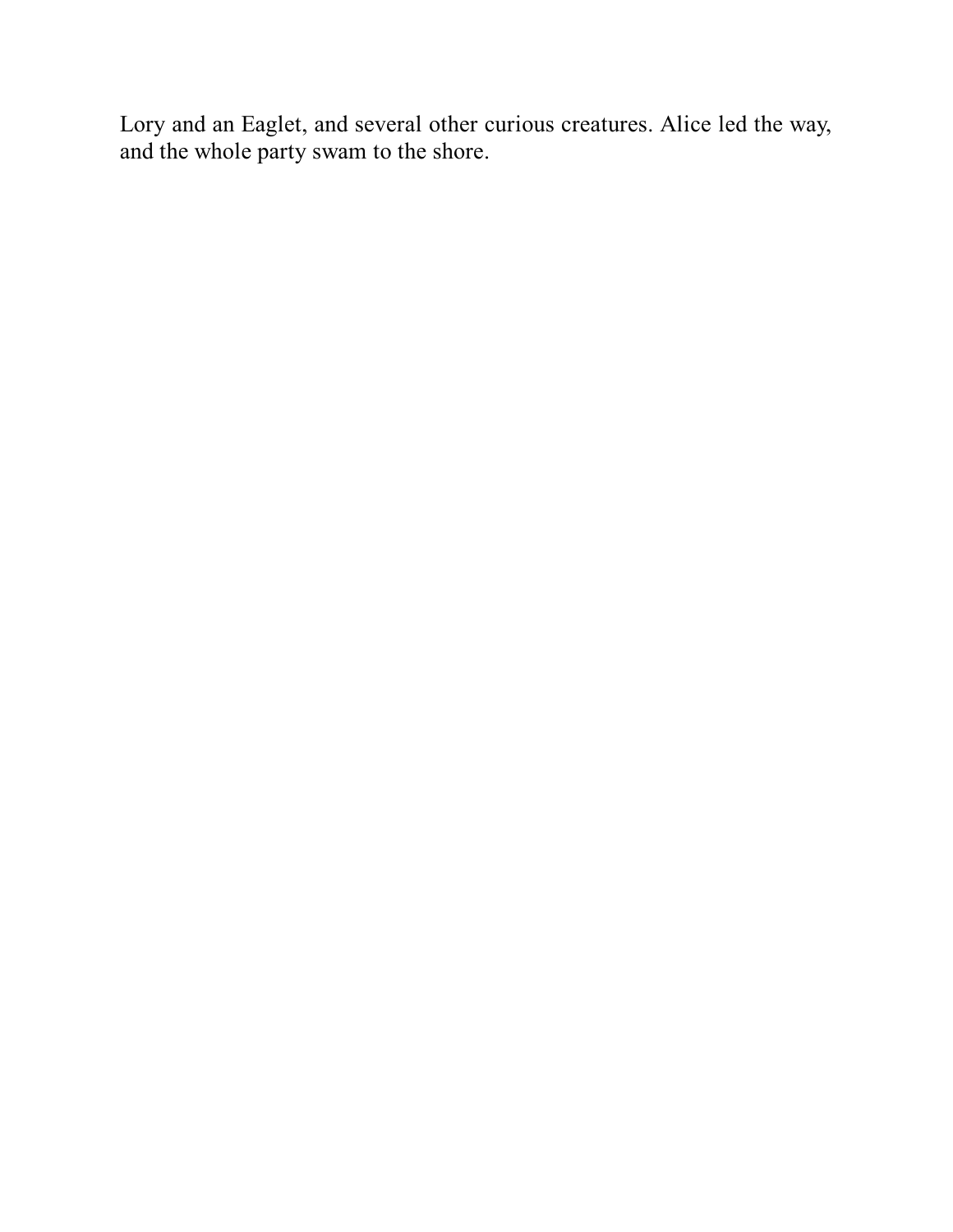# <span id="page-15-0"></span>CHAPTER III. A Caucus-Race and a Long Tale

They were indeed a queer-looking party that assembled on the bank the birds with draggled feathers, the animals with their fur clinging close to them, and all dripping wet, cross, and uncomfortable.

The first question of course was, how to get dry again: they had a consultation about this, and after a few minutes it seemed quite natural to Alice to find herself talking familiarly with them, as if she had known them all her life. Indeed, she had quite a long argument with the Lory, who at last turned sulky, and would only say, "I am older than you, and must know better;" and this Alice would not allow without knowing how old it was, and, as the Lory positively refused to tell its age, there was no more to be said.

At last the Mouse, who seemed to be a person of authority among them, called out, "Sit down, all of you, and listen to me! *I'll* soon make you dry enough!" They all sat down at once, in a large ring, with the Mouse in the middle. Alice kept her eyes anxiously fixed on it, for she felt sure she would catch a bad cold if she did not get dry very soon.

"Ahem!" said the Mouse with an important air, "are you all ready? This is the driest thing I know. Silence all round, if you please! 'William the Conqueror, whose cause was favoured by the pope, was soon submitted to by the English, who wanted leaders, and had been of late much accustomed to usurpation and conquest. Edwin and Morcar, the earls of Mercia and Northumbria—'"

"Ugh!" said the Lory, with a shiver.

"I beg your pardon!" said the Mouse, frowning, but very politely: "Did you speak?"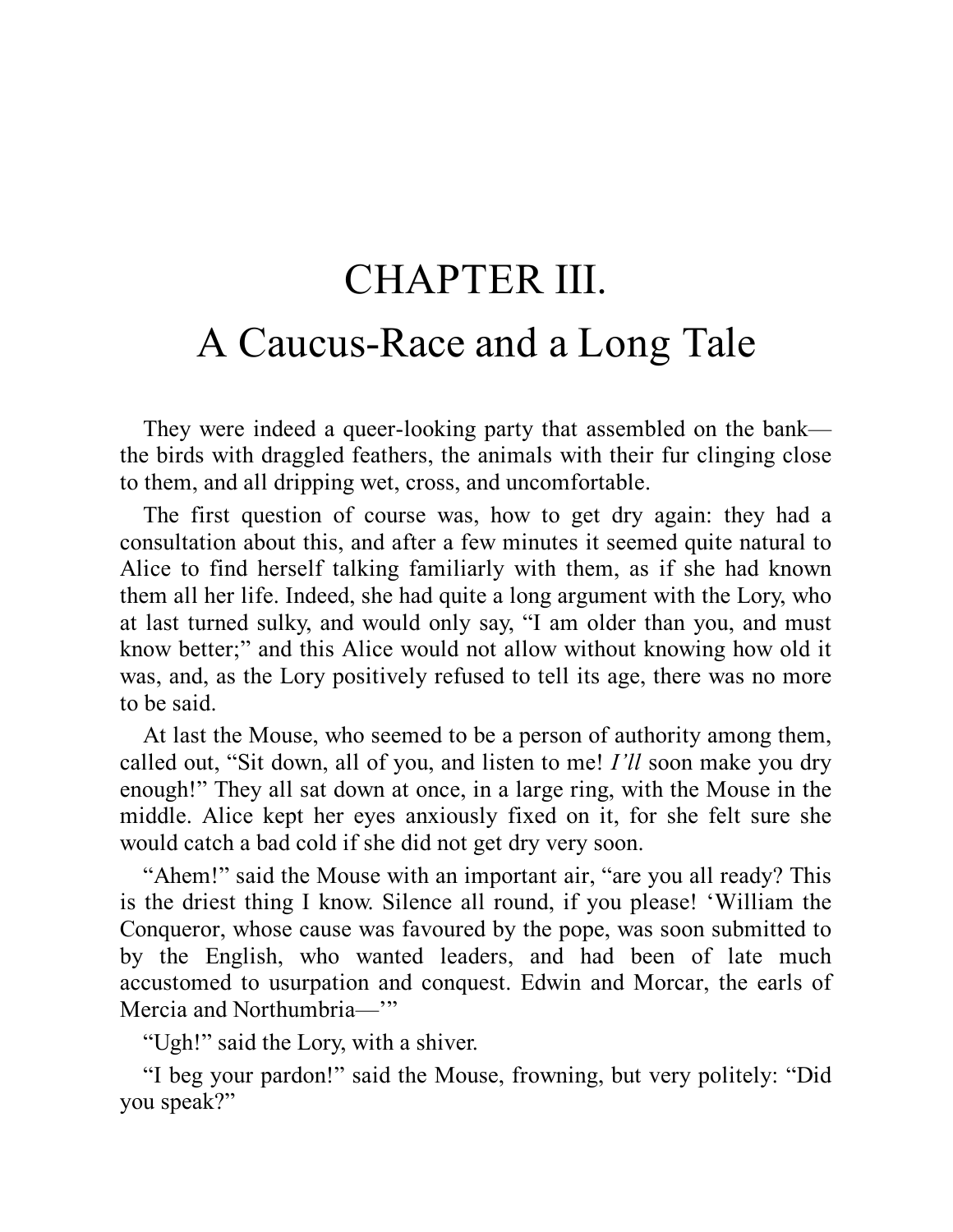"Not I!" said the Lory hastily.

"I thought you did," said the Mouse. "—I proceed. 'Edwin and Morcar, the earls of Mercia and Northumbria, declared for him: and even Stigand, the patriotic archbishop of Canterbury, found it advisable—'"

"Found *what*?" said the Duck.

"Found *it*," the Mouse replied rather crossly: "of course you know what 'it' means."

"I know what 'it' means well enough, when *I* find a thing," said the Duck: "it's generally a frog or a worm. The question is, what did the archbishop find?"

The Mouse did not notice this question, but hurriedly went on, "' found it advisable to go with Edgar Atheling to meet William and offer him the crown. William's conduct at first was moderate. But the insolence of his Normans—' How are you getting on now, my dear?" it continued, turning to Alice as it spoke.

"As wet as ever," said Alice in a melancholy tone: "it doesn't seem to dry me at all."

"In that case," said the Dodo solemnly, rising to its feet, "I move that the meeting adjourn, for the immediate adoption of more energetic remedies—"

"Speak English!" said the Eaglet. "I don't know the meaning of half those long words, and, what's more, I don't believe you do either!" And the Eaglet bent down its head to hide a smile: some of the other birds tittered audibly.

"What I was going to say," said the Dodo in an offended tone, "was, that the best thing to get us dry would be a Caucus-race."

"What *is* a Caucus-race?" said Alice; not that she wanted much to know, but the Dodo had paused as if it thought that *somebody* ought to speak, and no one else seemed inclined to say anything.

"Why," said the Dodo, "the best way to explain it is to do it." (And, as you might like to try the thing yourself, some winter day, I will tell you how the Dodo managed it.)

First it marked out a race-course, in a sort of circle, ("the exact shape doesn't matter," it said,) and then all the party were placed along the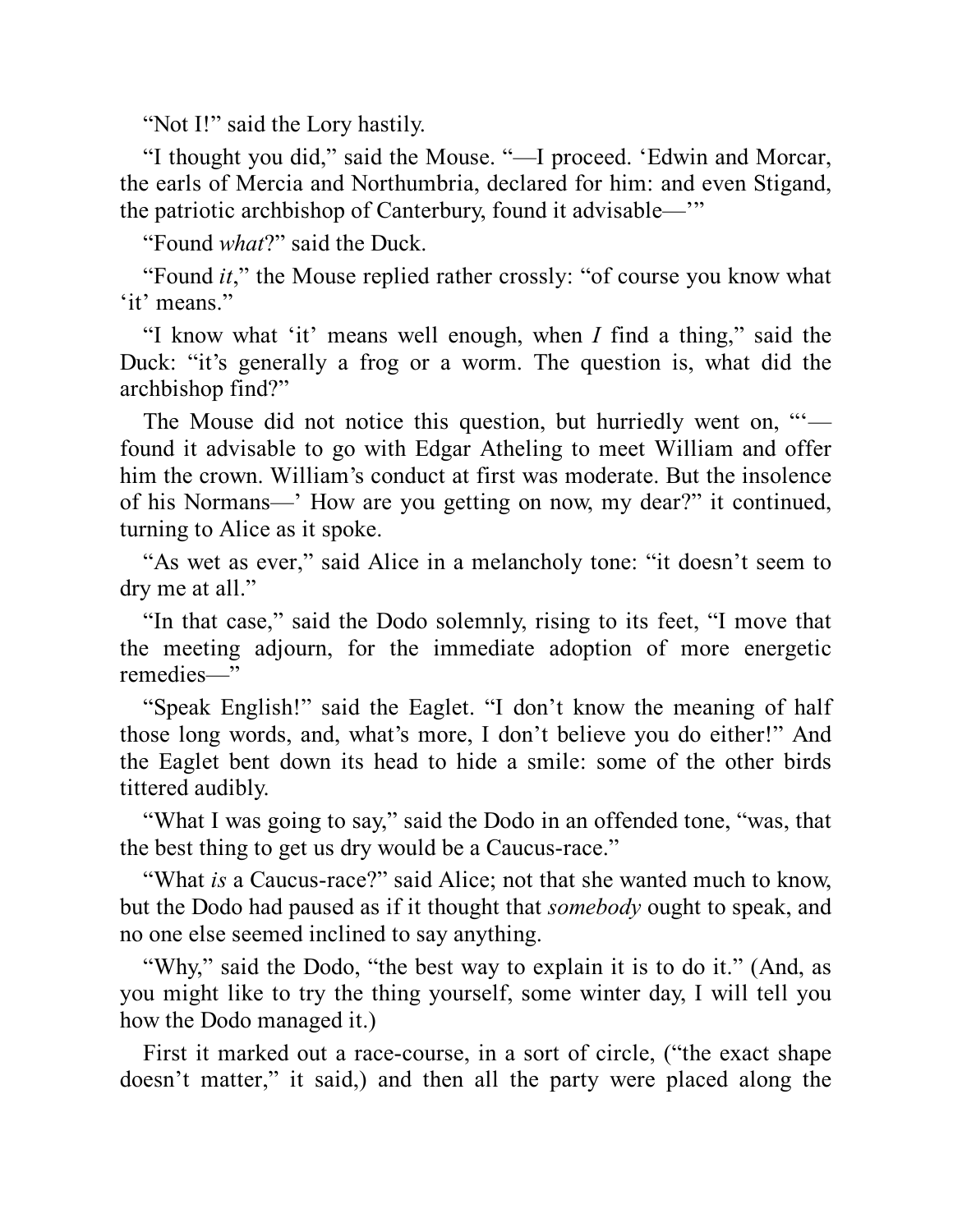course, here and there. There was no "One, two, three, and away," but they began running when they liked, and left off when they liked, so that it was not easy to know when the race was over. However, when they had been running half an hour or so, and were quite dry again, the Dodo suddenly called out "The race is over!" and they all crowded round it, panting, and asking, "But who has won?"

This question the Dodo could not answer without a great deal of thought, and it sat for a long time with one finger pressed upon its forehead (the position in which you usually see Shakespeare, in the pictures of him), while the rest waited in silence. At last the Dodo said, "*Everybody* has won, and all must have prizes."

"But who is to give the prizes?" quite a chorus of voices asked.

"Why, *she*, of course," said the Dodo, pointing to Alice with one finger; and the whole party at once crowded round her, calling out in a confused way, "Prizes! Prizes!"

Alice had no idea what to do, and in despair she put her hand in her pocket, and pulled out a box of comfits, (luckily the salt water had not got into it), and handed them round as prizes. There was exactly one a-piece, all round.

"But she must have a prize herself, you know," said the Mouse.

"Of course," the Dodo replied very gravely. "What else have you got in your pocket?" he went on, turning to Alice.

"Only a thimble," said Alice sadly.

"Hand it over here," said the Dodo.

Then they all crowded round her once more, while the Dodo solemnly presented the thimble, saying "We beg your acceptance of this elegant thimble;" and, when it had finished this short speech, they all cheered.

Alice thought the whole thing very absurd, but they all looked so grave that she did not dare to laugh; and, as she could not think of anything to say, she simply bowed, and took the thimble, looking as solemn as she could.

The next thing was to eat the comfits: this caused some noise and confusion, as the large birds complained that they could not taste theirs, and the small ones choked and had to be patted on the back. However, it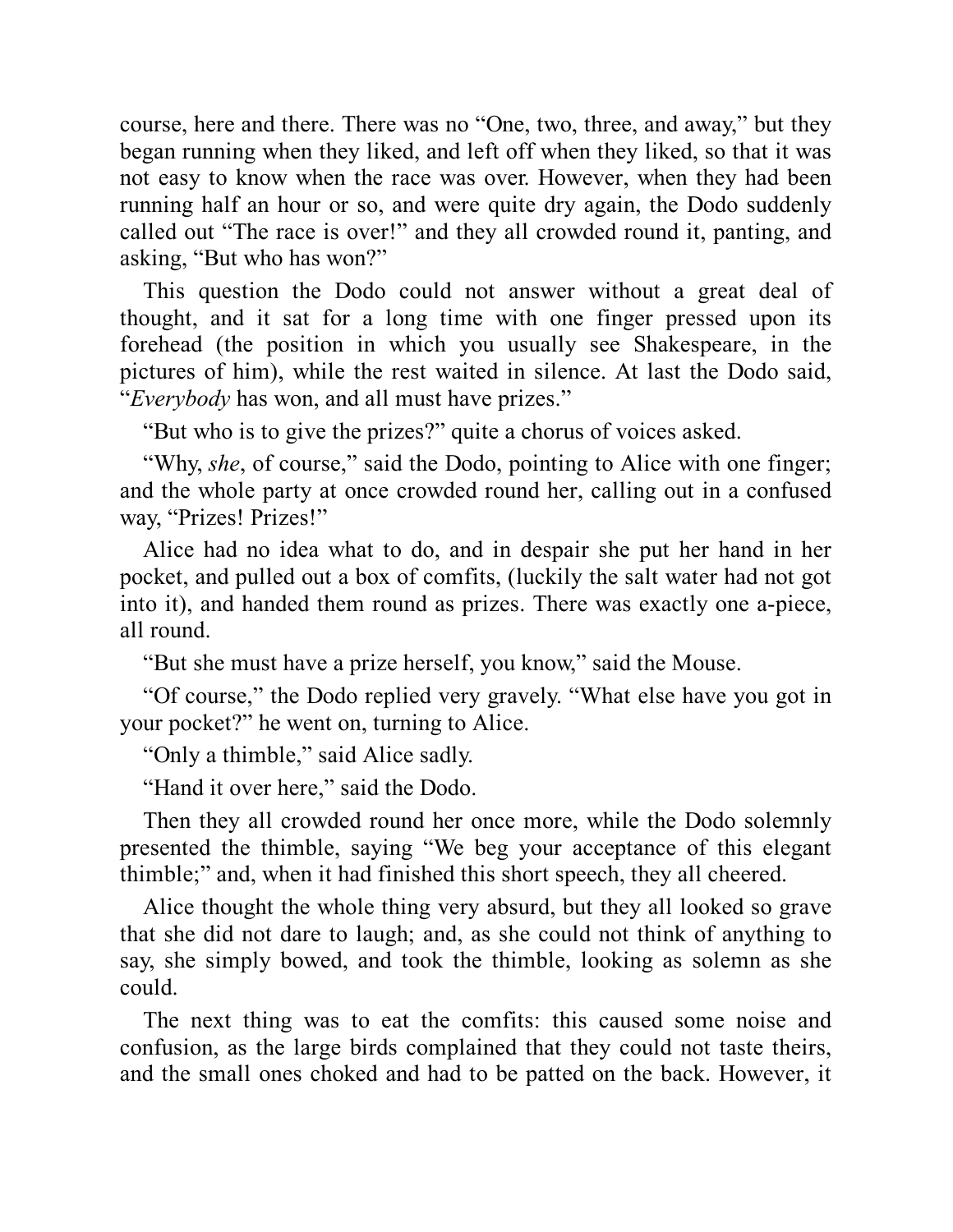was over at last, and they sat down again in a ring, and begged the Mouse to tell them something more.

"You promised to tell me your history, you know," said Alice, "and why it is you hate—C and D," she added in a whisper, half afraid that it would be offended again.

"Mine is a long and a sad tale!" said the Mouse, turning to Alice, and sighing.

"It *is* a long tail, certainly," said Alice, looking down with wonder at the Mouse's tail; "but why do you call it sad?" And she kept on puzzling about it while the Mouse was speaking, so that her idea of the tale was something like this:—

"Fury said to a mouse, That he met in the house, 'Let us both go to law: *I* will prosecute *you*.—Come, I'll take no denial; We must have a trial: For really this morning I've nothing to do.' Said the mouse to the cur, 'Such a trial, dear sir, **With**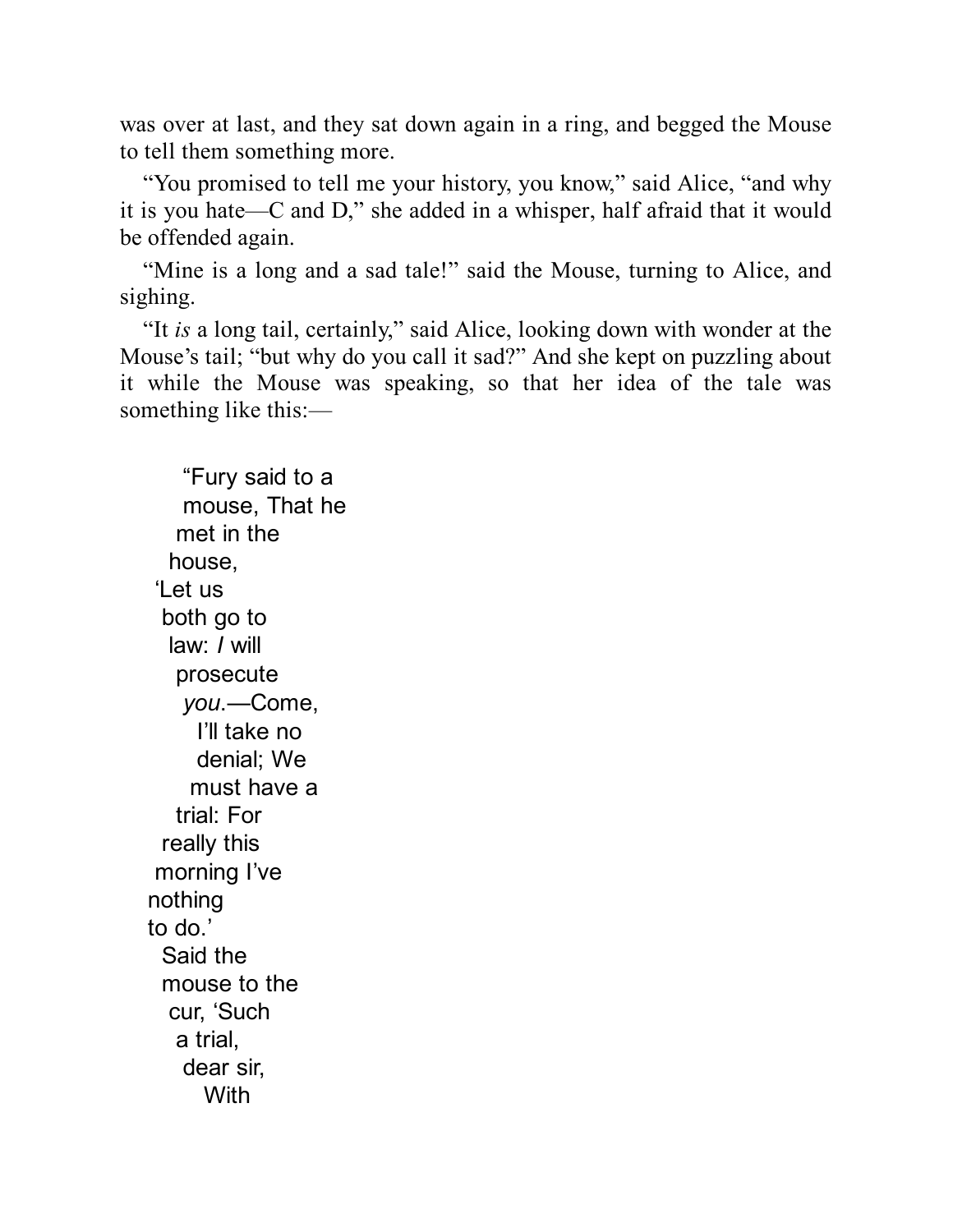no jury or judge, would be wasting our breath.' 'I'll be judge, I'll be jury,' Said cunning old Fury: 'I'll try the whole cause, and condemn you to death.'"

"You are not attending!" said the Mouse to Alice severely. "What are you thinking of?"

"I beg your pardon," said Alice very humbly: "you had got to the fifth bend, I think?"

"I had *not!*" cried the Mouse, sharply and very angrily.

"A knot!" said Alice, always ready to make herself useful, and looking anxiously about her. "Oh, do let me help to undo it!"

"I shall do nothing of the sort," said the Mouse, getting up and walking away. "You insult me by talking such nonsense!"

"I didn't mean it!" pleaded poor Alice. "But you're so easily offended, you know!"

The Mouse only growled in reply.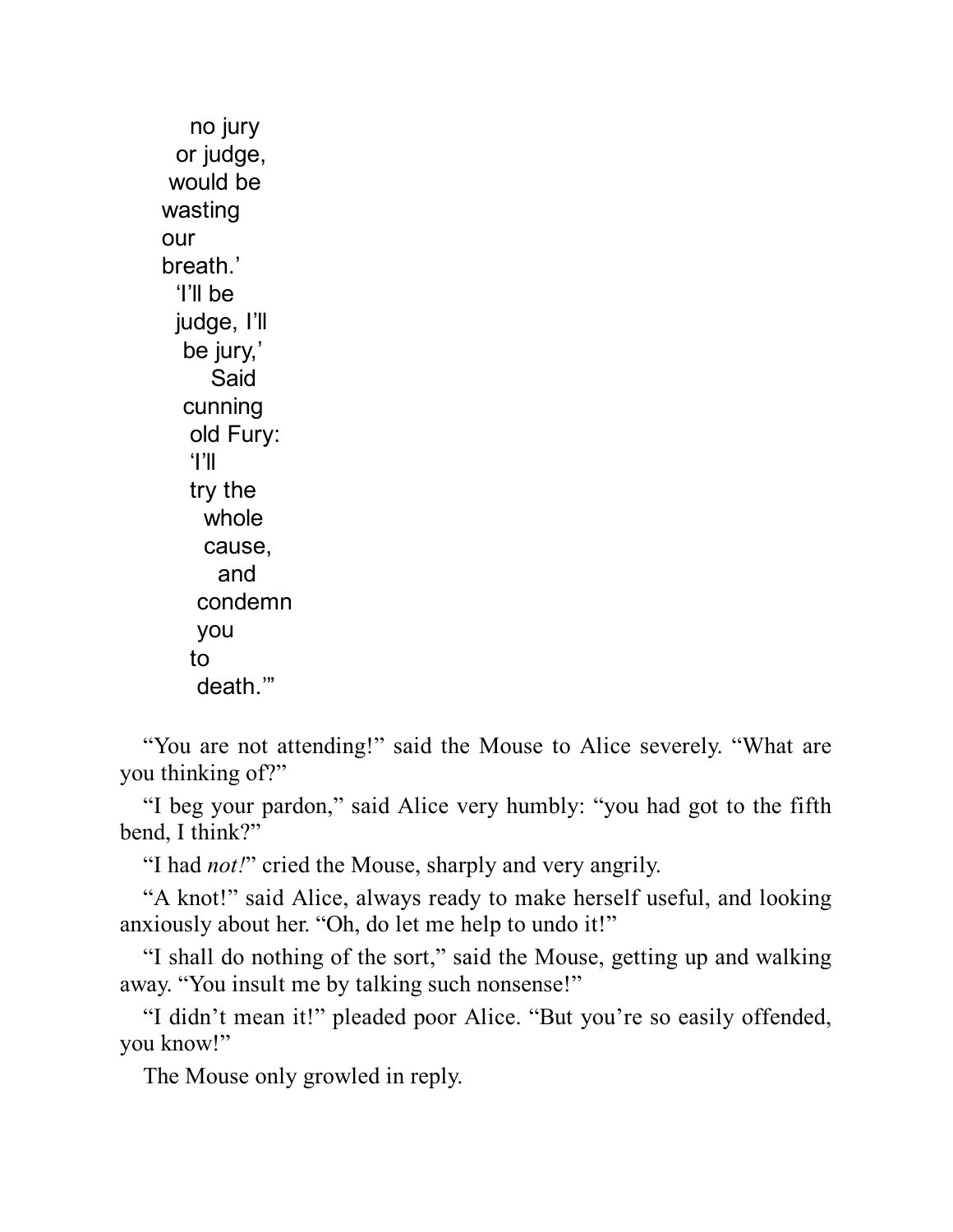"Please come back and finish your story!" Alice called after it; and the others all joined in chorus, "Yes, please do!" but the Mouse only shook its head impatiently, and walked a little quicker.

"What a pity it wouldn't stay!" sighed the Lory, as soon as it was quite out of sight; and an old Crab took the opportunity of saying to her daughter "Ah, my dear! Let this be a lesson to you never to lose *your* temper!" "Hold your tongue, Ma!" said the young Crab, a little snappishly. "You're enough to try the patience of an oyster!"

"I wish I had our Dinah here, I know I do!" said Alice aloud, addressing nobody in particular. "She'd soon fetch it back!"

"And who is Dinah, if I might venture to ask the question?" said the Lory.

Alice replied eagerly, for she was always ready to talk about her pet: "Dinah's our cat. And she's such a capital one for catching mice you can't think! And oh, I wish you could see her after the birds! Why, she'll eat a little bird as soon as look at it!"

This speech caused a remarkable sensation among the party. Some of the birds hurried off at once: one old Magpie began wrapping itself up very carefully, remarking, "I really must be getting home; the night-air doesn't suit my throat!" and a Canary called out in a trembling voice to its children, "Come away, my dears! It's high time you were all in bed!" On various pretexts they all moved off, and Alice was soon left alone.

"I wish I hadn't mentioned Dinah!" she said to herself in a melancholy tone. "Nobody seems to like her, down here, and I'm sure she's the best cat in the world! Oh, my dear Dinah! I wonder if I shall ever see you any more!" And here poor Alice began to cry again, for she felt very lonely and low-spirited. In a little while, however, she again heard a little pattering of footsteps in the distance, and she looked up eagerly, half hoping that the Mouse had changed his mind, and was coming back to finish his story.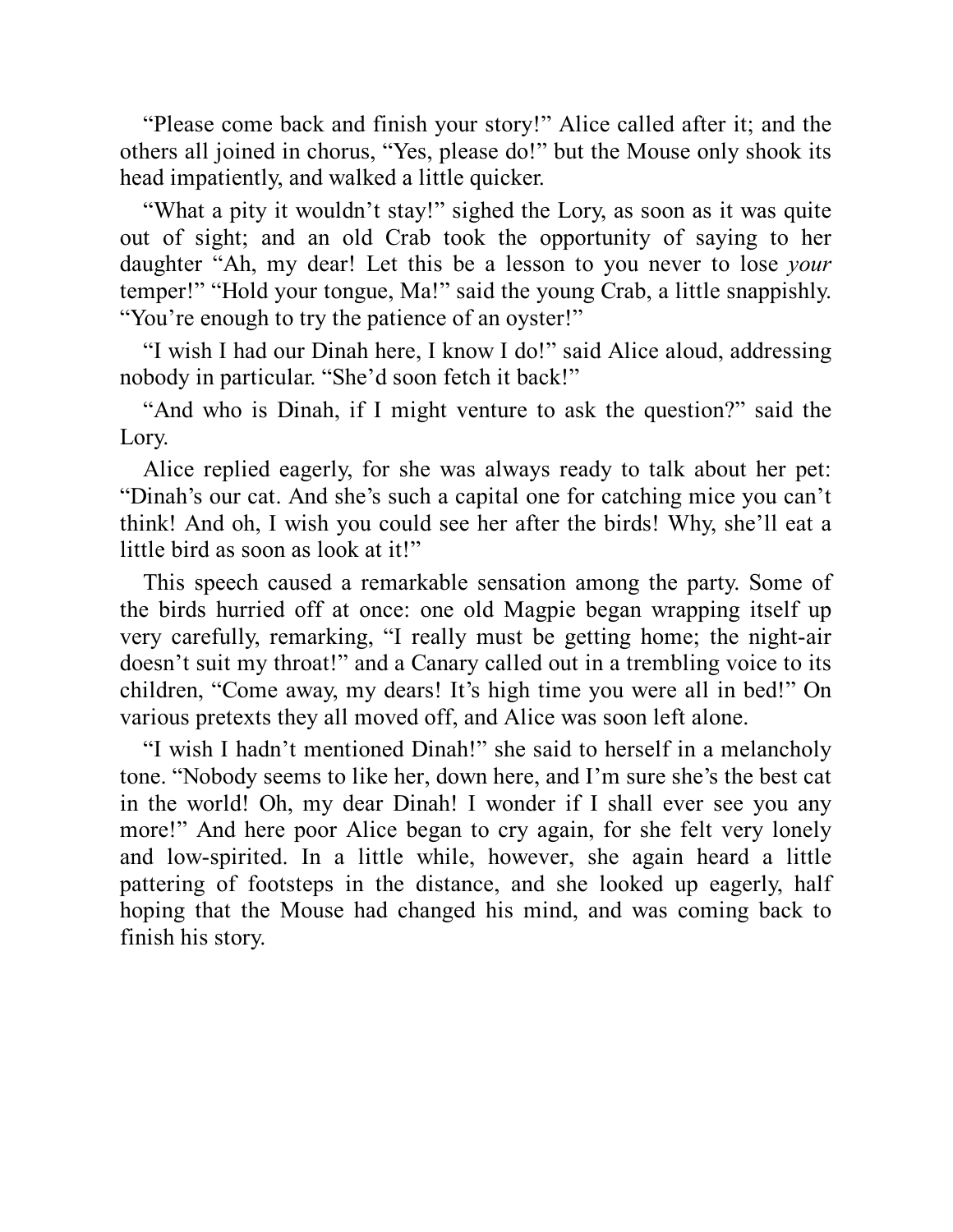# <span id="page-21-0"></span>CHAPTER IV. The Rabbit Sends in a Little Bill

It was the White Rabbit, trotting slowly back again, and looking anxiously about as it went, as if it had lost something; and she heard it muttering to itself "The Duchess! The Duchess! Oh my dear paws! Oh my fur and whiskers! She'll get me executed, as sure as ferrets are ferrets! Where *can* I have dropped them, I wonder?" Alice guessed in a moment that it was looking for the fan and the pair of white kid gloves, and she very good-naturedly began hunting about for them, but they were nowhere to be seen—everything seemed to have changed since her swim in the pool, and the great hall, with the glass table and the little door, had vanished completely.

Very soon the Rabbit noticed Alice, as she went hunting about, and called out to her in an angry tone, "Why, Mary Ann, what *are* you doing out here? Run home this moment, and fetch me a pair of gloves and a fan! Quick, now!" And Alice was so much frightened that she ran off at once in the direction it pointed to, without trying to explain the mistake it had made.

"He took me for his housemaid," she said to herself as she ran. "How surprised he'll be when he finds out who I am! But I'd better take him his fan and gloves—that is, if I can find them." As she said this, she came upon a neat little house, on the door of which was a bright brass plate with the name "W. RABBIT," engraved upon it. She went in without knocking, and hurried upstairs, in great fear lest she should meet the real Mary Ann, and be turned out of the house before she had found the fan and gloves.

"How queer it seems," Alice said to herself, "to be going messages for a rabbit! I suppose Dinah'll be sending me on messages next!" And she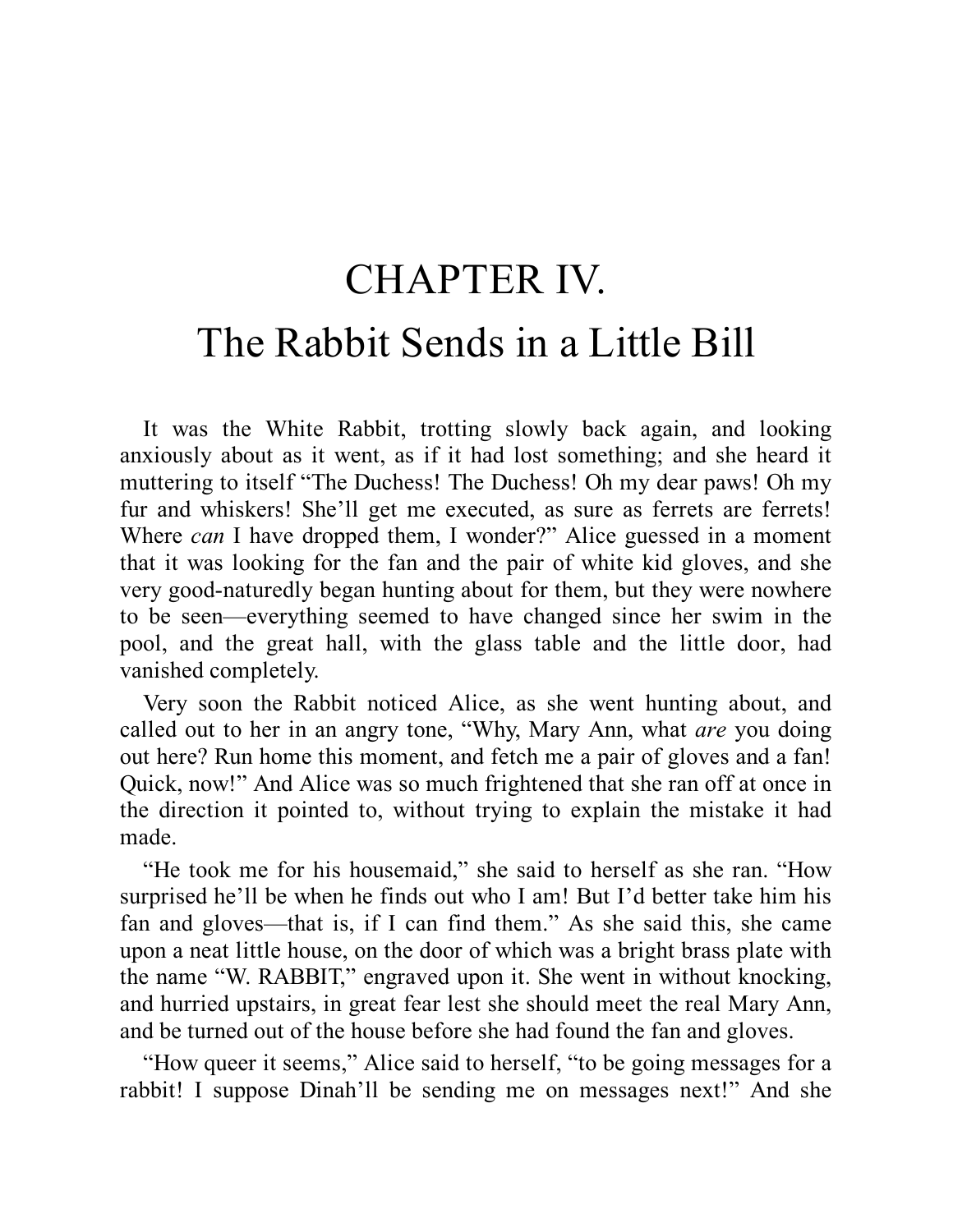began fancying the sort of thing that would happen: "'Miss Alice! Come here directly, and get ready for your walk!' 'Coming in a minute, nurse! But I've got to see that the mouse doesn't get out.' Only I don't think," Alice went on, "that they'd let Dinah stop in the house if it began ordering people about like that!"

By this time she had found her way into a tidy little room with a table in the window, and on it (as she had hoped) a fan and two or three pairs of tiny white kid gloves: she took up the fan and a pair of the gloves, and was just going to leave the room, when her eye fell upon a little bottle that stood near the looking-glass. There was no label this time with the words "DRINK ME," but nevertheless she uncorked it and put it to her lips. "I know *something* interesting is sure to happen," she said to herself, "whenever I eat or drink anything; so I'll just see what this bottle does. I do hope it'll make me grow large again, for really I'm quite tired of being such a tiny little thing!"

It did so indeed, and much sooner than she had expected: before she had drunk half the bottle, she found her head pressing against the ceiling, and had to stoop to save her neck from being broken. She hastily put down the bottle, saying to herself "That's quite enough—I hope I shan't grow any more—As it is, I can't get out at the door—I do wish I hadn't drunk quite so much!"

Alas! it was too late to wish that! She went on growing, and growing, and very soon had to kneel down on the floor: in another minute there was not even room for this, and she tried the effect of lying down with one elbow against the door, and the other arm curled round her head. Still she went on growing, and, as a last resource, she put one arm out of the window, and one foot up the chimney, and said to herself "Now I can do no more, whatever happens. What *will* become of me?"

Luckily for Alice, the little magic bottle had now had its full effect, and she grew no larger: still it was very uncomfortable, and, as there seemed to be no sort of chance of her ever getting out of the room again, no wonder she felt unhappy.

"It was much pleasanter at home," thought poor Alice, "when one wasn't always growing larger and smaller, and being ordered about by mice and rabbits. I almost wish I hadn't gone down that rabbit-hole—and yet—and yet—it's rather curious, you know, this sort of life! I do wonder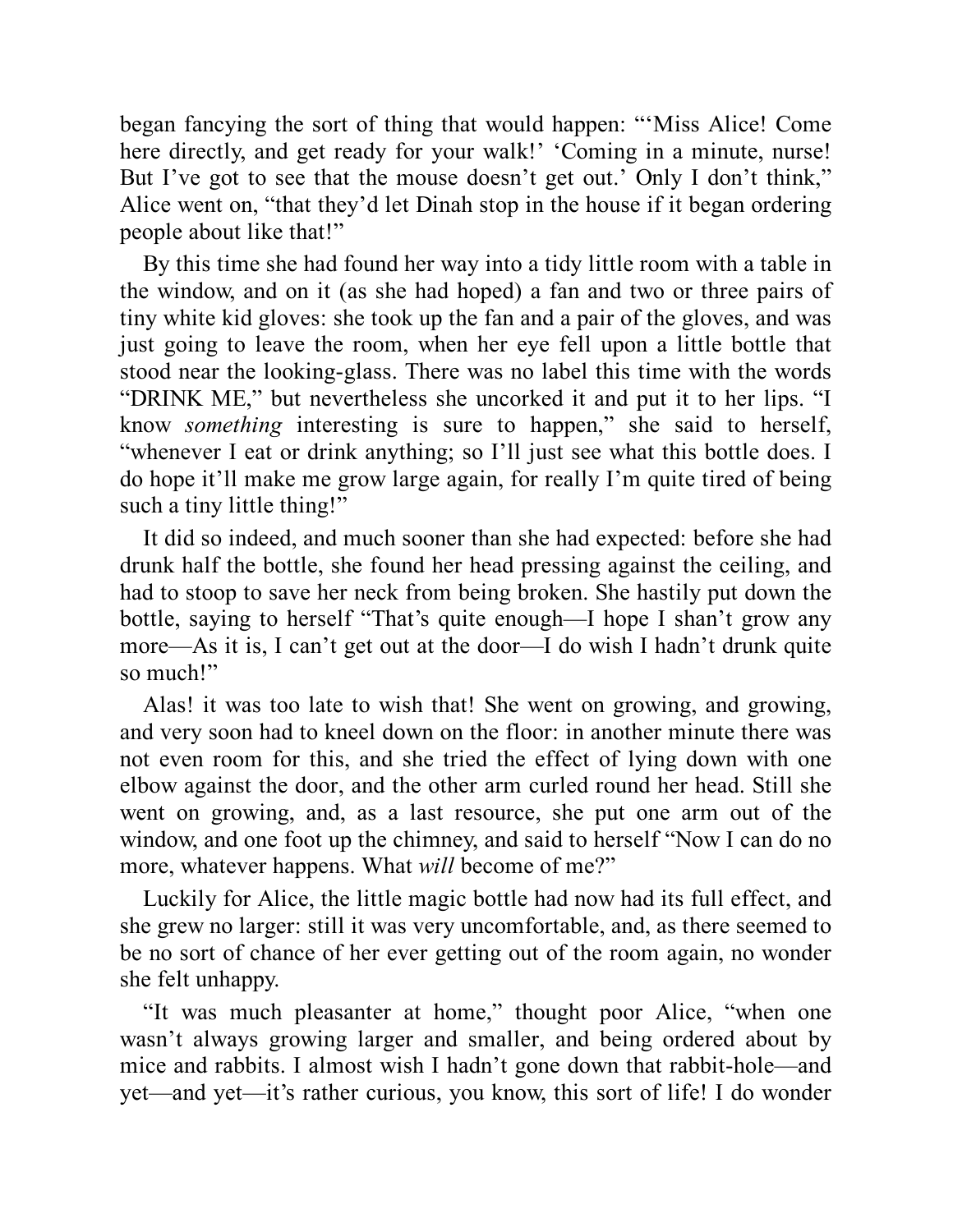what *can* have happened to me! When I used to read fairy-tales, I fancied that kind of thing never happened, and now here I am in the middle of one! There ought to be a book written about me, that there ought! And when I grow up, I'll write one—but I'm grown up now," she added in a sorrowful tone; "at least there's no room to grow up any more *here*."

"But then," thought Alice, "shall I *never* get any older than I am now? That'll be a comfort, one way—never to be an old woman—but then always to have lessons to learn! Oh, I shouldn't like *that!*"

"Oh, you foolish Alice!" she answered herself. "How can you learn lessons in here? Why, there's hardly room for *you*, and no room at all for any lesson-books!"

And so she went on, taking first one side and then the other, and making quite a conversation of it altogether; but after a few minutes she heard a voice outside, and stopped to listen.

"Mary Ann! Mary Ann!" said the voice. "Fetch me my gloves this moment!" Then came a little pattering of feet on the stairs. Alice knew it was the Rabbit coming to look for her, and she trembled till she shook the house, quite forgetting that she was now about a thousand times as large as the Rabbit, and had no reason to be afraid of it.

Presently the Rabbit came up to the door, and tried to open it; but, as the door opened inwards, and Alice's elbow was pressed hard against it, that attempt proved a failure. Alice heard it say to itself "Then I'll go round and get in at the window."

"*That* you won't!" thought Alice, and, after waiting till she fancied she heard the Rabbit just under the window, she suddenly spread out her hand, and made a snatch in the air. She did not get hold of anything, but she heard a little shriek and a fall, and a crash of broken glass, from which she concluded that it was just possible it had fallen into a cucumber-frame, or something of the sort.

Next came an angry voice—the Rabbit's—"Pat! Pat! Where are you?" And then a voice she had never heard before, "Sure then I'm here! Digging for apples, yer honour!"

"Digging for apples, indeed!" said the Rabbit angrily. "Here! Come and help me out of *this!*" (Sounds of more broken glass.)

"Now tell me, Pat, what's that in the window?"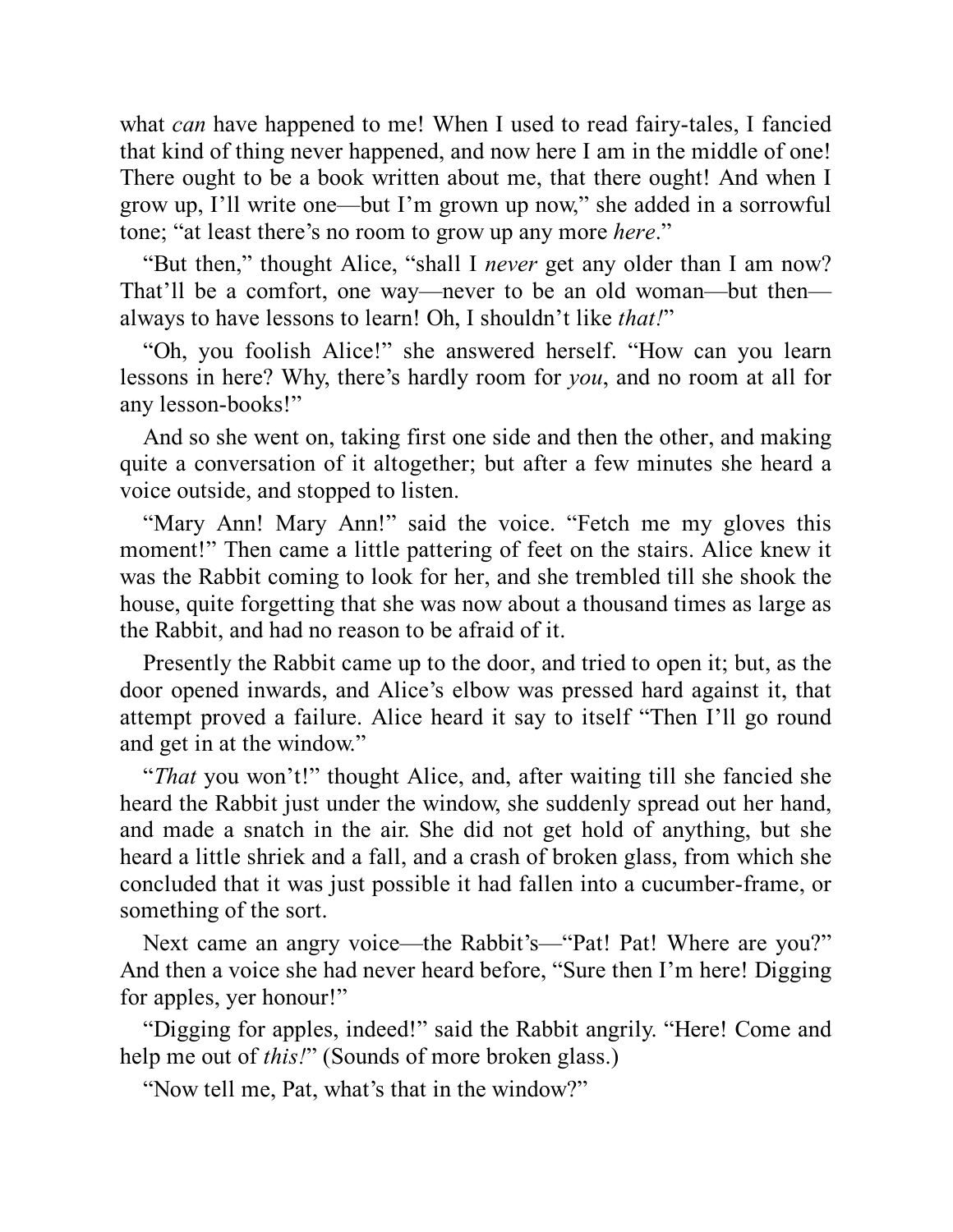"Sure, it's an arm, yer honour!" (He pronounced it "arrum.")

"An arm, you goose! Who ever saw one that size? Why, it fills the whole window!"

"Sure, it does, yer honour: but it's an arm for all that."

"Well, it's got no business there, at any rate: go and take it away!"

There was a long silence after this, and Alice could only hear whispers now and then; such as, "Sure, I don't like it, yer honour, at all, at all!" "Do as I tell you, you coward!" and at last she spread out her hand again, and made another snatch in the air. This time there were *two* little shrieks, and more sounds of broken glass. "What a number of cucumber-frames there must be!" thought Alice. "I wonder what they'll do next! As for pulling me out of the window, I only wish they *could!* I'm sure *I* don't want to stay in here any longer!"

She waited for some time without hearing anything more: at last came a rumbling of little cartwheels, and the sound of a good many voices all talking together: she made out the words: "Where's the other ladder?— Why, I hadn't to bring but one; Bill's got the other—Bill! fetch it here, lad!—Here, put 'em up at this corner—No, tie 'em together first—they don't reach half high enough yet—Oh! they'll do well enough; don't be particular—Here, Bill! catch hold of this rope—Will the roof bear?— Mind that loose slate—Oh, it's coming down! Heads below!" (a loud crash)—"Now, who did that?—It was Bill, I fancy—Who's to go down the chimney?—Nay, *I* shan't! *You* do it!—*That* I won't, then!—Bill's to go down—Here, Bill! the master says you're to go down the chimney!"

"Oh! So Bill's got to come down the chimney, has he?" said Alice to herself. "Shy, they seem to put everything upon Bill! I wouldn't be in Bill's place for a good deal: this fireplace is narrow, to be sure; but I *think* I can kick a little!"

She drew her foot as far down the chimney as she could, and waited till she heard a little animal (she couldn't guess of what sort it was) scratching and scrambling about in the chimney close above her: then, saying to herself "This is Bill," she gave one sharp kick, and waited to see what would happen next.

The first thing she heard was a general chorus of "There goes Bill!" then the Rabbit's voice along—"Catch him, you by the hedge!" then silence,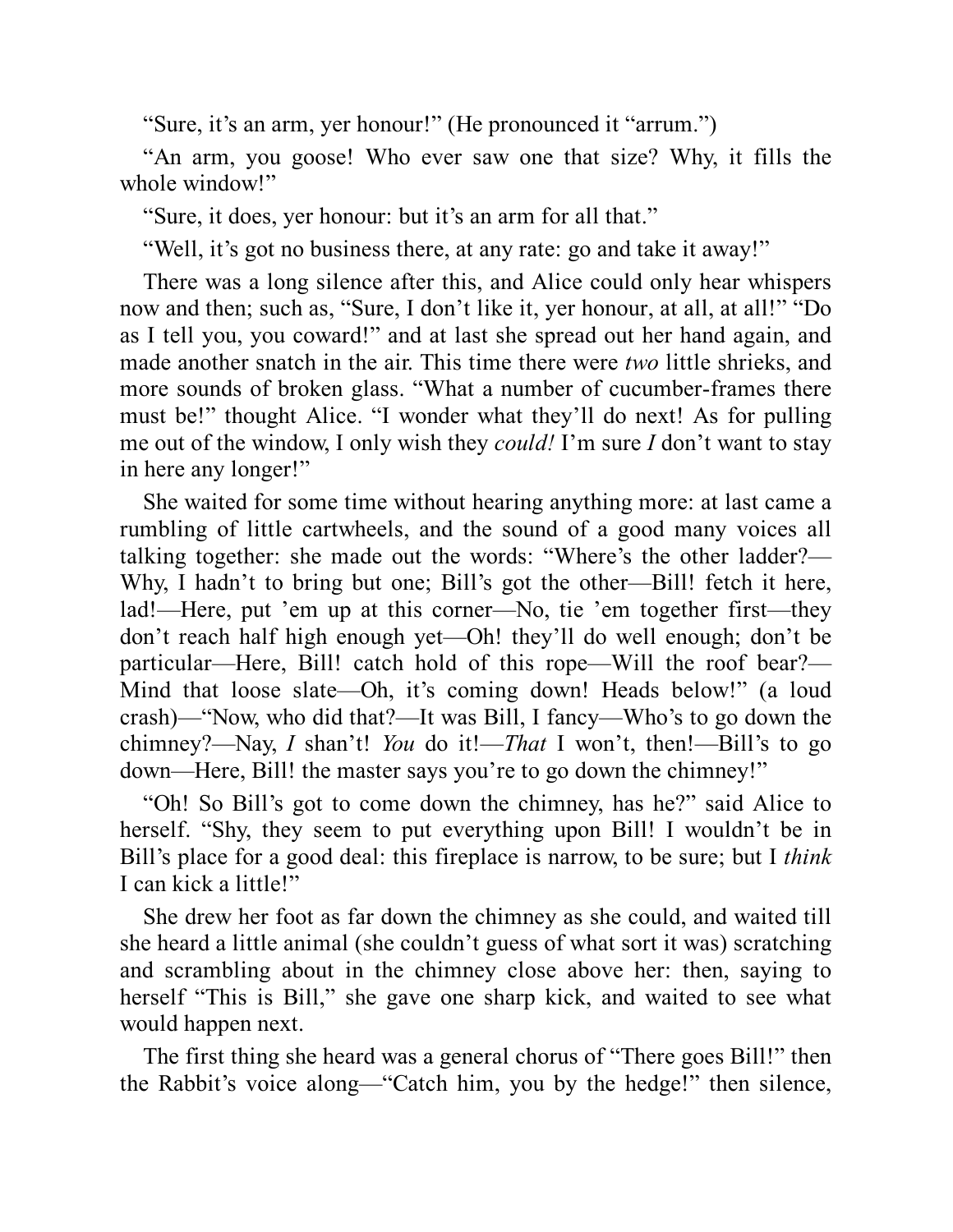and then another confusion of voices—"Hold up his head—Brandy now— Don't choke him—How was it, old fellow? What happened to you? Tell us all about it!"

Last came a little feeble, squeaking voice, ("That's Bill," thought Alice,) "Well, I hardly know—No more, thank ye; I'm better now—but I'm a deal too flustered to tell you—all I know is, something comes at me like a Jack-in-the-box, and up I goes like a sky-rocket!"

"So you did, old fellow!" said the others.

"We must burn the house down!" said the Rabbit's voice; and Alice called out as loud as she could, "If you do, I'll set Dinah at you!"

There was a dead silence instantly, and Alice thought to herself, "I wonder what they *will* do next! If they had any sense, they'd take the roof off." After a minute or two, they began moving about again, and Alice heard the Rabbit say, "A barrowful will do, to begin with."

"A barrowful of *what?*" thought Alice; but she had not long to doubt, for the next moment a shower of little pebbles came rattling in at the window, and some of them hit her in the face. "I'll put a stop to this," she said to herself, and shouted out, "You'd better not do that again!" which produced another dead silence.

Alice noticed with some surprise that the pebbles were all turning into little cakes as they lay on the floor, and a bright idea came into her head. "If I eat one of these cakes," she thought, "it's sure to make *some* change in my size; and as it can't possibly make me larger, it must make me smaller, I suppose."

So she swallowed one of the cakes, and was delighted to find that she began shrinking directly. As soon as she was small enough to get through the door, she ran out of the house, and found quite a crowd of little animals and birds waiting outside. The poor little Lizard, Bill, was in the middle, being held up by two guinea-pigs, who were giving it something out of a bottle. They all made a rush at Alice the moment she appeared; but she ran off as hard as she could, and soon found herself safe in a thick wood.

"The first thing I've got to do," said Alice to herself, as she wandered about in the wood, "is to grow to my right size again; and the second thing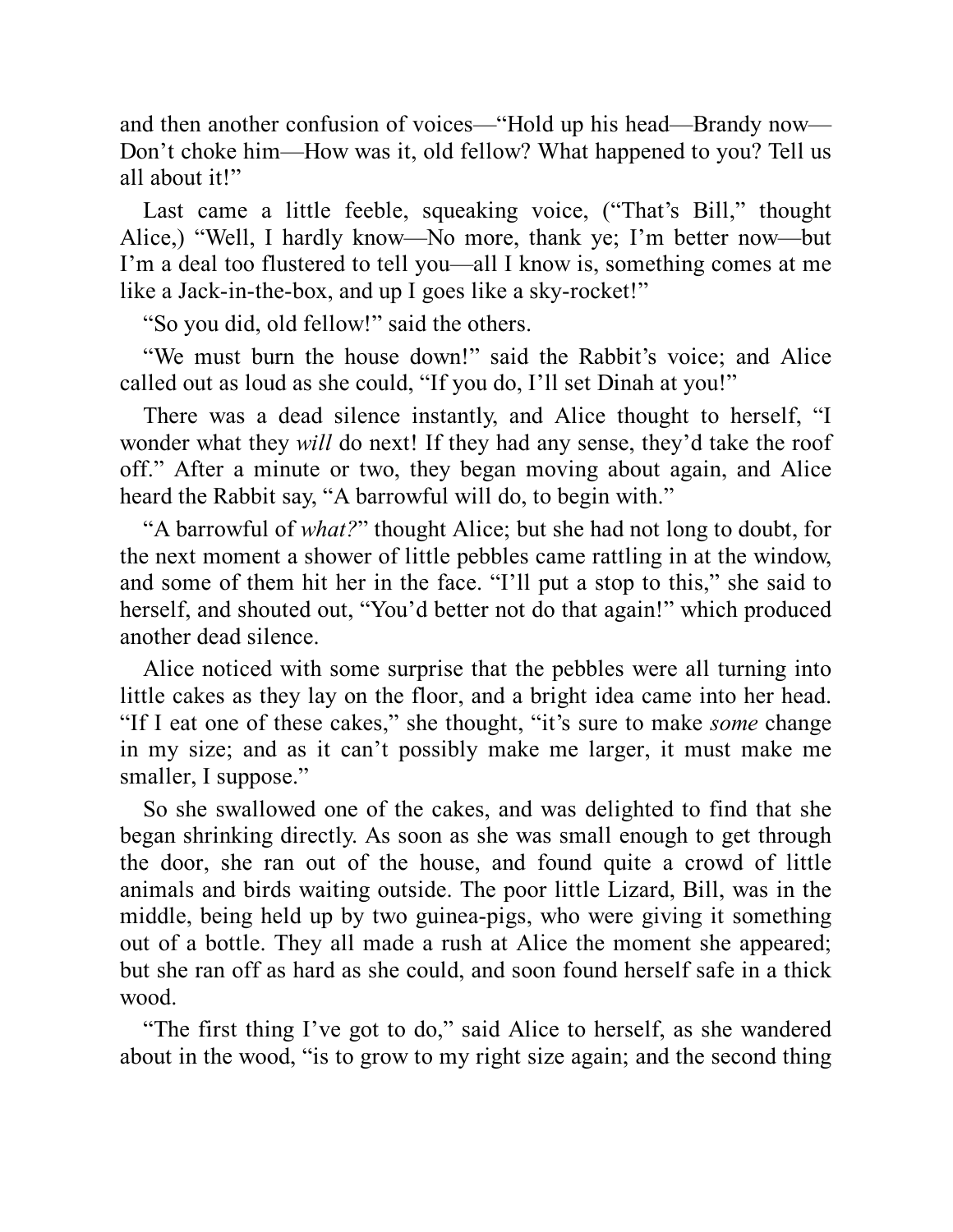is to find my way into that lovely garden. I think that will be the best plan."

It sounded an excellent plan, no doubt, and very neatly and simply arranged; the only difficulty was, that she had not the smallest idea how to set about it; and while she was peering about anxiously among the trees, a little sharp bark just over her head made her look up in a great hurry.

An enormous puppy was looking down at her with large round eyes, and feebly stretching out one paw, trying to touch her. "Poor little thing!" said Alice, in a coaxing tone, and she tried hard to whistle to it; but she was terribly frightened all the time at the thought that it might be hungry, in which case it would be very likely to eat her up in spite of all her coaxing.

Hardly knowing what she did, she picked up a little bit of stick, and held it out to the puppy; whereupon the puppy jumped into the air off all its feet at once, with a yelp of delight, and rushed at the stick, and made believe to worry it; then Alice dodged behind a great thistle, to keep herself from being run over; and the moment she appeared on the other side, the puppy made another rush at the stick, and tumbled head over heels in its hurry to get hold of it; then Alice, thinking it was very like having a game of play with a cart-horse, and expecting every moment to be trampled under its feet, ran round the thistle again; then the puppy began a series of short charges at the stick, running a very little way forwards each time and a long way back, and barking hoarsely all the while, till at last it sat down a good way off, panting, with its tongue hanging out of its mouth, and its great eyes half shut.

This seemed to Alice a good opportunity for making her escape; so she set off at once, and ran till she was quite tired and out of breath, and till the puppy's bark sounded quite faint in the distance.

"And yet what a dear little puppy it was!" said Alice, as she leant against a buttercup to rest herself, and fanned herself with one of the leaves: "I should have liked teaching it tricks very much, if—if I'd only been the right size to do it! Oh dear! I'd nearly forgotten that I've got to grow up again! Let me see—how *is* it to be managed? I suppose I ought to eat or drink something or other; but the great question is, what?"

The great question certainly was, what? Alice looked all round her at the flowers and the blades of grass, but she did not see anything that looked like the right thing to eat or drink under the circumstances. There was a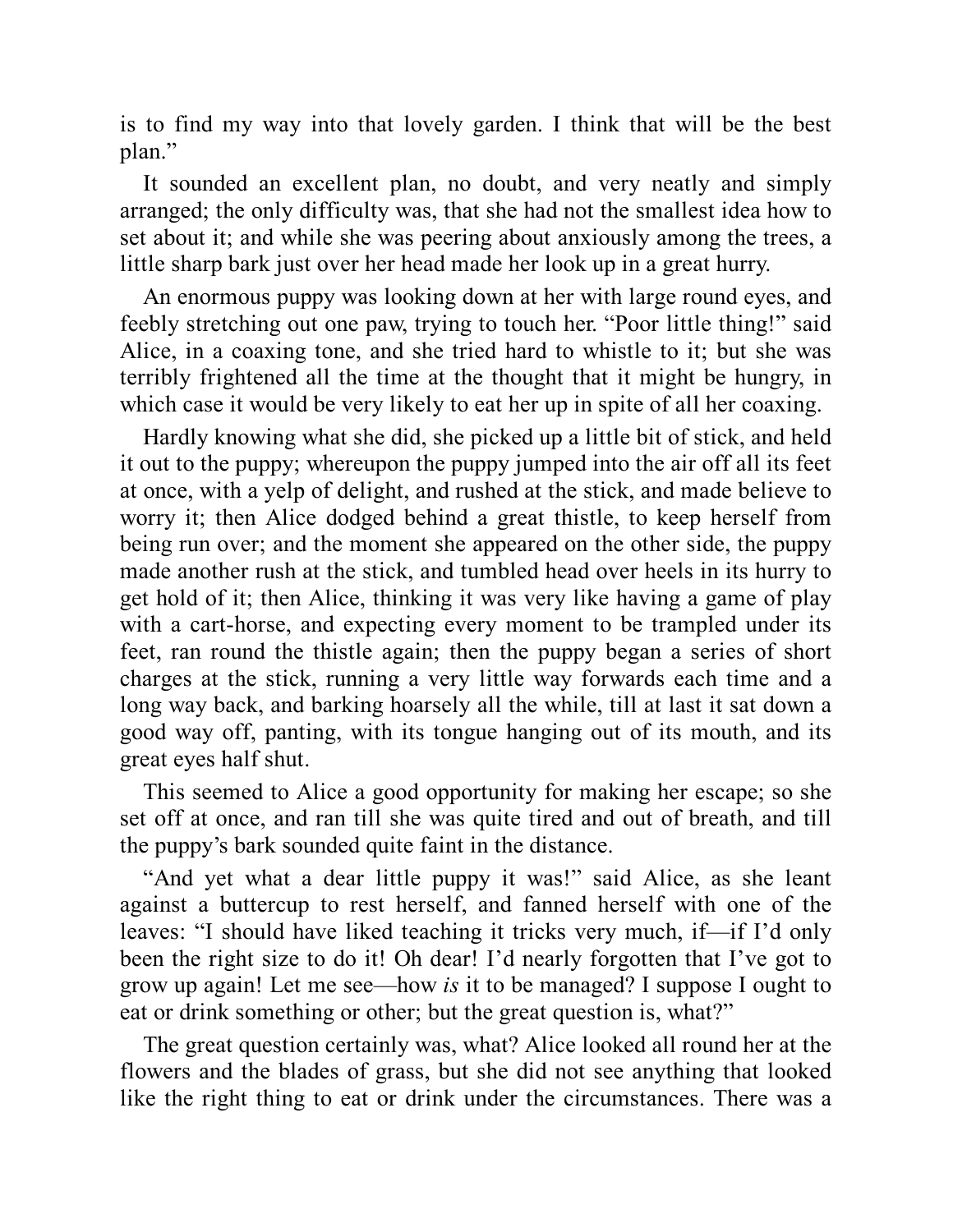large mushroom growing near her, about the same height as herself; and when she had looked under it, and on both sides of it, and behind it, it occurred to her that she might as well look and see what was on the top of it.

She stretched herself up on tiptoe, and peeped over the edge of the mushroom, and her eyes immediately met those of a large caterpillar, that was sitting on the top with its arms folded, quietly smoking a long hookah, and taking not the smallest notice of her or of anything else.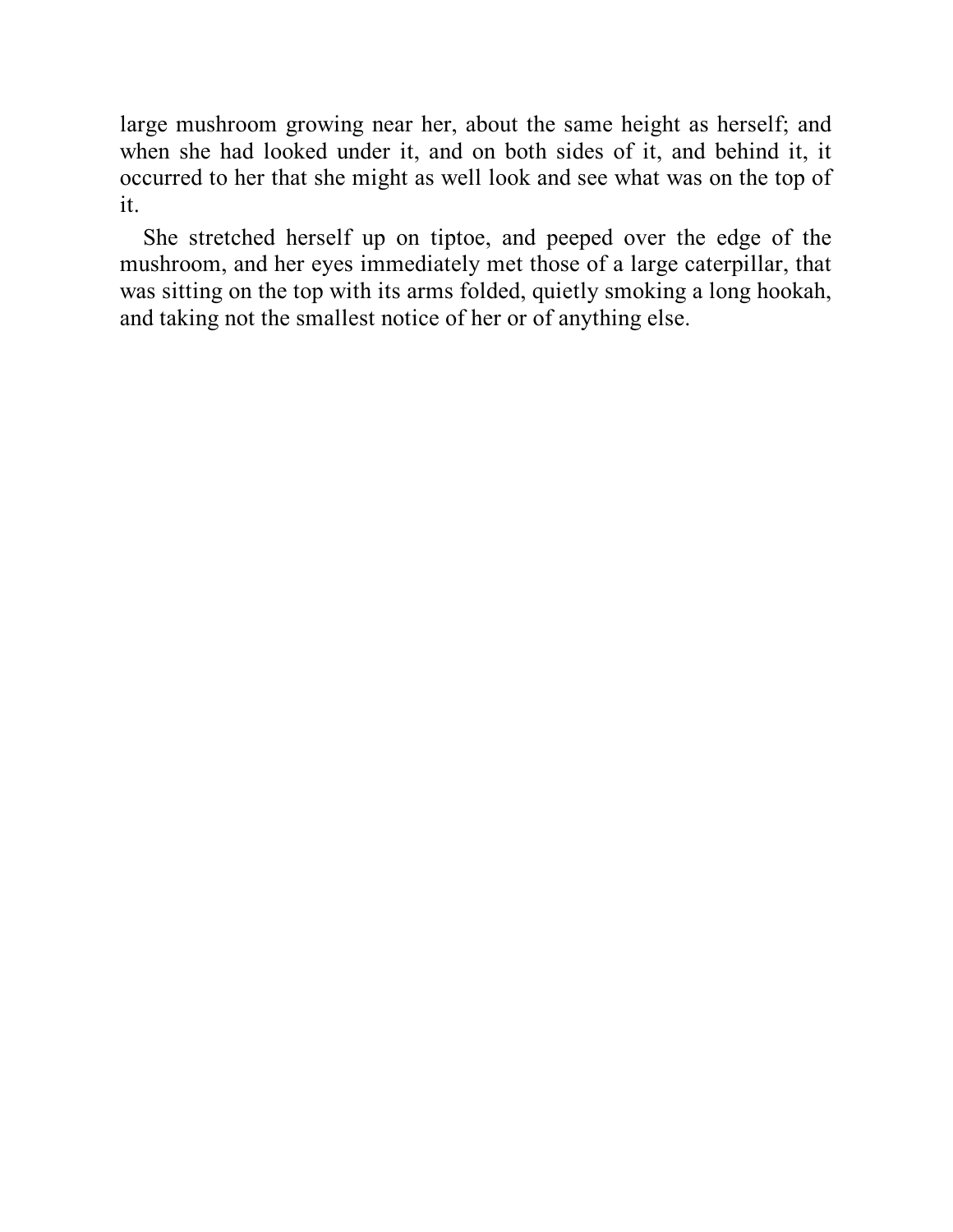# <span id="page-28-0"></span>CHAPTER V. Advice from a Caterpillar

The Caterpillar and Alice looked at each other for some time in silence: at last the Caterpillar took the hookah out of its mouth, and addressed her in a languid, sleepy voice.

"Who are *you?*" said the Caterpillar.

This was not an encouraging opening for a conversation. Alice replied, rather shyly, "I—I hardly know, sir, just at present—at least I know who I *was* when I got up this morning, but I think I must have been changed several times since then."

"What do you mean by that?" said the Caterpillar sternly. "Explain yourself!"

"I can't explain *myself*, I'm afraid, sir," said Alice, "because I'm not myself, you see."

"I don't see," said the Caterpillar.

"I'm afraid I can't put it more clearly," Alice replied very politely, "for I can't understand it myself to begin with; and being so many different sizes in a day is very confusing."

"It isn't," said the Caterpillar.

"Well, perhaps you haven't found it so yet," said Alice; "but when you have to turn into a chrysalis—you will some day, you know—and then after that into a butterfly, I should think you'll feel it a little queer, won't you?"

"Not a bit," said the Caterpillar.

"Well, perhaps your feelings may be different," said Alice; "all I know is, it would feel very queer to *me*."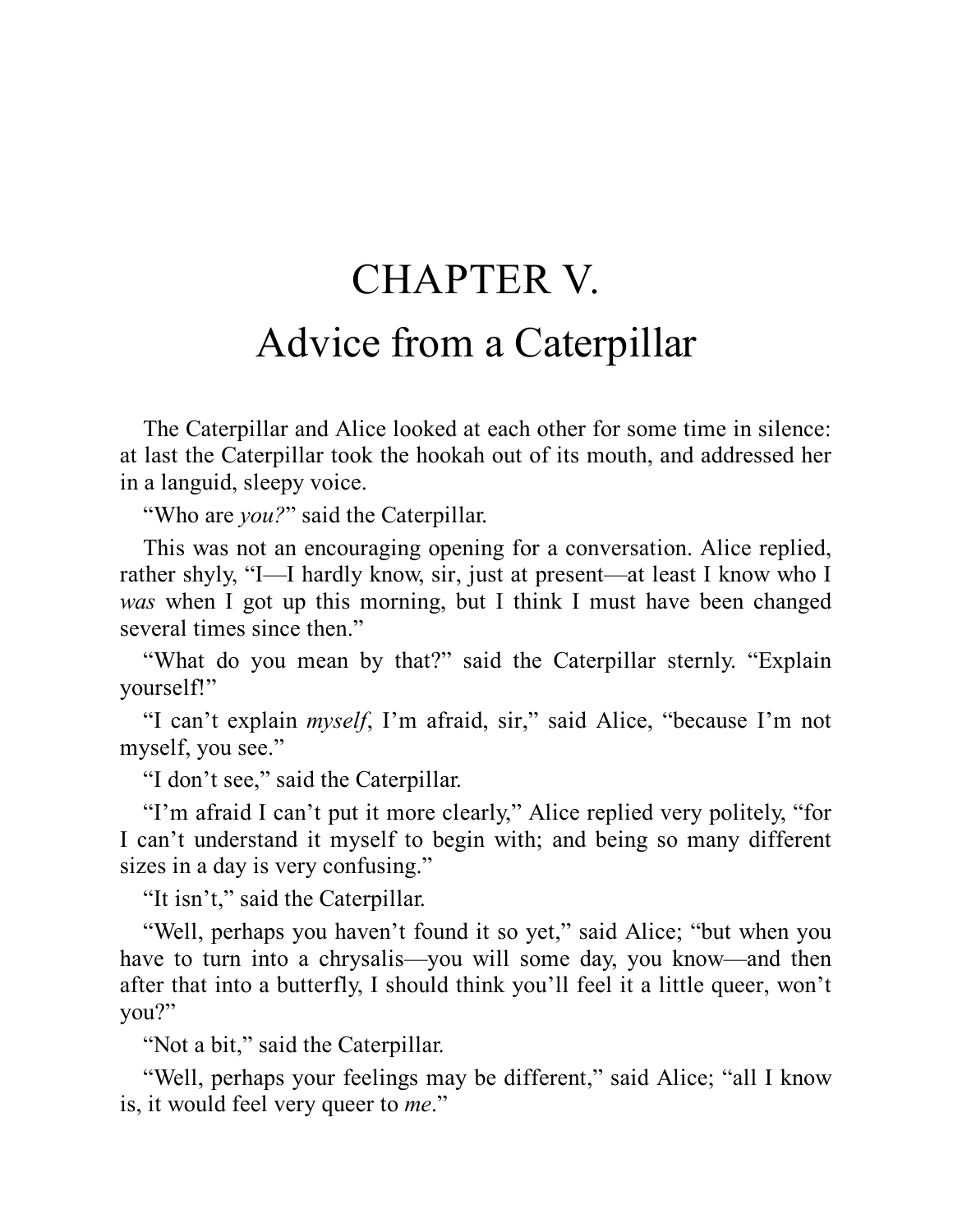"You!" said the Caterpillar contemptuously. "Who are *you?*"

Which brought them back again to the beginning of the conversation. Alice felt a little irritated at the Caterpillar's making such *very* short remarks, and she drew herself up and said, very gravely, "I think, you ought to tell me who *you* are, first."

"Why?" said the Caterpillar.

Here was another puzzling question; and as Alice could not think of any good reason, and as the Caterpillar seemed to be in a *very* unpleasant state of mind, she turned away.

"Come back!" the Caterpillar called after her. "I've something important to say!"

This sounded promising, certainly: Alice turned and came back again.

"Keep your temper," said the Caterpillar.

"Is that all?" said Alice, swallowing down her anger as well as she could.

"No," said the Caterpillar.

Alice thought she might as well wait, as she had nothing else to do, and perhaps after all it might tell her something worth hearing. For some minutes it puffed away without speaking, but at last it unfolded its arms, took the hookah out of its mouth again, and said, "So you think you're changed, do you?"

"I'm afraid I am, sir," said Alice; "I can't remember things as I used and I don't keep the same size for ten minutes together!"

"Can't remember *what* things?" said the Caterpillar.

"Well, I've tried to say "How doth the little busy bee," but it all came different!" Alice replied in a very melancholy voice.

"Repeat, "*You are old, Father William*,'" said the Caterpillar.

Alice folded her hands, and began:—

"You are old, Father William," the young man said,

Do you think, at your age, it is right?"

<sup>&</sup>quot;And your hair has become very white;

And yet you incessantly stand on your head—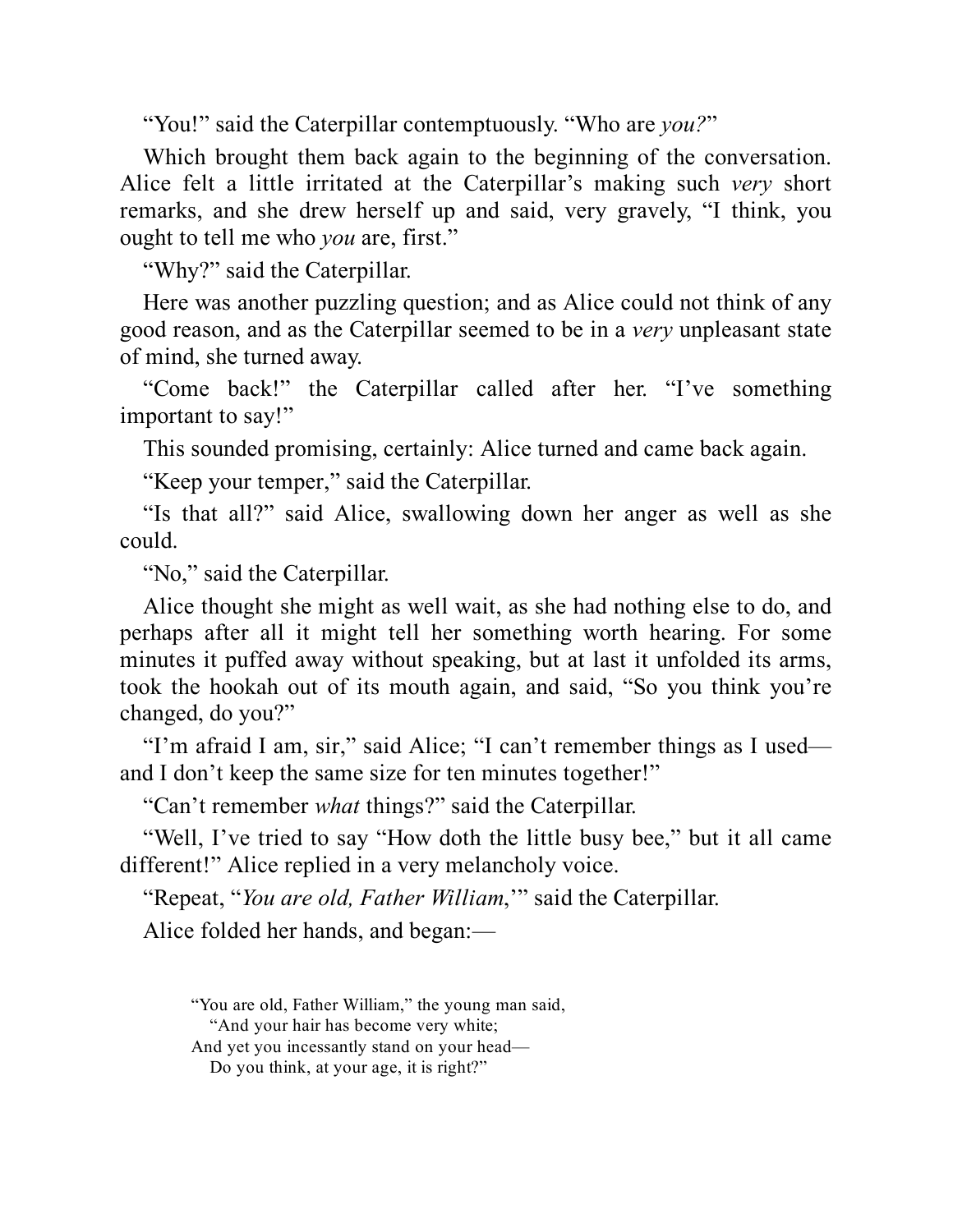"In my youth," Father William replied to his son, "I feared it might injure the brain; But, now that I'm perfectly sure I have none, Why, I do it again and again."

"You are old," said the youth, "as I mentioned before, And have grown most uncommonly fat; Yet you turned a back-somersault in at the door—

Pray, what is the reason of that?"

"In my youth," said the sage, as he shook his grey locks, "I kept all my limbs very supple By the use of this ointment—one shilling the box—

Allow me to sell you a couple?"

"You are old," said the youth, "and your jaws are too weak For anything tougher than suet;

Yet you finished the goose, with the bones and the beak— Pray, how did you manage to do it?"

"In my youth," said his father, "I took to the law, And argued each case with my wife; And the muscular strength, which it gave to my jaw, Has lasted the rest of my life."

"You are old," said the youth, "one would hardly suppose That your eye was as steady as ever; Yet you balanced an eel on the end of your nose— What made you so awfully clever?"

"I have answered three questions, and that is enough," Said his father; "don't give yourself airs! Do you think I can listen all day to such stuff? Be off, or I'll kick you down stairs!"

"That is not said right," said the Caterpillar.

"Not *quite* right, I'm afraid," said Alice, timidly; "some of the words have got altered."

"It is wrong from beginning to end," said the Caterpillar decidedly, and there was silence for some minutes.

The Caterpillar was the first to speak.

"What size do you want to be?" it asked.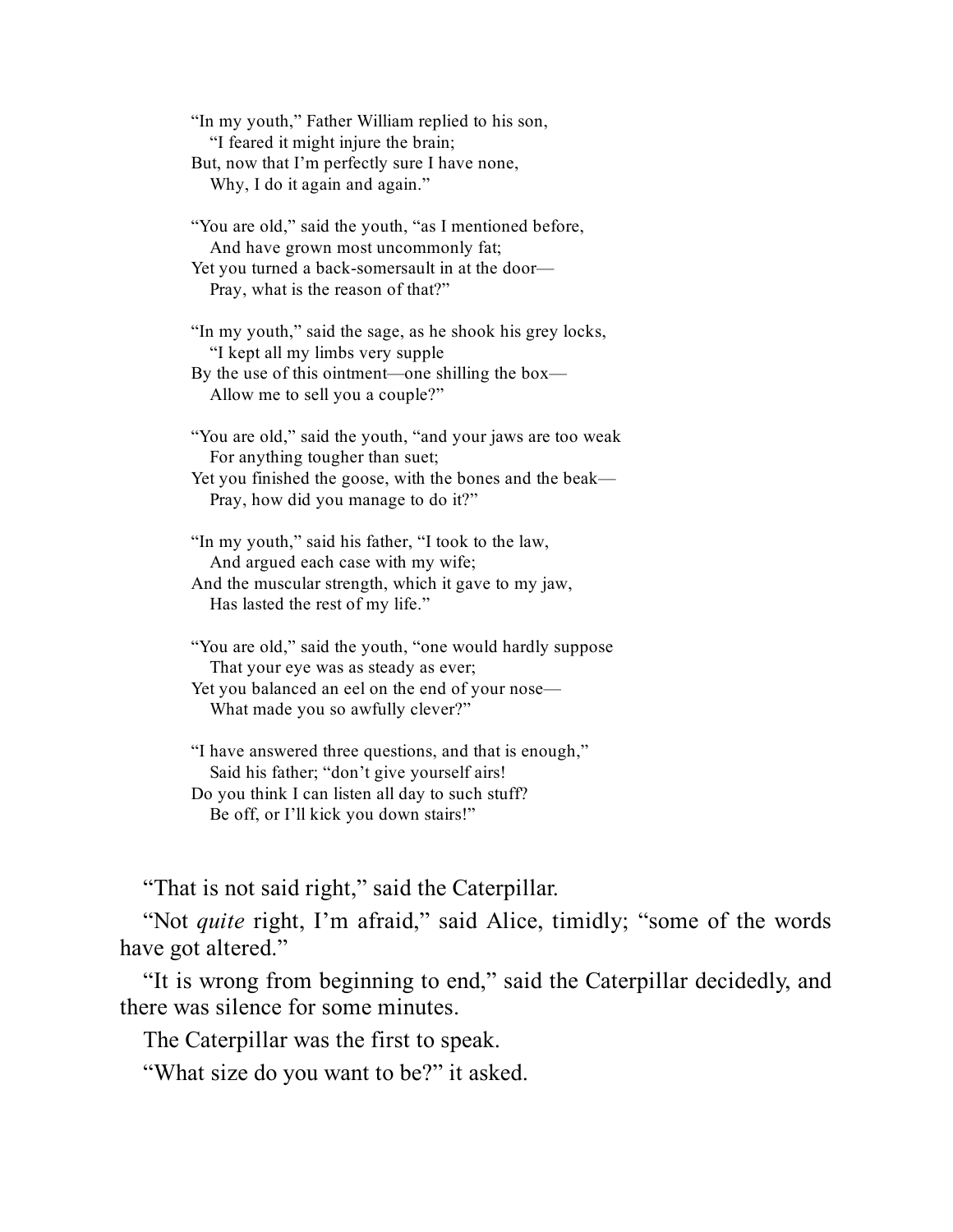"Oh, I'm not particular as to size," Alice hastily replied; "only one doesn't like changing so often, you know."

"I *don't* know," said the Caterpillar.

Alice said nothing: she had never been so much contradicted in her life before, and she felt that she was losing her temper.

"Are you content now?" said the Caterpillar.

"Well, I should like to be a *little* larger, sir, if you wouldn't mind," said Alice: "three inches is such a wretched height to be."

"It is a very good height indeed!" said the Caterpillar angrily, rearing itself upright as it spoke (it was exactly three inches high).

"But I'm not used to it!" pleaded poor Alice in a piteous tone. And she thought of herself, "I wish the creatures wouldn't be so easily offended!"

"You'll get used to it in time," said the Caterpillar; and it put the hookah into its mouth and began smoking again.

This time Alice waited patiently until it chose to speak again. In a minute or two the Caterpillar took the hookah out of its mouth and yawned once or twice, and shook itself. Then it got down off the mushroom, and crawled away in the grass, merely remarking as it went, "One side will make you grow taller, and the other side will make you grow shorter."

"One side of *what?* The other side of *what?*" thought Alice to herself.

"Of the mushroom," said the Caterpillar, just as if she had asked it aloud; and in another moment it was out of sight.

Alice remained looking thoughtfully at the mushroom for a minute, trying to make out which were the two sides of it; and as it was perfectly round, she found this a very difficult question. However, at last she stretched her arms round it as far as they would go, and broke off a bit of the edge with each hand.

"And now which is which?" she said to herself, and nibbled a little of the right-hand bit to try the effect: the next moment she felt a violent blow underneath her chin: it had struck her foot!

She was a good deal frightened by this very sudden change, but she felt that there was no time to be lost, as she was shrinking rapidly; so she set to work at once to eat some of the other bit. Her chin was pressed so closely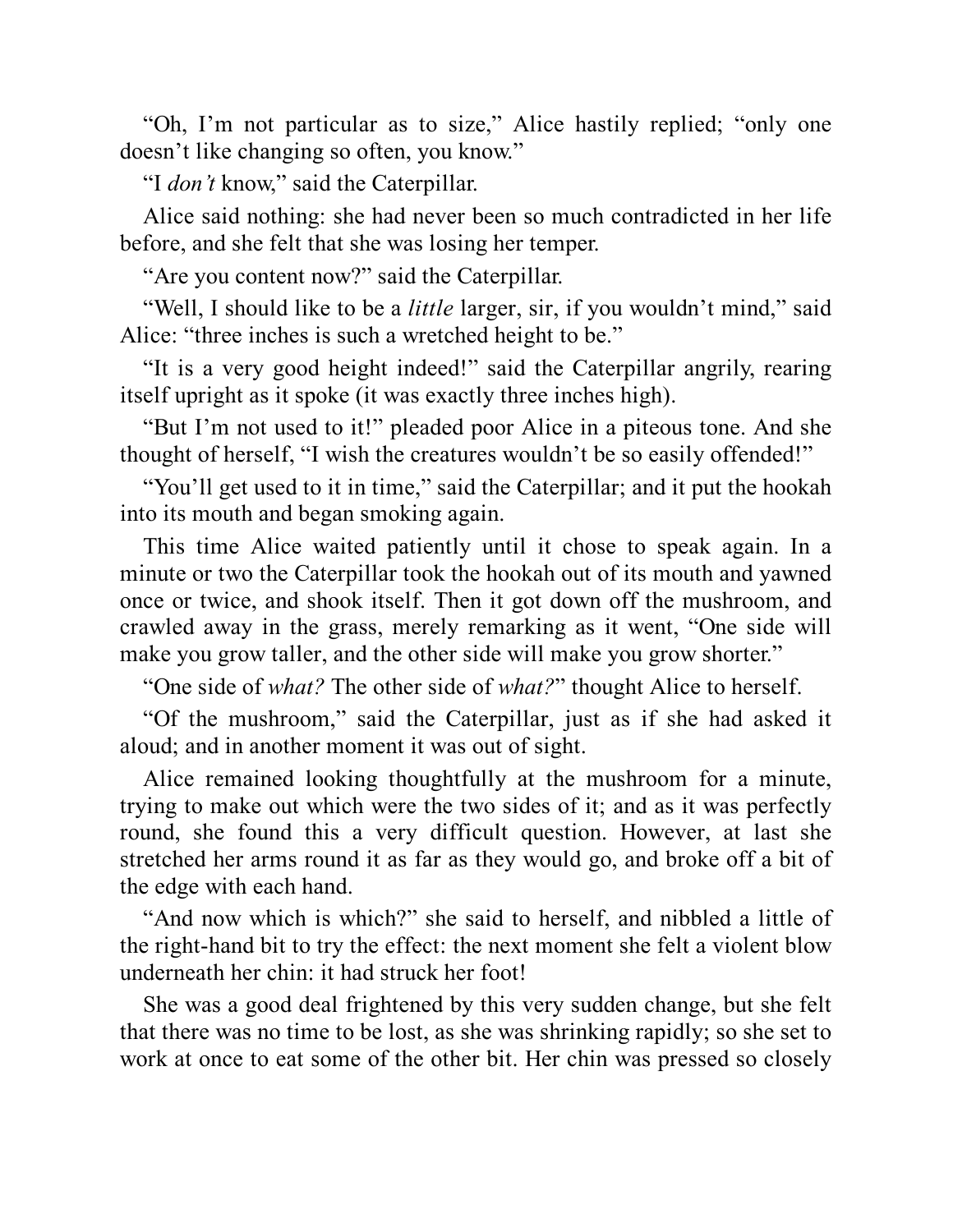against her foot, that there was hardly room to open her mouth; but she did it at last, and managed to swallow a morsel of the lefthand bit.



"Come, my head's free at last!" said Alice in a tone of delight, which changed into alarm in another moment, when she found that her shoulders were nowhere to be found: all she could see, when she looked down, was an immense length of neck, which seemed to rise like a stalk out of a sea of green leaves that lay far below her.

"What *can* all that green stuff be?" said Alice. "And where *have* my shoulders got to? And oh, my poor hands, how is it I can't see you?" She was moving them about as she spoke, but no result seemed to follow, except a little shaking among the distant green leaves.

As there seemed to be no chance of getting her hands up to her head, she tried to get her head down to them, and was delighted to find that her neck would bend about easily in any direction, like a serpent. She had just succeeded in curving it down into a graceful zigzag, and was going to dive in among the leaves, which she found to be nothing but the tops of the trees under which she had been wandering, when a sharp hiss made her draw back in a hurry: a large pigeon had flown into her face, and was beating her violently with its wings.

"Serpent!" screamed the Pigeon.

"I'm *not* a serpent!" said Alice indignantly. "Let me alone!"

"Serpent, I say again!" repeated the Pigeon, but in a more subdued tone, and added with a kind of sob, "I've tried every way, and nothing seems to suit them!"

"I haven't the least idea what you're talking about," said Alice.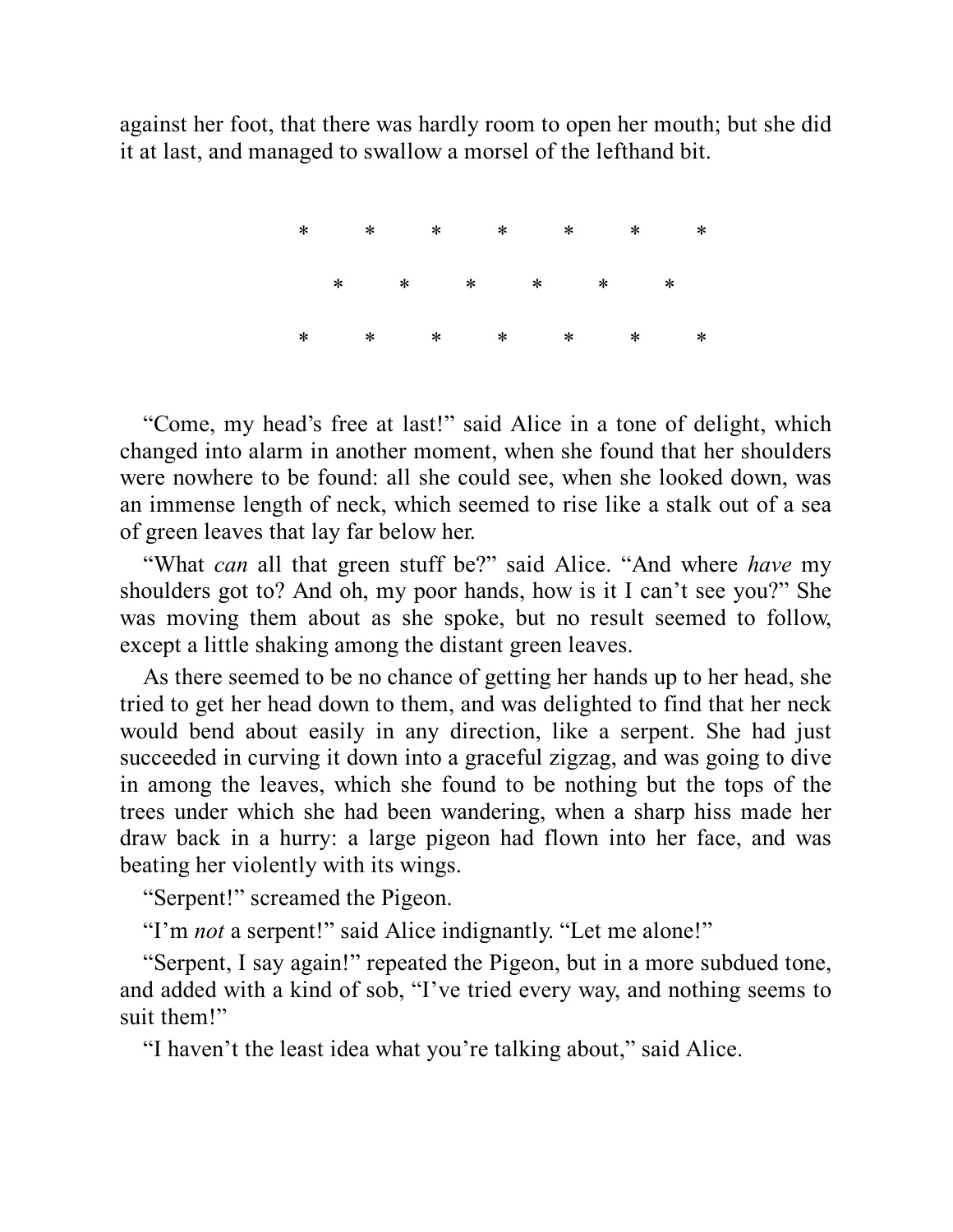"I've tried the roots of trees, and I've tried banks, and I've tried hedges," the Pigeon went on, without attending to her; "but those serpents! There's no pleasing them!"

Alice was more and more puzzled, but she thought there was no use in saying anything more till the Pigeon had finished.

"As if it wasn't trouble enough hatching the eggs," said the Pigeon; "but I must be on the look-out for serpents night and day! Why, I haven't had a wink of sleep these three weeks!"

"I'm very sorry you've been annoyed," said Alice, who was beginning to see its meaning.

"And just as I'd taken the highest tree in the wood," continued the Pigeon, raising its voice to a shriek, "and just as I was thinking I should be free of them at last, they must needs come wriggling down from the sky! Ugh, Serpent!"

"But I'm *not* a serpent, I tell you!" said Alice. "I'm a—I'm a—"

"Well! *What* are you?" said the Pigeon. "I can see you're trying to invent something!"

"I—I'm a little girl," said Alice, rather doubtfully, as she remembered the number of changes she had gone through that day.

"A likely story indeed!" said the Pigeon in a tone of the deepest contempt. "I've seen a good many little girls in my time, but never *one* with such a neck as that! No, no! You're a serpent; and there's no use denying it. I suppose you'll be telling me next that you never tasted an egg!"

"I *have* tasted eggs, certainly," said Alice, who was a very truthful child; "but little girls eat eggs quite as much as serpents do, you know."

"I don't believe it," said the Pigeon; "but if they do, why then they're a kind of serpent, that's all I can say."

This was such a new idea to Alice, that she was quite silent for a minute or two, which gave the Pigeon the opportunity of adding, "You're looking for eggs, I know *that* well enough; and what does it matter to me whether you're a little girl or a serpent?"

"It matters a good deal to *me*," said Alice hastily; "but I'm not looking for eggs, as it happens; and if I was, I shouldn't want *yours*: I don't like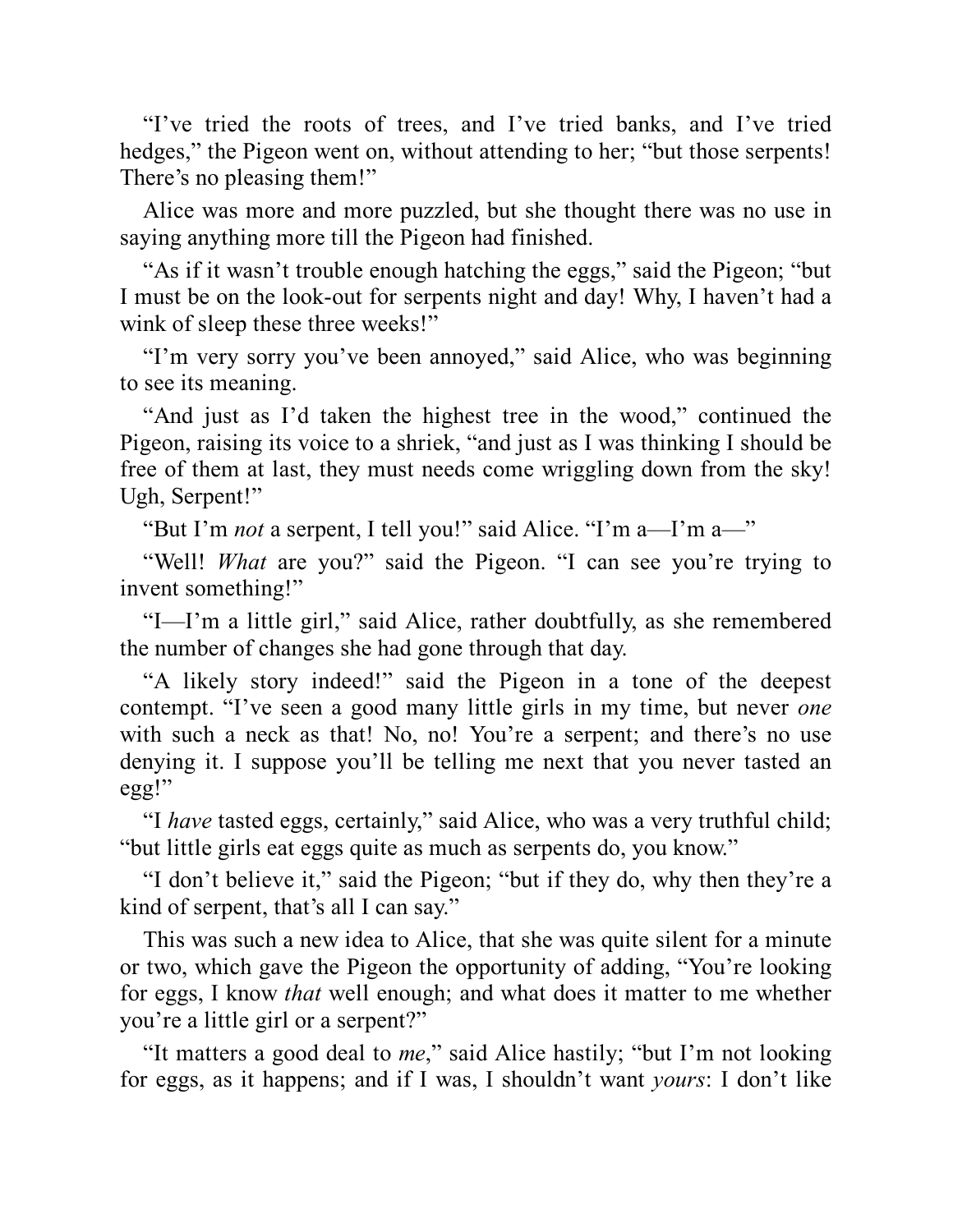them raw."

"Well, be off, then!" said the Pigeon in a sulky tone, as it settled down again into its nest. Alice crouched down among the trees as well as she could, for her neck kept getting entangled among the branches, and every now and then she had to stop and untwist it. After a while she remembered that she still held the pieces of mushroom in her hands, and she set to work very carefully, nibbling first at one and then at the other, and growing sometimes taller and sometimes shorter, until she had succeeded in bringing herself down to her usual height.

It was so long since she had been anything near the right size, that it felt quite strange at first; but she got used to it in a few minutes, and began talking to herself, as usual. "Come, there's half my plan done now! How puzzling all these changes are! I'm never sure what I'm going to be, from one minute to another! However, I've got back to my right size: the next thing is, to get into that beautiful garden—how *is* that to be done, I wonder?" As she said this, she came suddenly upon an open place, with a little house in it about four feet high. "Whoever lives there," thought Alice, "it'll never do to come upon them *this* size: why, I should frighten them out of their wits!" So she began nibbling at the righthand bit again, and did not venture to go near the house till she had brought herself down to nine inches high.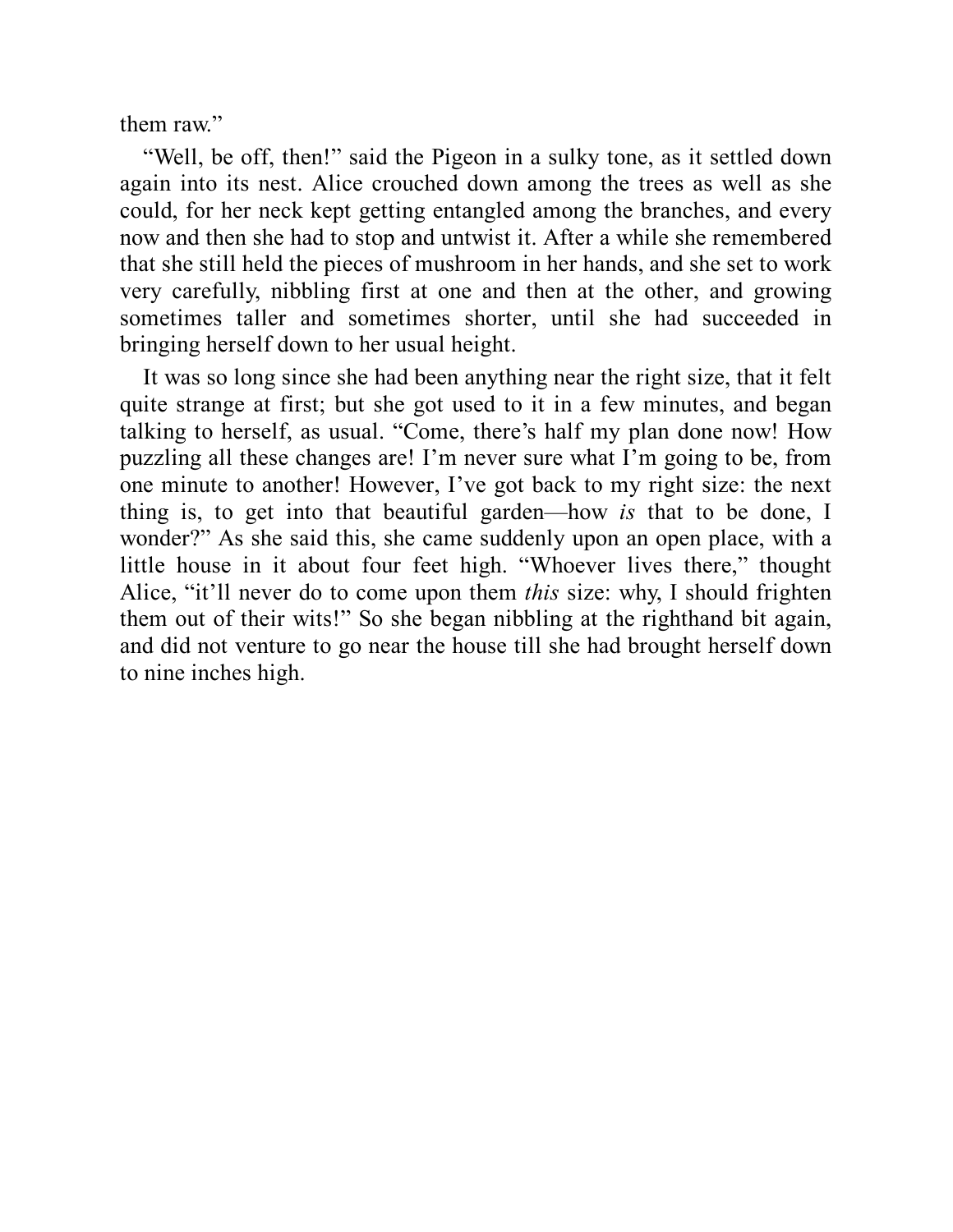# CHAPTER VI. Pig and Pepper

<span id="page-35-0"></span>For a minute or two she stood looking at the house, and wondering what to do next, when suddenly a footman in livery came running out of the wood—(she considered him to be a footman because he was in livery: otherwise, judging by his face only, she would have called him a fish) and rapped loudly at the door with his knuckles. It was opened by another footman in livery, with a round face, and large eyes like a frog; and both footmen, Alice noticed, had powdered hair that curled all over their heads. She felt very curious to know what it was all about, and crept a little way out of the wood to listen.

The Fish-Footman began by producing from under his arm a great letter, nearly as large as himself, and this he handed over to the other, saying, in a solemn tone, "For the Duchess. An invitation from the Queen to play croquet." The Frog-Footman repeated, in the same solemn tone, only changing the order of the words a little, "From the Queen. An invitation for the Duchess to play croquet."

Then they both bowed low, and their curls got entangled together.

Alice laughed so much at this, that she had to run back into the wood for fear of their hearing her; and when she next peeped out the Fish-Footman was gone, and the other was sitting on the ground near the door, staring stupidly up into the sky.

Alice went timidly up to the door, and knocked.

"There's no sort of use in knocking," said the Footman, "and that for two reasons. First, because I'm on the same side of the door as you are; secondly, because they're making such a noise inside, no one could possibly hear you." And certainly there *was* a most extraordinary noise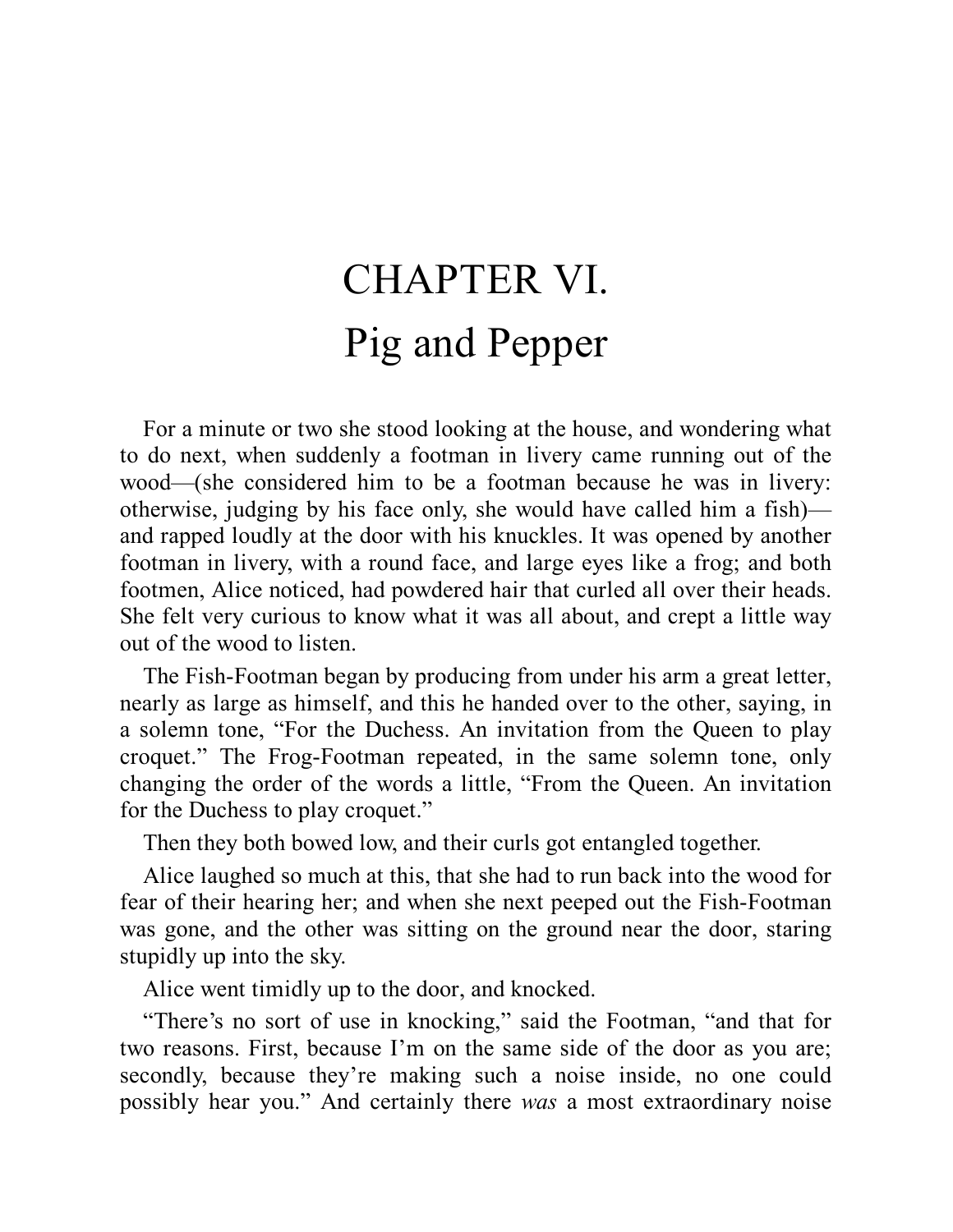going on within—a constant howling and sneezing, and every now and then a great crash, as if a dish or kettle had been broken to pieces.

"Please, then," said Alice, "how am I to get in?"

"There might be some sense in your knocking," the Footman went on without attending to her, "if we had the door between us. For instance, if you were *inside*, you might knock, and I could let you out, you know." He was looking up into the sky all the time he was speaking, and this Alice thought decidedly uncivil. "But perhaps he can't help it," she said to herself; "his eyes are so *very* nearly at the top of his head. But at any rate he might answer questions.—How am I to get in?" she repeated, aloud.

"I shall sit here," the Footman remarked, "till tomorrow—"

At this moment the door of the house opened, and a large plate came skimming out, straight at the Footman's head: it just grazed his nose, and broke to pieces against one of the trees behind him.

"—or next day, maybe," the Footman continued in the same tone, exactly as if nothing had happened.

"How am I to get in?" asked Alice again, in a louder tone.

"*Are* you to get in at all?" said the Footman. "That's the first question, you know."

It was, no doubt: only Alice did not like to be told so. "It's really dreadful," she muttered to herself, "the way all the creatures argue. It's enough to drive one crazy!"

The Footman seemed to think this a good opportunity for repeating his remark, with variations. "I shall sit here," he said, "on and off, for days and days."

"But what am *I* to do?" said Alice.

"Anything you like," said the Footman, and began whistling.

"Oh, there's no use in talking to him," said Alice desperately: "he's perfectly idiotic!" And she opened the door and went in.

The door led right into a large kitchen, which was full of smoke from one end to the other: the Duchess was sitting on a three-legged stool in the middle, nursing a baby; the cook was leaning over the fire, stirring a large cauldron which seemed to be full of soup.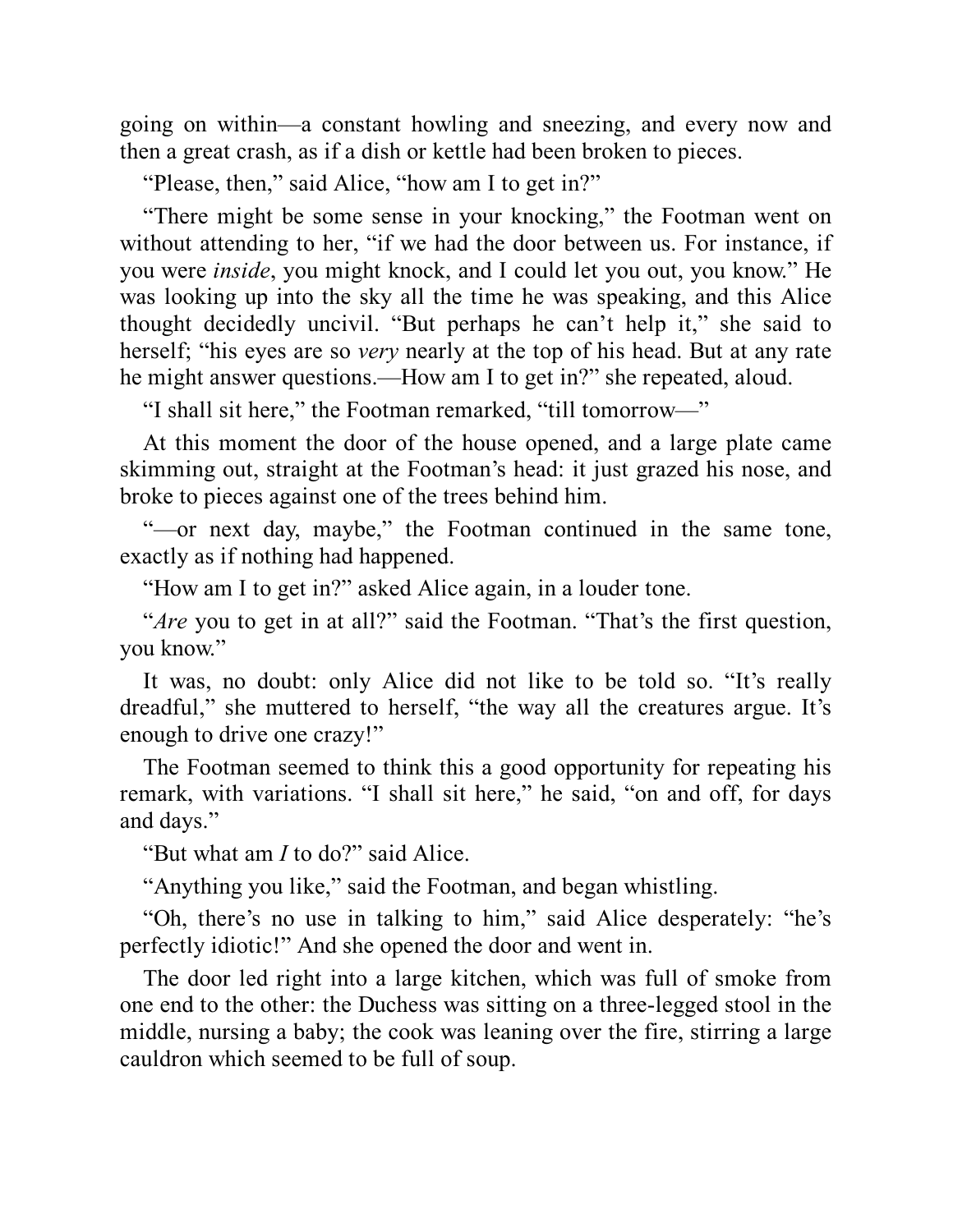"There's certainly too much pepper in that soup!" Alice said to herself, as well as she could for sneezing.

There was certainly too much of it in the air. Even the Duchess sneezed occasionally; and as for the baby, it was sneezing and howling alternately without a moment's pause. The only things in the kitchen that did not sneeze, were the cook, and a large cat which was sitting on the hearth and grinning from ear to ear.

"Please would you tell me," said Alice, a little timidly, for she was not quite sure whether it was good manners for her to speak first, "why your cat grins like that?"

"It's a Cheshire cat," said the Duchess, "and that's why. Pig!"

She said the last word with such sudden violence that Alice quite jumped; but she saw in another moment that it was addressed to the baby, and not to her, so she took courage, and went on again:—

"I didn't know that Cheshire cats always grinned; in fact, I didn't know that cats *could* grin."

"They all can," said the Duchess; "and most of 'em do."

"I don't know of any that do," Alice said very politely, feeling quite pleased to have got into a conversation.

"You don't know much," said the Duchess; "and that's a fact."

Alice did not at all like the tone of this remark, and thought it would be as well to introduce some other subject of conversation. While she was trying to fix on one, the cook took the cauldron of soup off the fire, and at once set to work throwing everything within her reach at the Duchess and the baby—the fire-irons came first; then followed a shower of saucepans, plates, and dishes. The Duchess took no notice of them even when they hit her; and the baby was howling so much already, that it was quite impossible to say whether the blows hurt it or not.

"Oh, *please* mind what you're doing!" cried Alice, jumping up and down in an agony of terror. "Oh, there goes his *precious* nose!" as an unusually large saucepan flew close by it, and very nearly carried it off.

"If everybody minded their own business," the Duchess said in a hoarse growl, "the world would go round a deal faster than it does."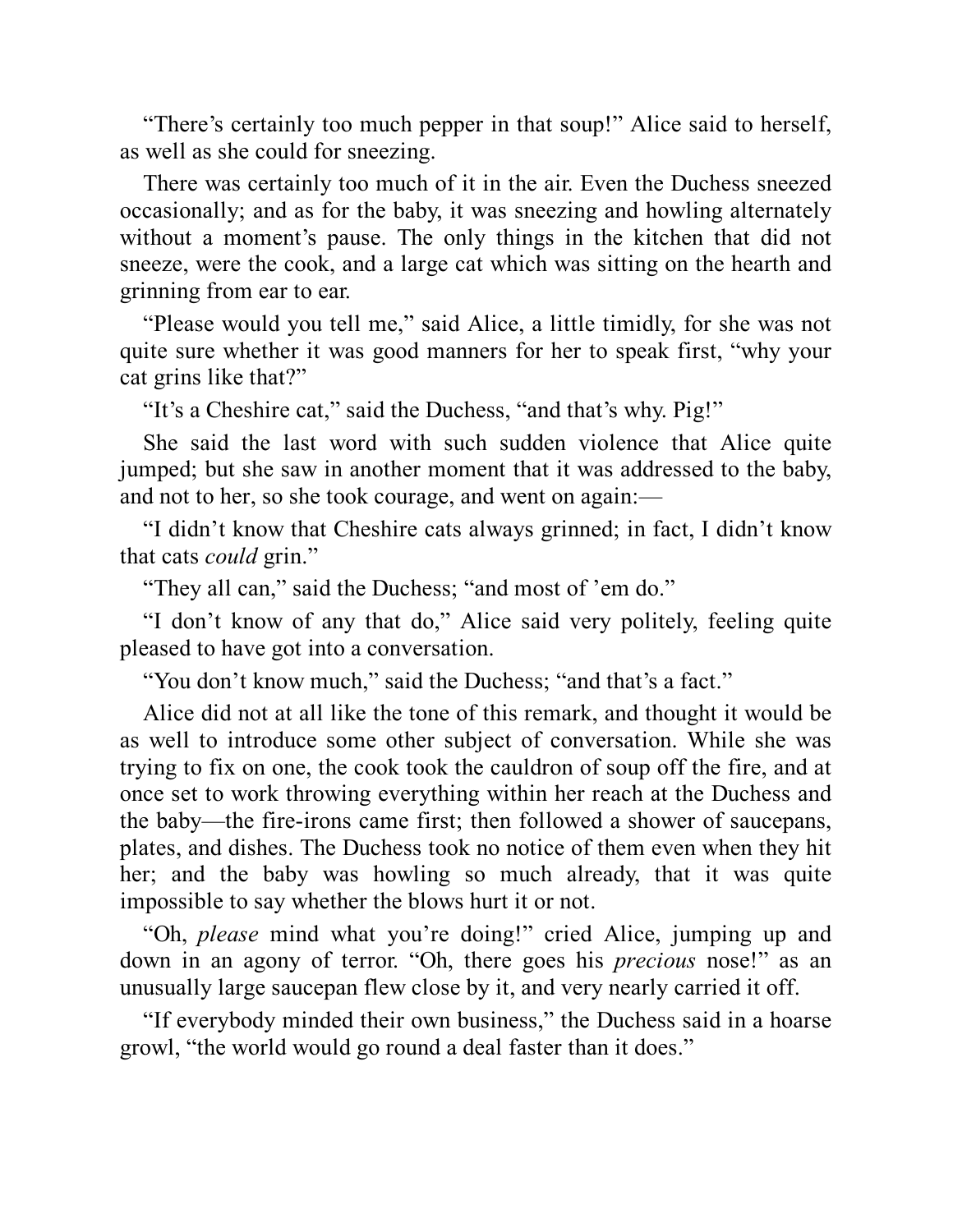"Which would *not* be an advantage," said Alice, who felt very glad to get an opportunity of showing off a little of her knowledge. "Just think of what work it would make with the day and night! You see the earth takes twenty-four hours to turn round on its axis—"

"Talking of axes," said the Duchess, "chop off her head!"

Alice glanced rather anxiously at the cook, to see if she meant to take the hint; but the cook was busily stirring the soup, and seemed not to be listening, so she went on again: "Twenty-four hours, I *think*; or is it twelve? I—"

"Oh, don't bother *me*," said the Duchess; "I never could abide figures!" And with that she began nursing her child again, singing a sort of lullaby to it as she did so, and giving it a violent shake at the end of every line:

> "Speak roughly to your little boy, And beat him when he sneezes: He only does it to annoy, Because he knows it teases."

#### CHORUS. (In which the cook and the baby joined):

"Wow! wow! wow!"

While the Duchess sang the second verse of the song, she kept tossing the baby violently up and down, and the poor little thing howled so, that Alice could hardly hear the words:—

> "I speak severely to my boy, I beat him when he sneezes; For he can thoroughly enjoy The pepper when he pleases!"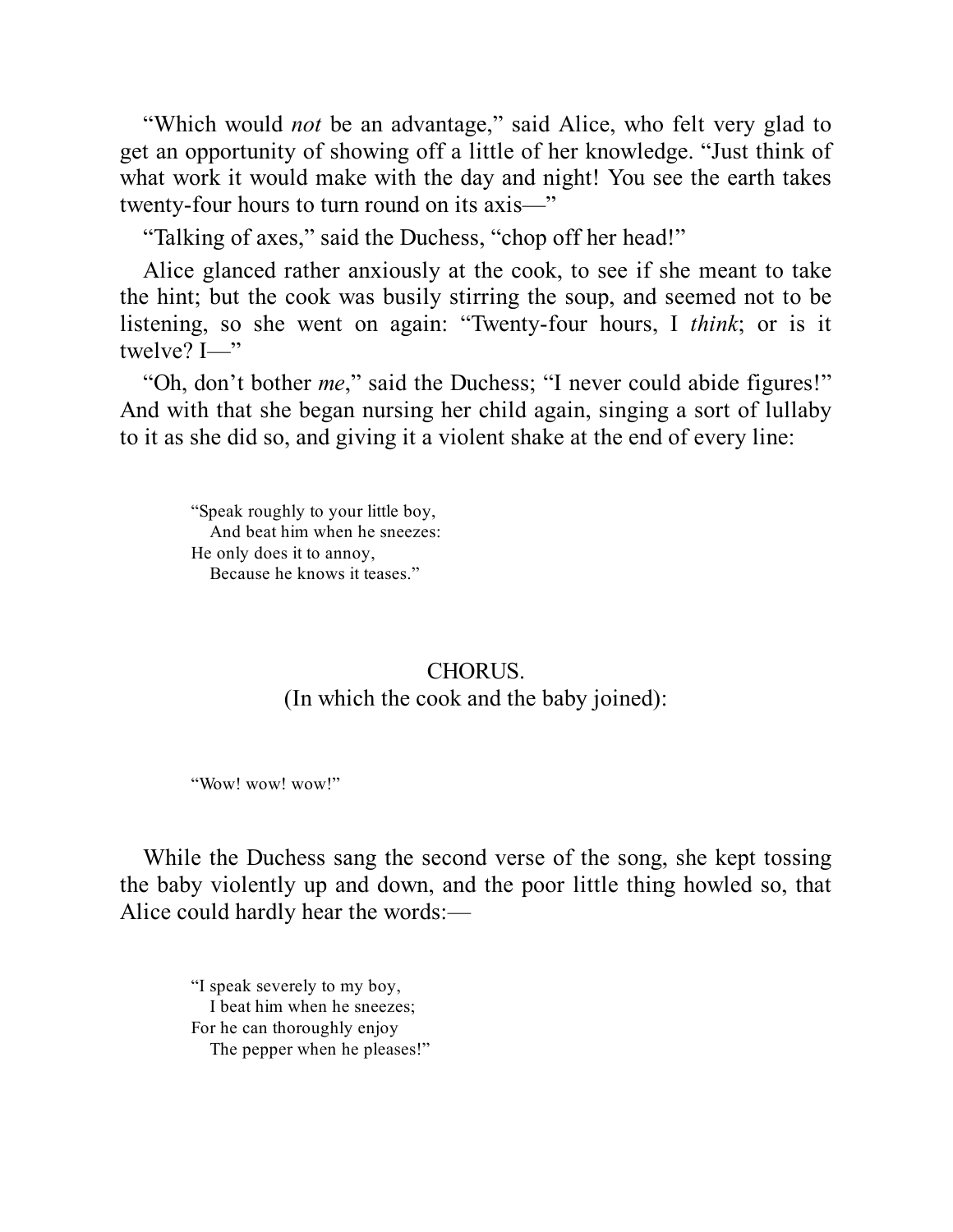#### CHORUS.

"Wow! wow! wow!"

"Here! you may nurse it a bit, if you like!" the Duchess said to Alice, flinging the baby at her as she spoke. "I must go and get ready to play croquet with the Queen," and she hurried out of the room. The cook threw a frying-pan after her as she went out, but it just missed her.

Alice caught the baby with some difficulty, as it was a queer-shaped little creature, and held out its arms and legs in all directions, "just like a star-fish," thought Alice. The poor little thing was snorting like a steamengine when she caught it, and kept doubling itself up and straightening itself out again, so that altogether, for the first minute or two, it was as much as she could do to hold it.

As soon as she had made out the proper way of nursing it, (which was to twist it up into a sort of knot, and then keep tight hold of its right ear and left foot, so as to prevent its undoing itself,) she carried it out into the open air. "If I don't take this child away with me," thought Alice, "they're sure to kill it in a day or two: wouldn't it be murder to leave it behind?" She said the last words out loud, and the little thing grunted in reply (it had left off sneezing by this time). "Don't grunt," said Alice; "that's not at all a proper way of expressing yourself."

The baby grunted again, and Alice looked very anxiously into its face to see what was the matter with it. There could be no doubt that it had a *very* turn-up nose, much more like a snout than a real nose; also its eyes were getting extremely small for a baby: altogether Alice did not like the look of the thing at all. "But perhaps it was only sobbing," she thought, and looked into its eyes again, to see if there were any tears.

No, there were no tears. "If you're going to turn into a pig, my dear," said Alice, seriously, "I'll have nothing more to do with you. Mind now!" The poor little thing sobbed again (or grunted, it was impossible to say which), and they went on for some while in silence.

Alice was just beginning to think to herself, "Now, what am I to do with this creature when I get it home?" when it grunted again, so violently, that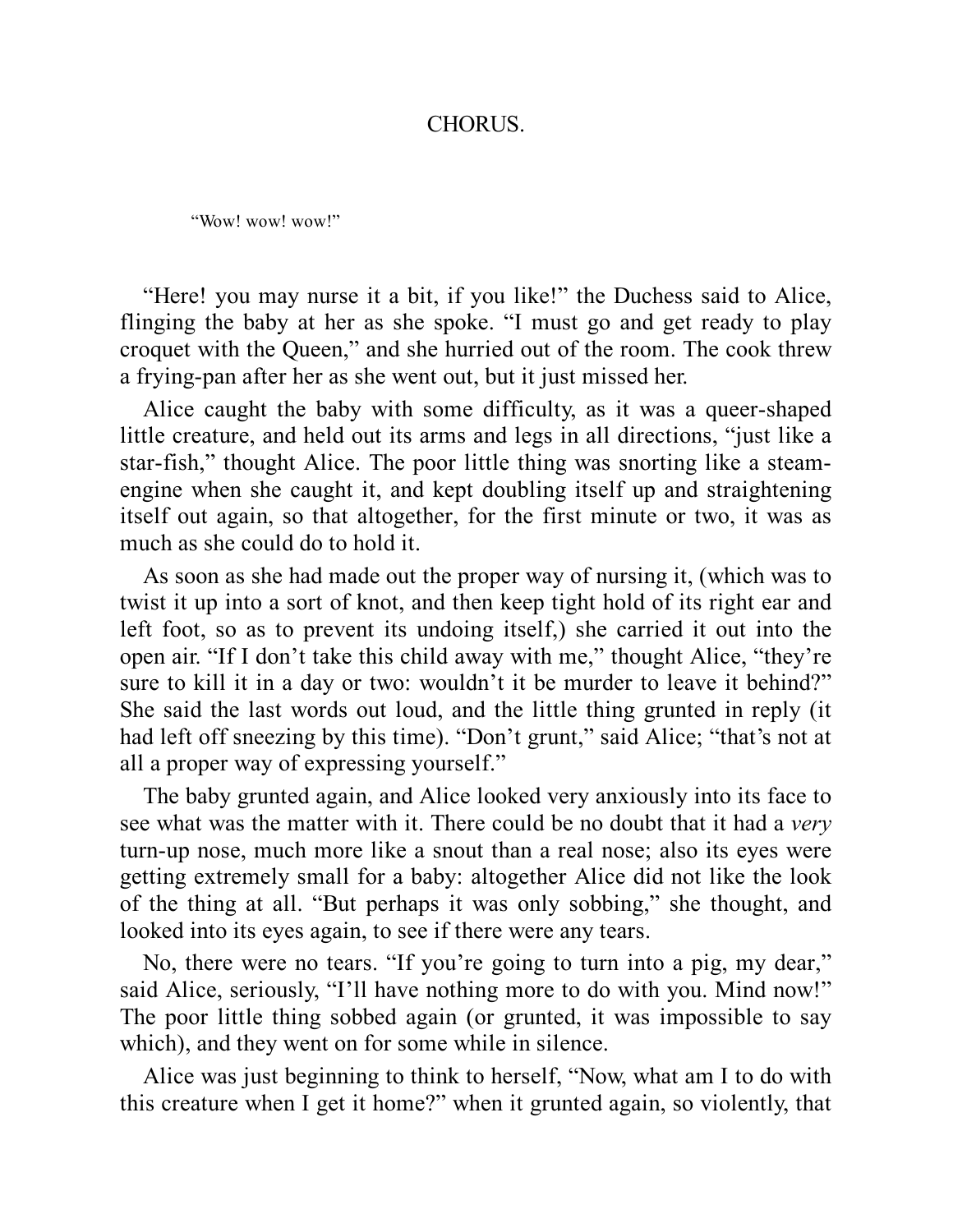she looked down into its face in some alarm. This time there could be *no* mistake about it: it was neither more nor less than a pig, and she felt that it would be quite absurd for her to carry it further.

So she set the little creature down, and felt quite relieved to see it trot away quietly into the wood. "If it had grown up," she said to herself, "it would have made a dreadfully ugly child: but it makes rather a handsome pig, I think." And she began thinking over other children she knew, who might do very well as pigs, and was just saying to herself, "if one only knew the right way to change them—" when she was a little startled by seeing the Cheshire Cat sitting on a bough of a tree a few yards off.

The Cat only grinned when it saw Alice. It looked good-natured, she thought: still it had *very* long claws and a great many teeth, so she felt that it ought to be treated with respect.

"Cheshire Puss," she began, rather timidly, as she did not at all know whether it would like the name: however, it only grinned a little wider. "Come, it's pleased so far," thought Alice, and she went on. "Would you tell me, please, which way I ought to go from here?"

"That depends a good deal on where you want to get to," said the Cat.

"I don't much care where—" said Alice.

"Then it doesn't matter which way you go," said the Cat.

"—so long as I get *somewhere*," Alice added as an explanation.

"Oh, you're sure to do that," said the Cat, "if you only walk long enough."

Alice felt that this could not be denied, so she tried another question. "What sort of people live about here?"

"In *that* direction," the Cat said, waving its right paw round, "lives a Hatter: and in *that* direction," waving the other paw, "lives a March Hare. Visit either you like: they're both mad."

"But I don't want to go among mad people," Alice remarked.

"Oh, you can't help that," said the Cat: "we're all mad here. I'm mad. You're mad."

"How do you know I'm mad?" said Alice.

"You must be," said the Cat, "or you wouldn't have come here."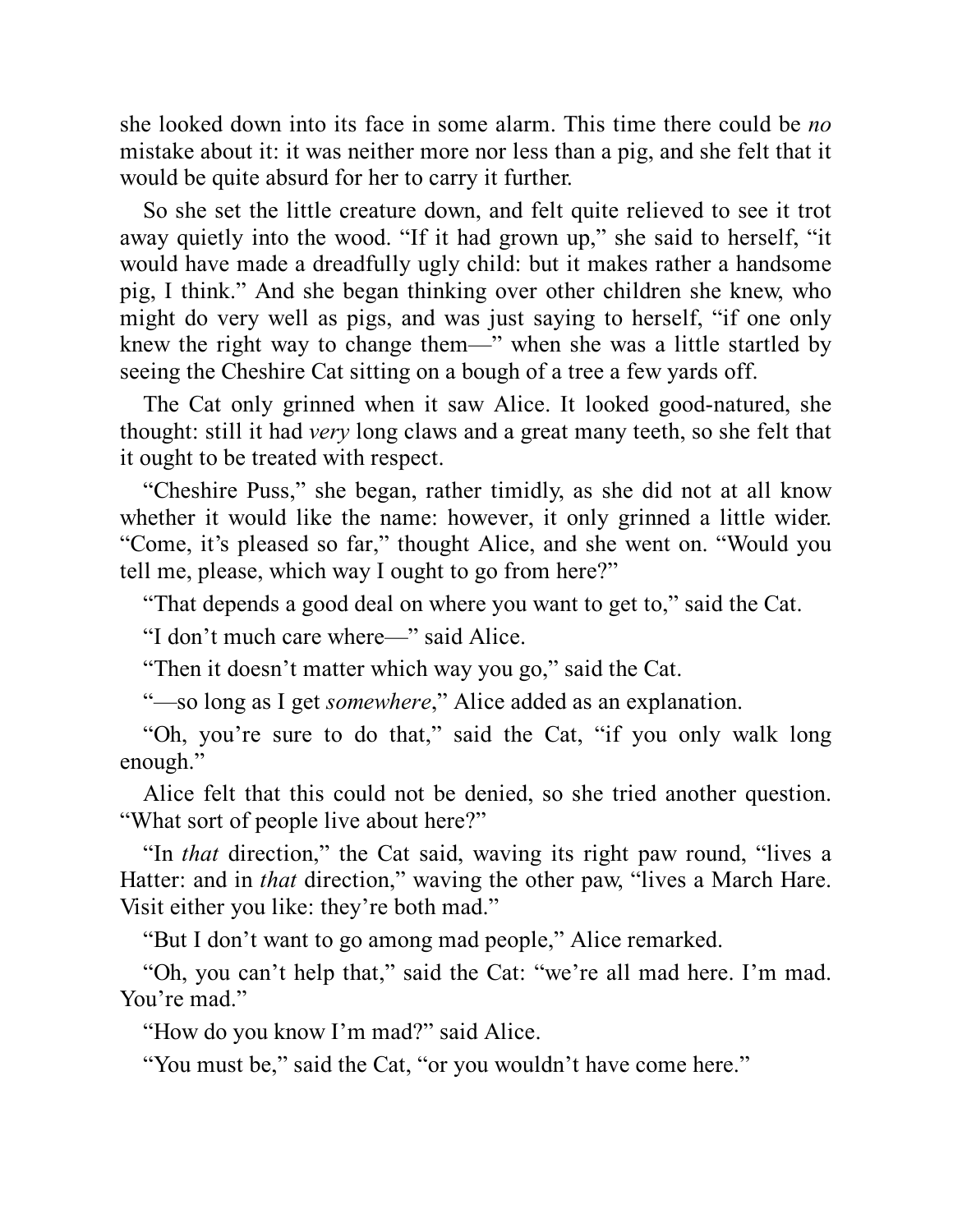Alice didn't think that proved it at all; however, she went on "And how do you know that you're mad?"

"To begin with," said the Cat, "a dog's not mad. You grant that?"

"I suppose so," said Alice.

"Well, then," the Cat went on, "you see, a dog growls when it's angry, and wags its tail when it's pleased. Now *I* growl when I'm pleased, and wag my tail when I'm angry. Therefore I'm mad."

"*I* call it purring, not growling," said Alice.

"Call it what you like," said the Cat. "Do you play croquet with the Queen to-day?"

"I should like it very much," said Alice, "but I haven't been invited yet."

"You'll see me there," said the Cat, and vanished.

Alice was not much surprised at this, she was getting so used to queer things happening. While she was looking at the place where it had been, it suddenly appeared again.

"By-the-bye, what became of the baby?" said the Cat. "I'd nearly forgotten to ask."

"It turned into a pig," Alice quietly said, just as if it had come back in a natural way.

"I thought it would," said the Cat, and vanished again.

Alice waited a little, half expecting to see it again, but it did not appear, and after a minute or two she walked on in the direction in which the March Hare was said to live. "I've seen hatters before," she said to herself; "the March Hare will be much the most interesting, and perhaps as this is May it won't be raving mad—at least not so mad as it was in March." As she said this, she looked up, and there was the Cat again, sitting on a branch of a tree.

"Did you say pig, or fig?" said the Cat.

"I said pig," replied Alice; "and I wish you wouldn't keep appearing and vanishing so suddenly: you make one quite giddy."

"All right," said the Cat; and this time it vanished quite slowly, beginning with the end of the tail, and ending with the grin, which remained some time after the rest of it had gone.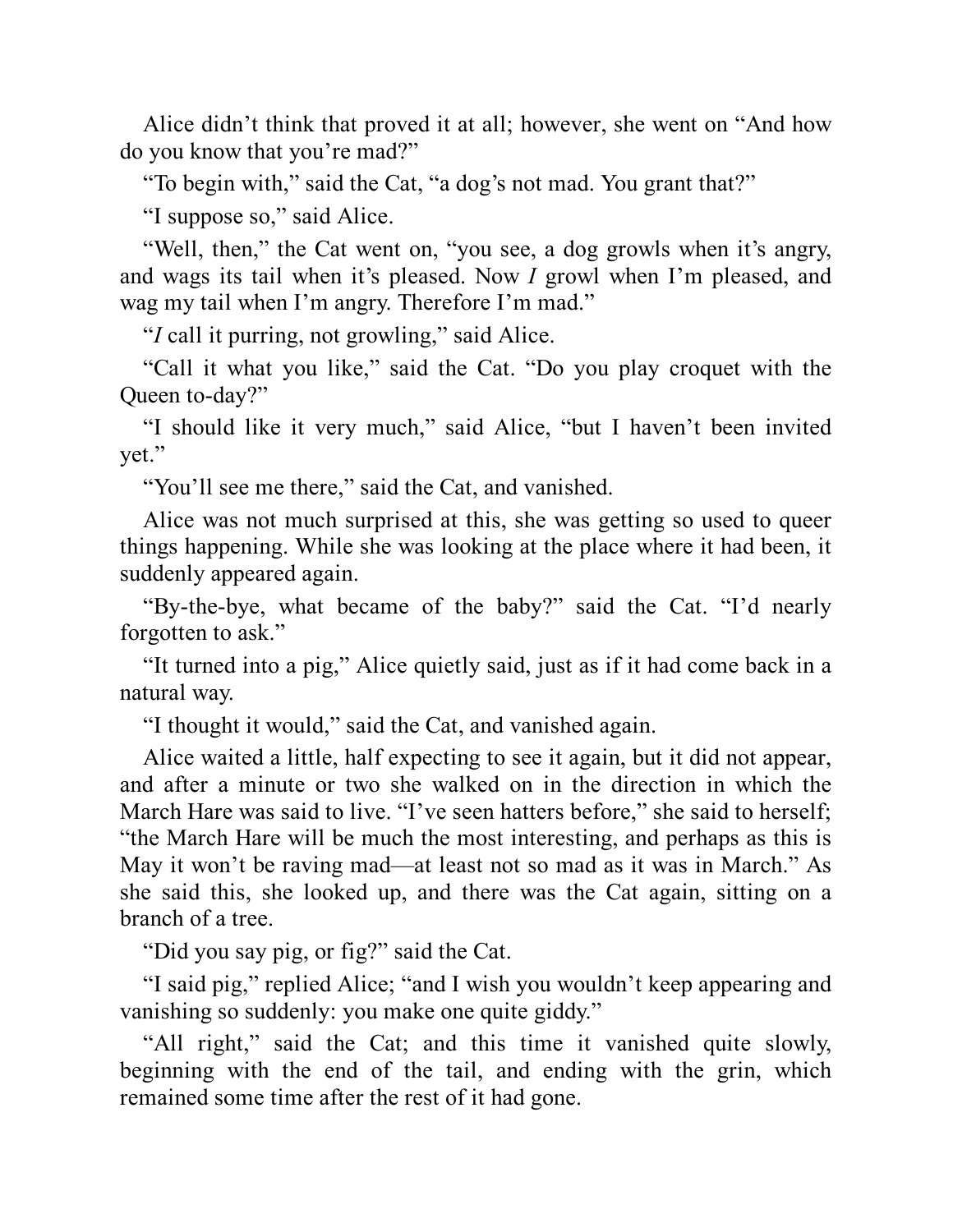"Well! I've often seen a cat without a grin," thought Alice; "but a grin without a cat! It's the most curious thing I ever saw in my life!"

She had not gone much farther before she came in sight of the house of the March Hare: she thought it must be the right house, because the chimneys were shaped like ears and the roof was thatched with fur. It was so large a house, that she did not like to go nearer till she had nibbled some more of the lefthand bit of mushroom, and raised herself to about two feet high: even then she walked up towards it rather timidly, saying to herself "Suppose it should be raving mad after all! I almost wish I'd gone to see the Hatter instead!"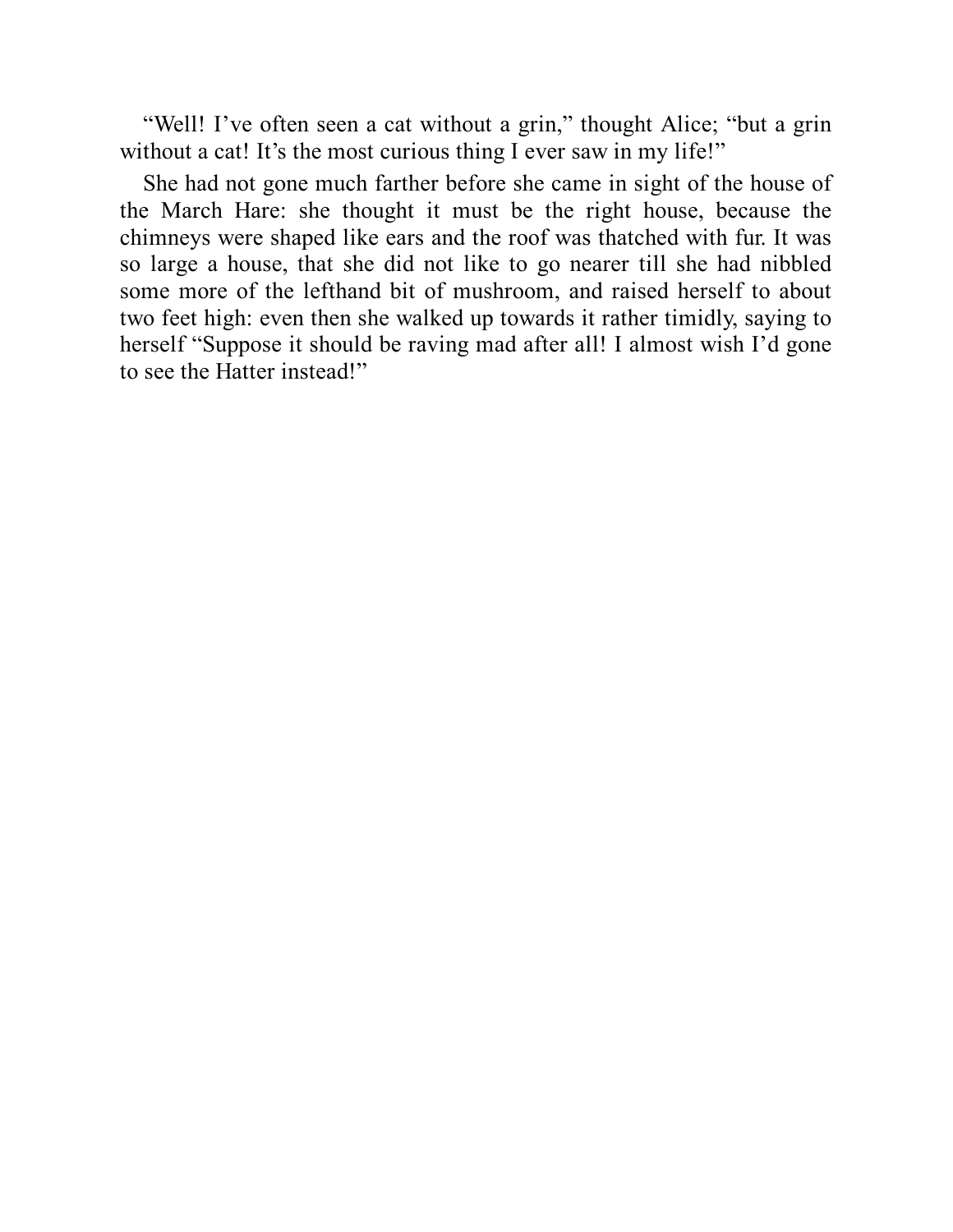# CHAPTER VII. A Mad Tea-Party

There was a table set out under a tree in front of the house, and the March Hare and the Hatter were having tea at it: a Dormouse was sitting between them, fast asleep, and the other two were using it as a cushion, resting their elbows on it, and talking over its head. "Very uncomfortable for the Dormouse," thought Alice; "only, as it's asleep, I suppose it doesn't mind."

The table was a large one, but the three were all crowded together at one corner of it: "No room! No room!" they cried out when they saw Alice coming. "There's *plenty* of room!" said Alice indignantly, and she sat down in a large arm-chair at one end of the table.

"Have some wine," the March Hare said in an encouraging tone.

Alice looked all round the table, but there was nothing on it but tea. "I don't see any wine," she remarked.

"There isn't any," said the March Hare.

"Then it wasn't very civil of you to offer it," said Alice angrily.

"It wasn't very civil of you to sit down without being invited," said the March Hare.

"I didn't know it was *your* table," said Alice; "it's laid for a great many more than three."

"Your hair wants cutting," said the Hatter. He had been looking at Alice for some time with great curiosity, and this was his first speech.

"You should learn not to make personal remarks," Alice said with some severity; "it's very rude."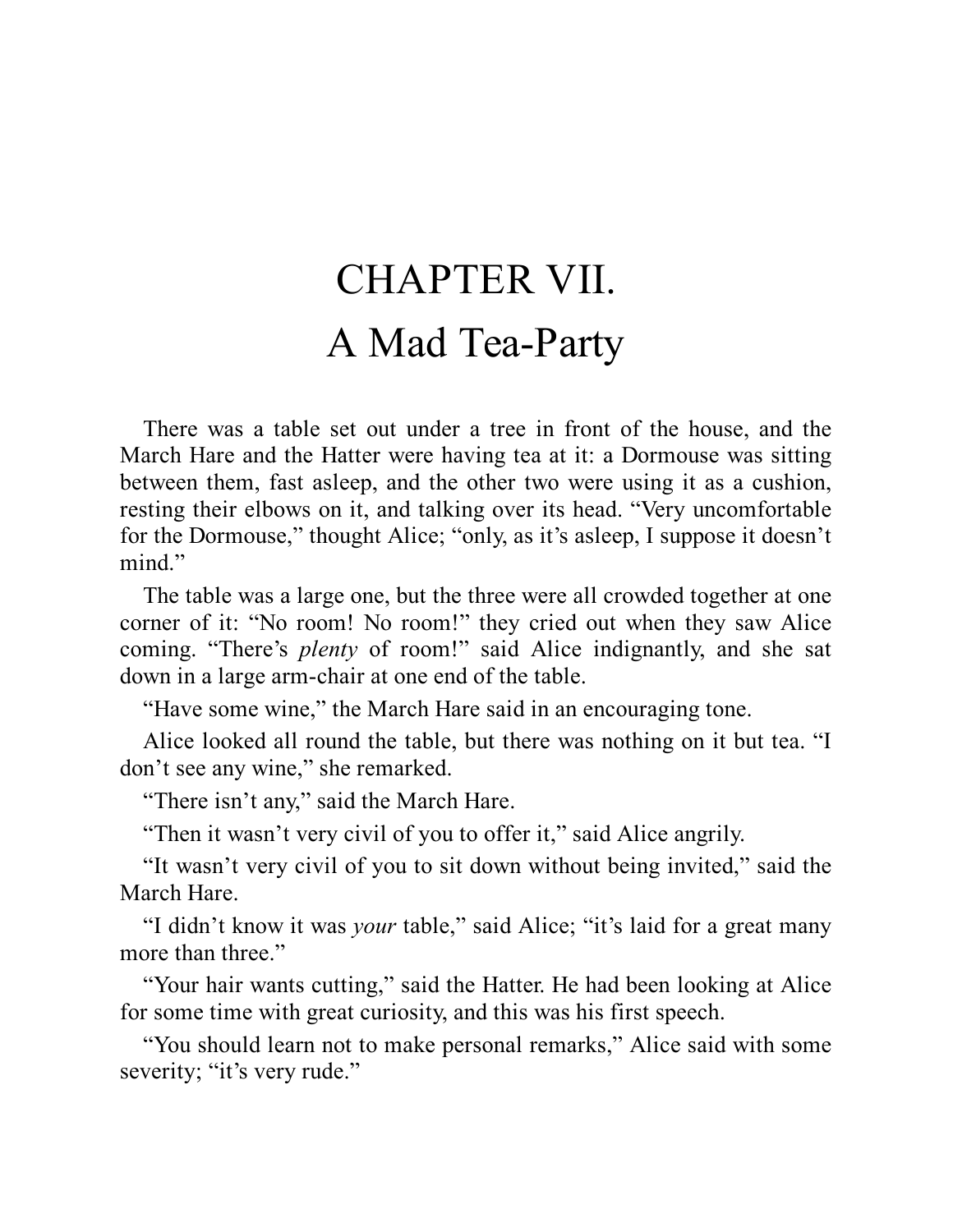The Hatter opened his eyes very wide on hearing this; but all he *said* was, "Why is a raven like a writing-desk?"

"Come, we shall have some fun now!" thought Alice. "I'm glad they've begun asking riddles.—I believe I can guess that," she added aloud.

"Do you mean that you think you can find out the answer to it?" said the March Hare.

"Exactly so," said Alice.

"Then you should say what you mean," the March Hare went on.

"I do," Alice hastily replied; "at least—at least I mean what I say that's the same thing, you know."

"Not the same thing a bit!" said the Hatter. "You might just as well say that 'I see what I eat' is the same thing as 'I eat what I see'!"

"You might just as well say," added the March Hare, "that 'I like what I get' is the same thing as 'I get what I like'!"

"You might just as well say," added the Dormouse, who seemed to be talking in his sleep, "that 'I breathe when I sleep' is the same thing as 'I sleep when I breathe'!"

"It *is* the same thing with you," said the Hatter, and here the conversation dropped, and the party sat silent for a minute, while Alice thought over all she could remember about ravens and writing-desks, which wasn't much.

The Hatter was the first to break the silence. "What day of the month is it?" he said, turning to Alice: he had taken his watch out of his pocket, and was looking at it uneasily, shaking it every now and then, and holding it to his ear.

Alice considered a little, and then said "The fourth."

"Two days wrong!" sighed the Hatter. "I told you butter wouldn't suit the works!" he added looking angrily at the March Hare.

"It was the *best* butter," the March Hare meekly replied.

"Yes, but some crumbs must have got in as well," the Hatter grumbled: "you shouldn't have put it in with the bread-knife."

The March Hare took the watch and looked at it gloomily: then he dipped it into his cup of tea, and looked at it again: but he could think of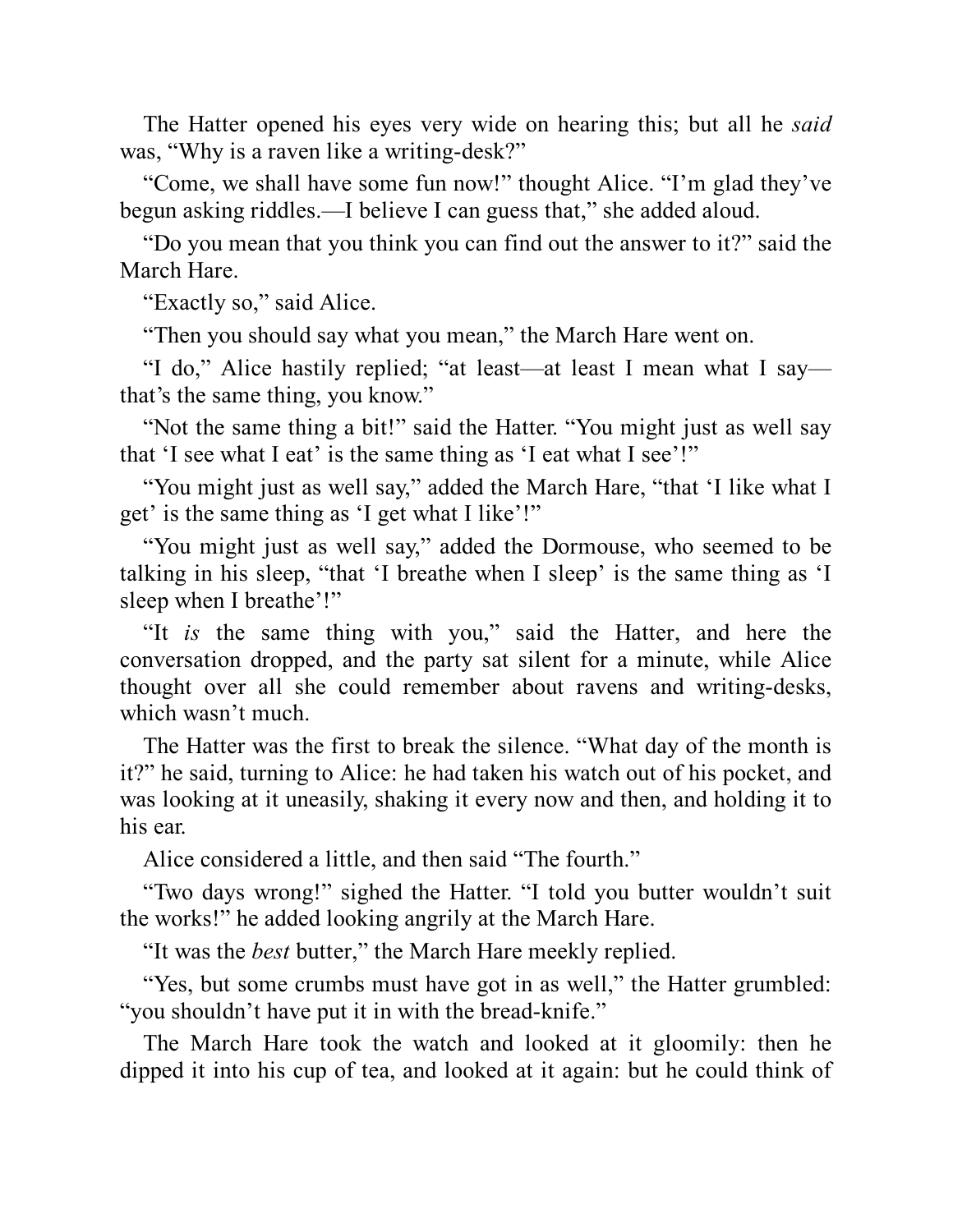nothing better to say than his first remark, "It was the *best* butter, you know."

Alice had been looking over his shoulder with some curiosity. "What a funny watch!" she remarked. "It tells the day of the month, and doesn't tell what o'clock it is!"

"Why should it?" muttered the Hatter. "Does *your* watch tell you what year it is?"

"Of course not," Alice replied very readily: "but that's because it stays the same year for such a long time together."

"Which is just the case with *mine*," said the Hatter.

Alice felt dreadfully puzzled. The Hatter's remark seemed to have no sort of meaning in it, and yet it was certainly English. "I don't quite understand you," she said, as politely as she could.

"The Dormouse is asleep again," said the Hatter, and he poured a little hot tea upon its nose.

The Dormouse shook its head impatiently, and said, without opening its eyes, "Of course, of course; just what I was going to remark myself."

"Have you guessed the riddle yet?" the Hatter said, turning to Alice again.

"No, I give it up," Alice replied: "what's the answer?"

"I haven't the slightest idea," said the Hatter.

"Nor I," said the March Hare.

Alice sighed wearily. "I think you might do something better with the time," she said, "than waste it in asking riddles that have no answers."

"If you knew Time as well as I do," said the Hatter, "you wouldn't talk about wasting *it*. It's *him*."

"I don't know what you mean," said Alice.

"Of course you don't!" the Hatter said, tossing his head contemptuously. "I dare say you never even spoke to Time!"

"Perhaps not," Alice cautiously replied: "but I know I have to beat time when I learn music."

"Ah! that accounts for it," said the Hatter. "He won't stand beating. Now, if you only kept on good terms with him, he'd do almost anything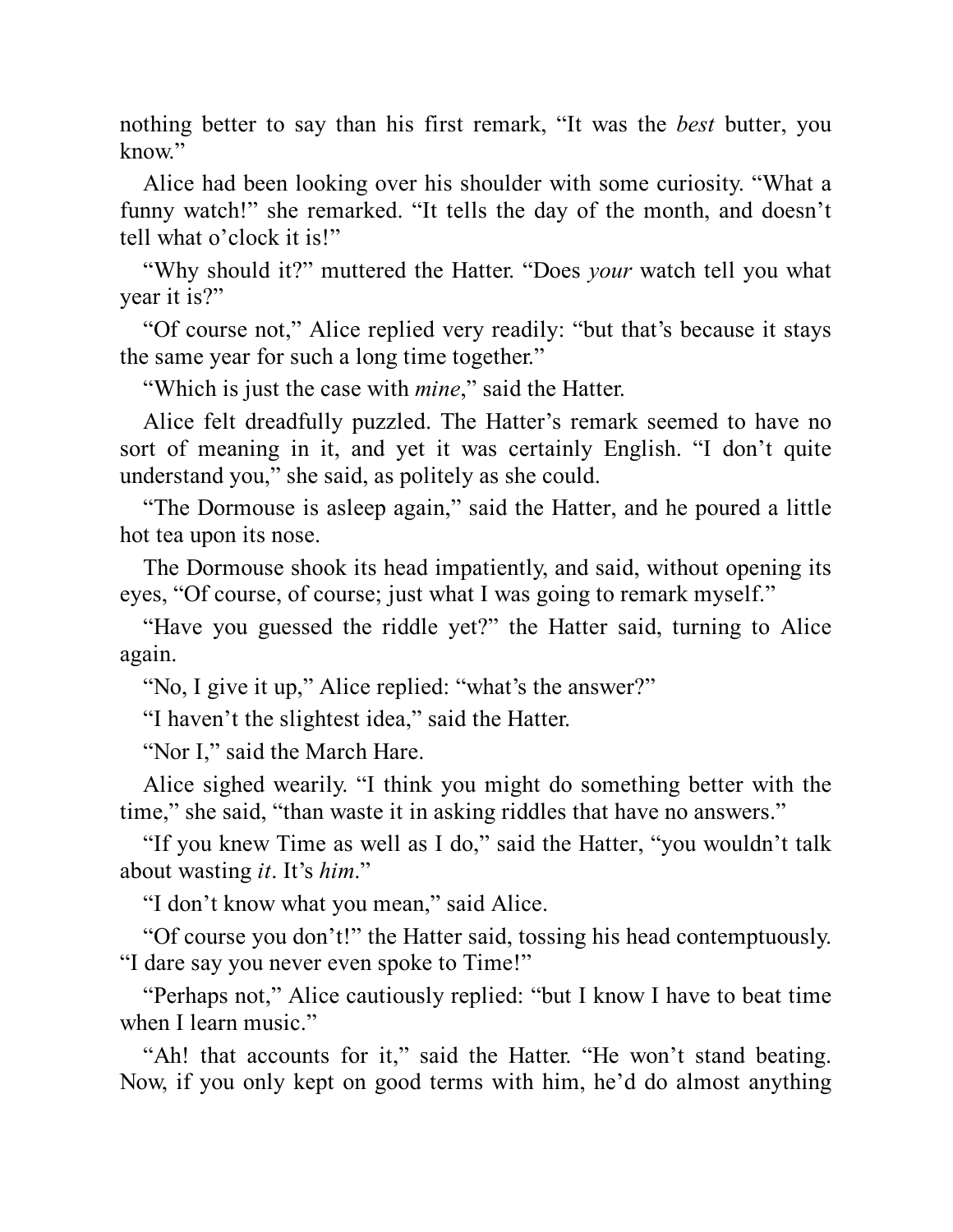you liked with the clock. For instance, suppose it were nine o'clock in the morning, just time to begin lessons: you'd only have to whisper a hint to Time, and round goes the clock in a twinkling! Half-past one, time for dinner!"

("I only wish it was," the March Hare said to itself in a whisper.)

"That would be grand, certainly," said Alice thoughtfully: "but then—I shouldn't be hungry for it, you know."

"Not at first, perhaps," said the Hatter: "but you could keep it to halfpast one as long as you liked."

"Is that the way *you* manage?" Alice asked.

The Hatter shook his head mournfully. "Not I!" he replied. "We quarrelled last March—just before *he* went mad, you know—" (pointing with his tea spoon at the March Hare,) "—it was at the great concert given by the Queen of Hearts, and I had to sing

> 'Twinkle, twinkle, little bat! How I wonder what you're at!'

You know the song, perhaps?"

"I've heard something like it," said Alice.

"It goes on, you know," the Hatter continued, "in this way:—

'Up above the world you fly, Like a tea-tray in the sky. Twinkle, twinkle—'"

Here the Dormouse shook itself, and began singing in its sleep "*Twinkle, twinkle, twinkle, twinkle*—" and went on so long that they had to pinch it to make it stop.

"Well, I'd hardly finished the first verse," said the Hatter, "when the Queen jumped up and bawled out, 'He's murdering the time! Off with his head!"

"How dreadfully savage!" exclaimed Alice.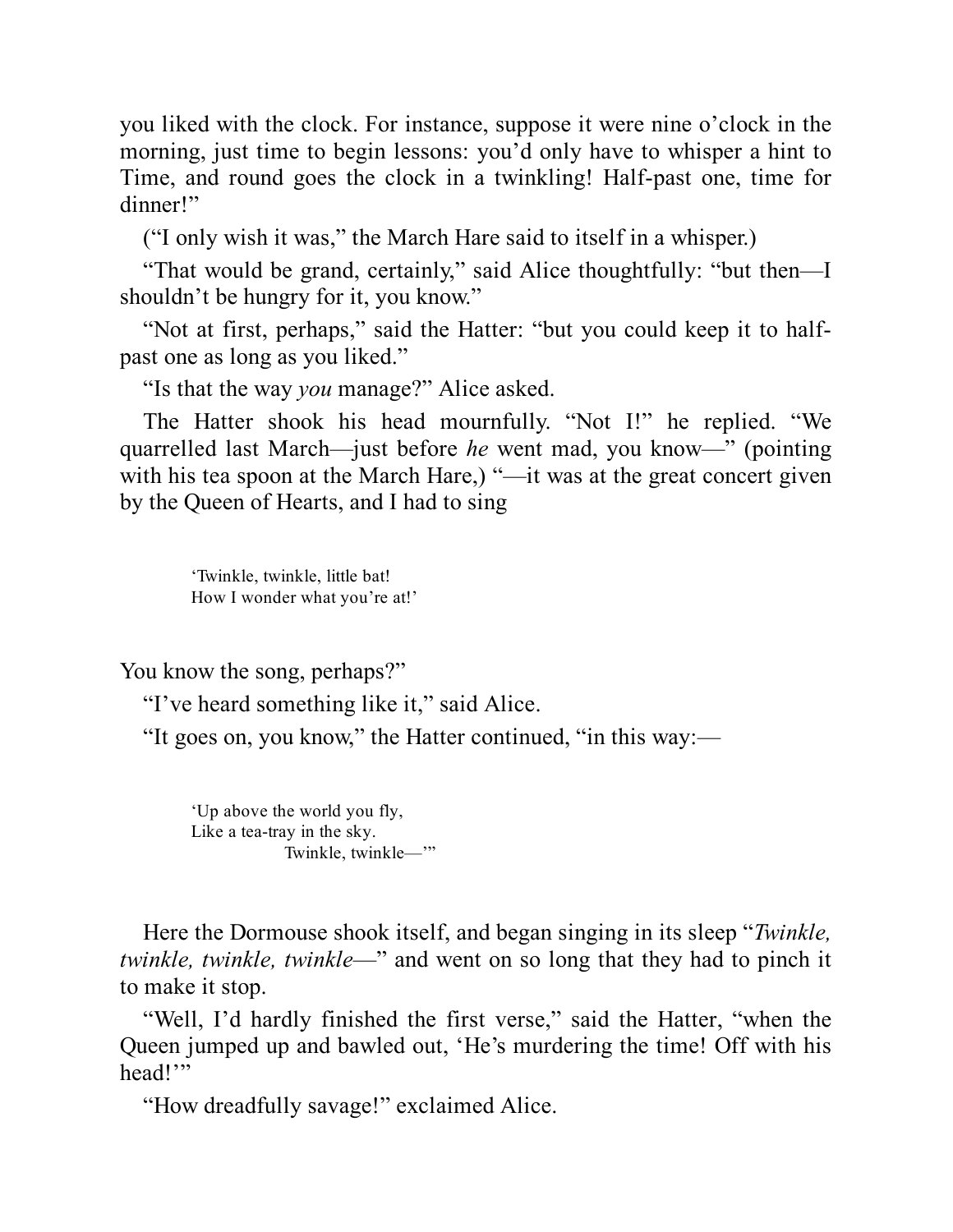"And ever since that," the Hatter went on in a mournful tone, "he won't do a thing I ask! It's always six o'clock now."

A bright idea came into Alice's head. "Is that the reason so many teathings are put out here?" she asked.

"Yes, that's it," said the Hatter with a sigh: "it's always tea-time, and we've no time to wash the things between whiles."

"Then you keep moving round, I suppose?" said Alice.

"Exactly so," said the Hatter: "as the things get used up."

"But what happens when you come to the beginning again?" Alice ventured to ask.

"Suppose we change the subject," the March Hare interrupted, yawning. "I'm getting tired of this. I vote the young lady tells us a story."

"I'm afraid I don't know one," said Alice, rather alarmed at the proposal.

"Then the Dormouse shall!" they both cried. "Wake up, Dormouse!" And they pinched it on both sides at once.

The Dormouse slowly opened his eyes. "I wasn't asleep," he said in a hoarse, feeble voice: "I heard every word you fellows were saying."

"Tell us a story!" said the March Hare.

"Yes, please do!" pleaded Alice.

"And be quick about it," added the Hatter, "or you'll be asleep again before it's done."

"Once upon a time there were three little sisters," the Dormouse began in a great hurry; "and their names were Elsie, Lacie, and Tillie; and they lived at the bottom of a well—"

"What did they live on?" said Alice, who always took a great interest in questions of eating and drinking.

"They lived on treacle," said the Dormouse, after thinking a minute or two.

"They couldn't have done that, you know," Alice gently remarked; "they'd have been ill."

"So they were," said the Dormouse; "*very* ill."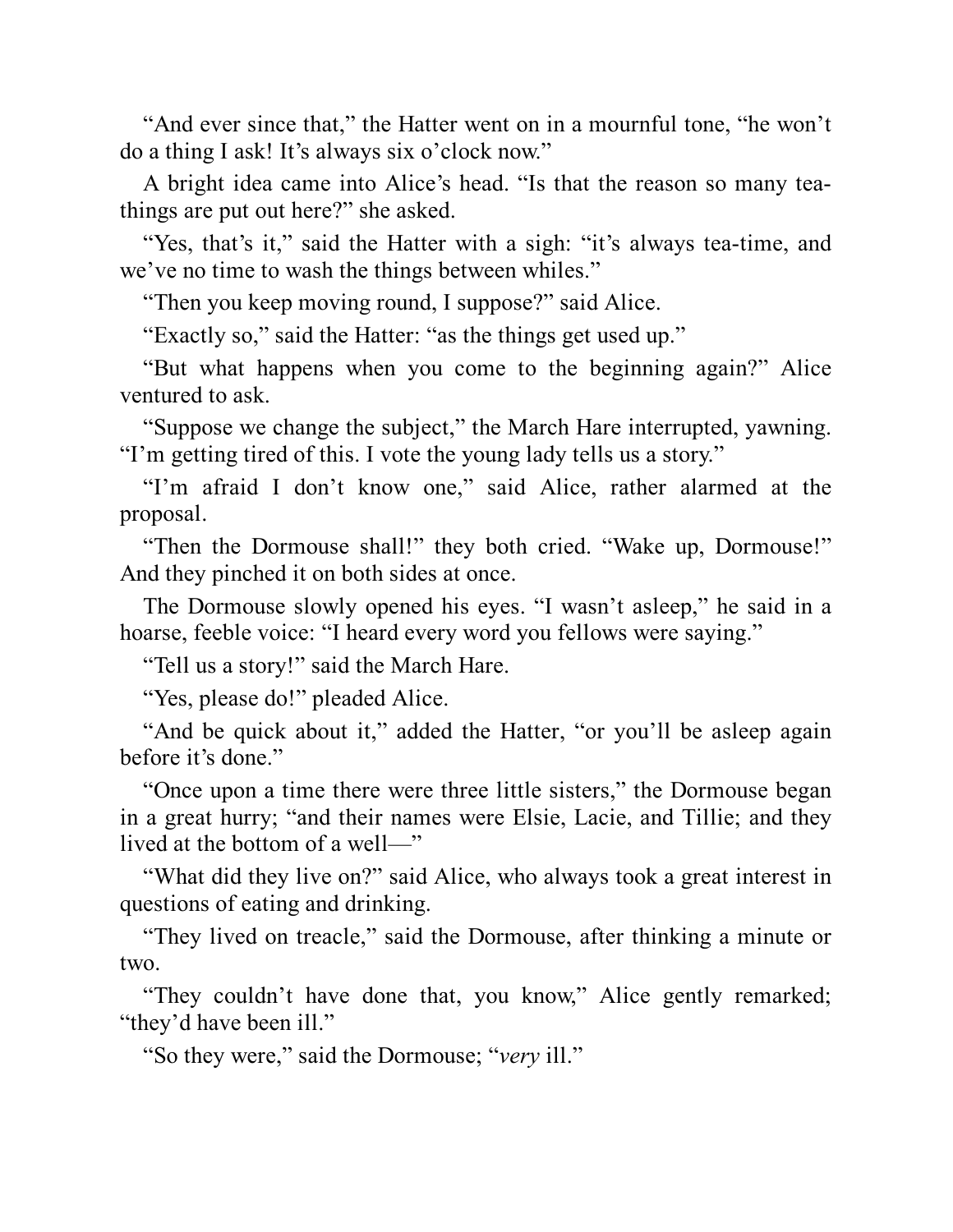Alice tried to fancy to herself what such an extraordinary ways of living would be like, but it puzzled her too much, so she went on: "But why did they live at the bottom of a well?"

"Take some more tea," the March Hare said to Alice, very earnestly.

"I've had nothing yet," Alice replied in an offended tone, "so I can't take more."

"You mean you can't take *less*," said the Hatter: "it's very easy to take *more* than nothing."

"Nobody asked *your* opinion," said Alice.

"Who's making personal remarks now?" the Hatter asked triumphantly.

Alice did not quite know what to say to this: so she helped herself to some tea and bread-and-butter, and then turned to the Dormouse, and repeated her question. "Why did they live at the bottom of a well?"

The Dormouse again took a minute or two to think about it, and then said, "It was a treacle-well."

"There's no such thing!" Alice was beginning very angrily, but the Hatter and the March Hare went "Sh! sh!" and the Dormouse sulkily remarked, "If you can't be civil, you'd better finish the story for yourself."

"No, please go on!" Alice said very humbly; "I won't interrupt again. I dare say there may be *one*."

"One, indeed!" said the Dormouse indignantly. However, he consented to go on. "And so these three little sisters—they were learning to draw, you know—"

"What did they draw?" said Alice, quite forgetting her promise.

"Treacle," said the Dormouse, without considering at all this time.

"I want a clean cup," interrupted the Hatter: "let's all move one place on."

He moved on as he spoke, and the Dormouse followed him: the March Hare moved into the Dormouse's place, and Alice rather unwillingly took the place of the March Hare. The Hatter was the only one who got any advantage from the change: and Alice was a good deal worse off than before, as the March Hare had just upset the milk-jug into his plate.

Alice did not wish to offend the Dormouse again, so she began very cautiously: "But I don't understand. Where did they draw the treacle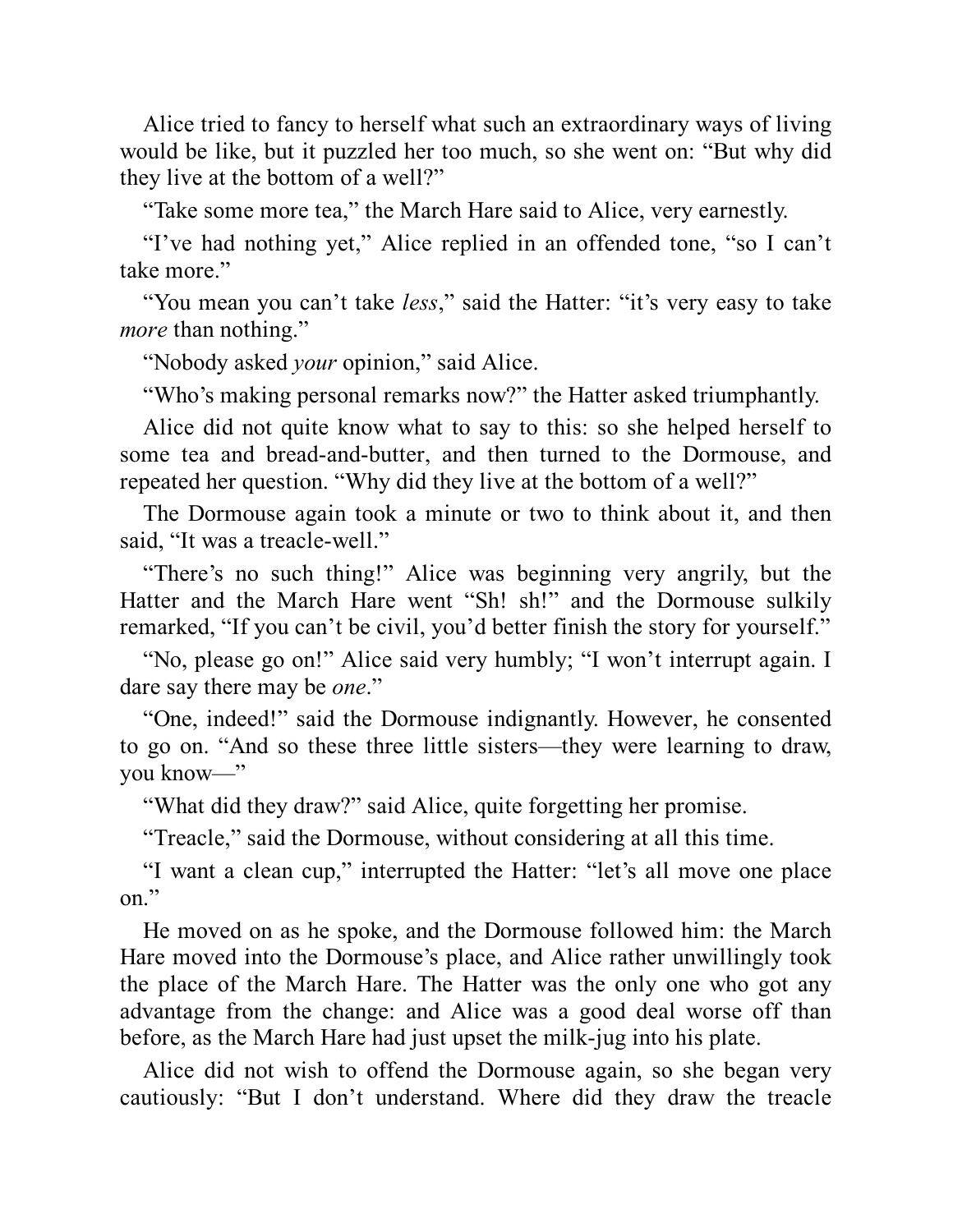from?"

"You can draw water out of a water-well," said the Hatter; "so I should think you could draw treacle out of a treacle-well—eh, stupid?"

"But they were *in* the well," Alice said to the Dormouse, not choosing to notice this last remark.

"Of course they were," said the Dormouse; "—well in."

This answer so confused poor Alice, that she let the Dormouse go on for some time without interrupting it.

"They were learning to draw," the Dormouse went on, yawning and rubbing its eyes, for it was getting very sleepy; "and they drew all manner of things—everything that begins with an M—"

"Why with an M?" said Alice.

"Why not?" said the March Hare.

Alice was silent.

The Dormouse had closed its eyes by this time, and was going off into a doze; but, on being pinched by the Hatter, it woke up again with a little shriek, and went on: "—that begins with an M, such as mouse-traps, and the moon, and memory, and muchness—you know you say things are "much of a muchness"—did you ever see such a thing as a drawing of a muchness?"

"Really, now you ask me," said Alice, very much confused, "I don't think—"

"Then you shouldn't talk," said the Hatter.

This piece of rudeness was more than Alice could bear: she got up in great disgust, and walked off; the Dormouse fell asleep instantly, and neither of the others took the least notice of her going, though she looked back once or twice, half hoping that they would call after her: the last time she saw them, they were trying to put the Dormouse into the teapot.

"At any rate I'll never go *there* again!" said Alice as she picked her way through the wood. "It's the stupidest tea-party I ever was at in all my life!"

Just as she said this, she noticed that one of the trees had a door leading right into it. "That's very curious!" she thought. "But everything's curious today. I think I may as well go in at once." And in she went.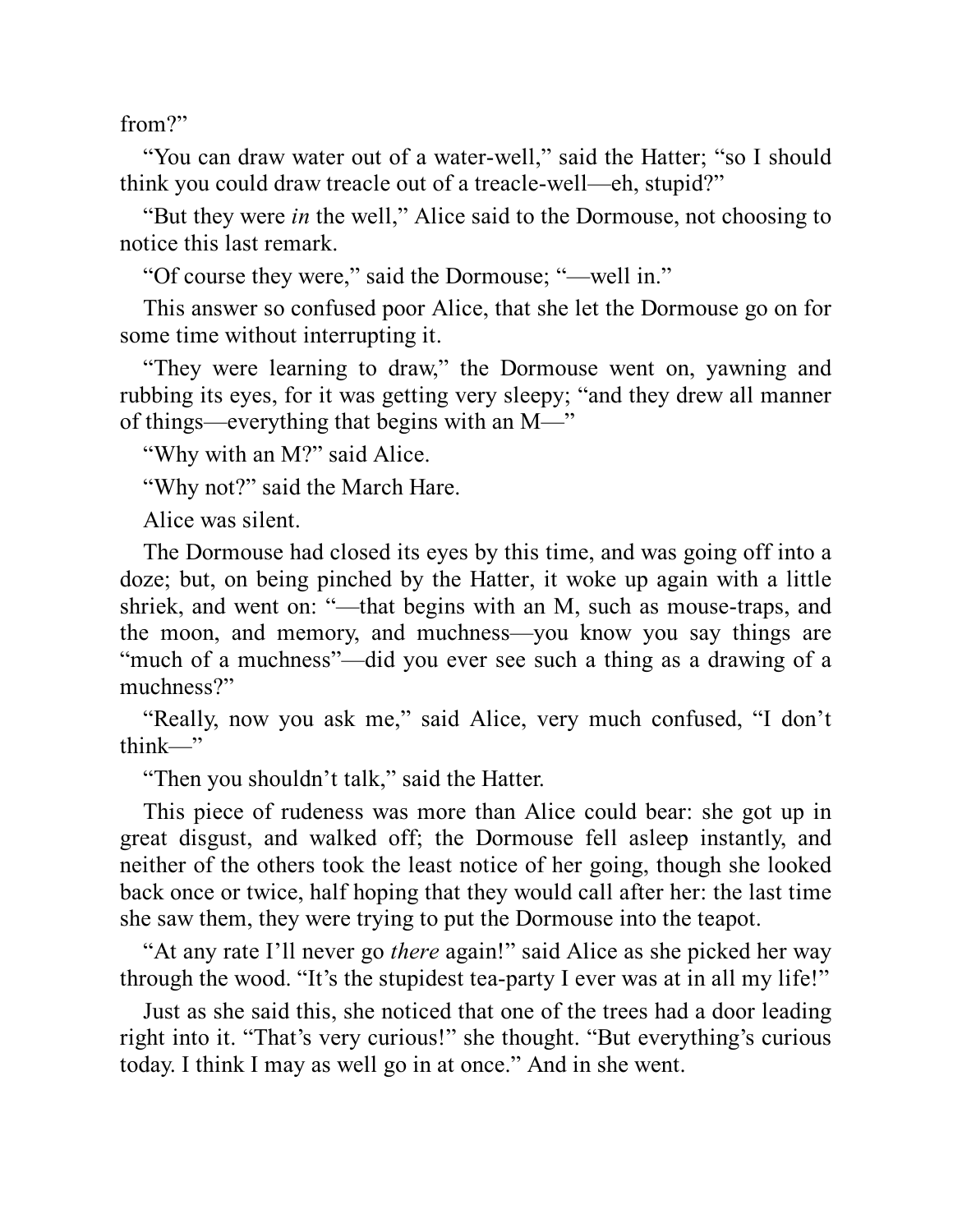Once more she found herself in the long hall, and close to the little glass table. "Now, I'll manage better this time," she said to herself, and began by taking the little golden key, and unlocking the door that led into the garden. Then she went to work nibbling at the mushroom (she had kept a piece of it in her pocket) till she was about a foot high: then she walked down the little passage: and *then*—she found herself at last in the beautiful garden, among the bright flower-beds and the cool fountains.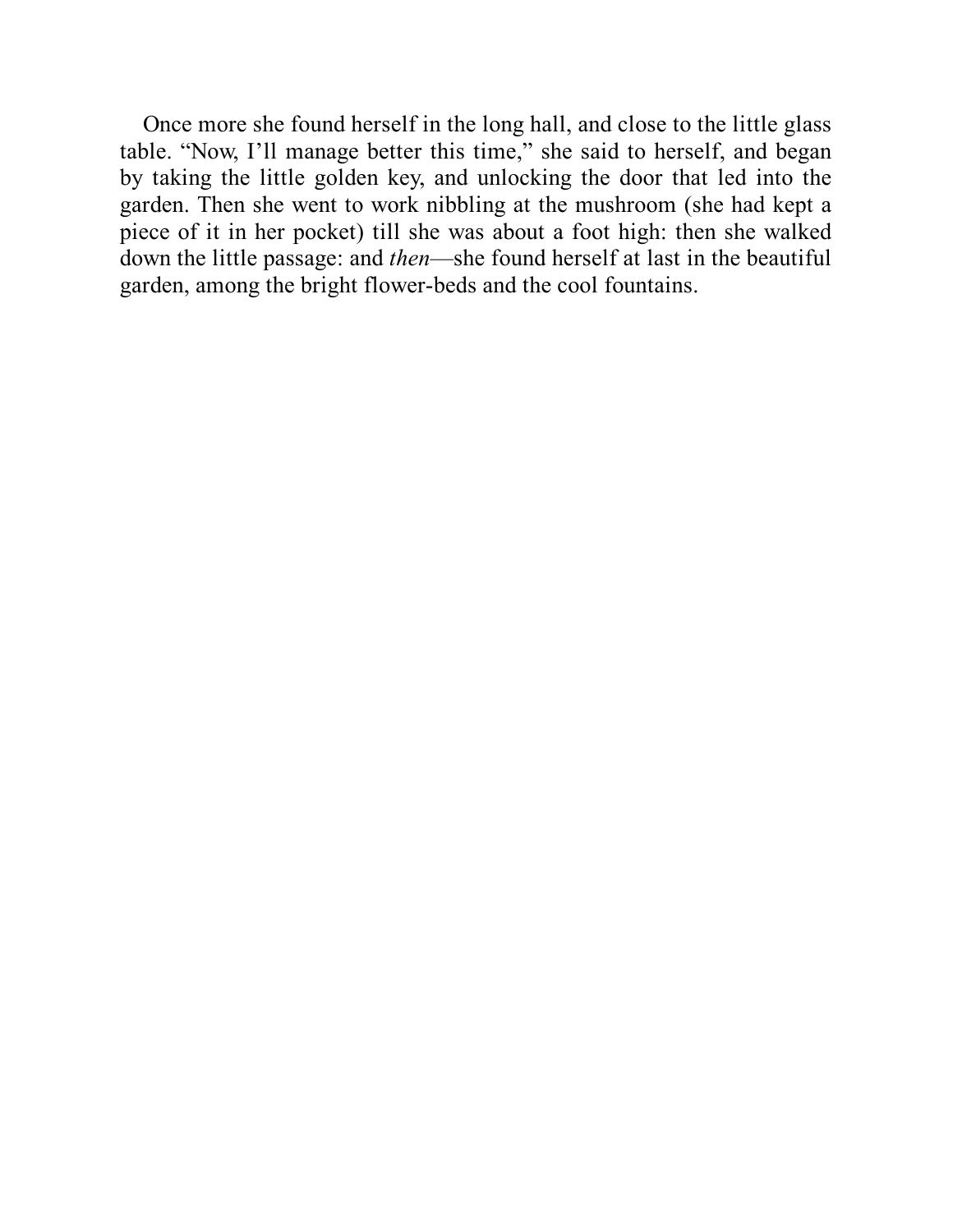## CHAPTER VIII. The Queen's Croquet-Ground

A large rose-tree stood near the entrance of the garden: the roses growing on it were white, but there were three gardeners at it, busily painting them red. Alice thought this a very curious thing, and she went nearer to watch them, and just as she came up to them she heard one of them say, "Look out now, Five! Don't go splashing paint over me like that!"

"I couldn't help it," said Five, in a sulky tone; "Seven jogged my elbow."

On which Seven looked up and said, "That's right, Five! Always lay the blame on others!"

"*You'd* better not talk!" said Five. "I heard the Queen say only yesterday you deserved to be beheaded!"

"What for?" said the one who had spoken first.

"That's none of *your* business, Two!" said Seven.

"Yes, it *is* his business!" said Five, "and I'll tell him—it was for bringing the cook tulip-roots instead of onions."

Seven flung down his brush, and had just begun "Well, of all the unjust things—" when his eye chanced to fall upon Alice, as she stood watching them, and he checked himself suddenly: the others looked round also, and all of them bowed low.

"Would you tell me," said Alice, a little timidly, "why you are painting those roses?"

Five and Seven said nothing, but looked at Two. Two began in a low voice, "Why the fact is, you see, Miss, this here ought to have been a *red*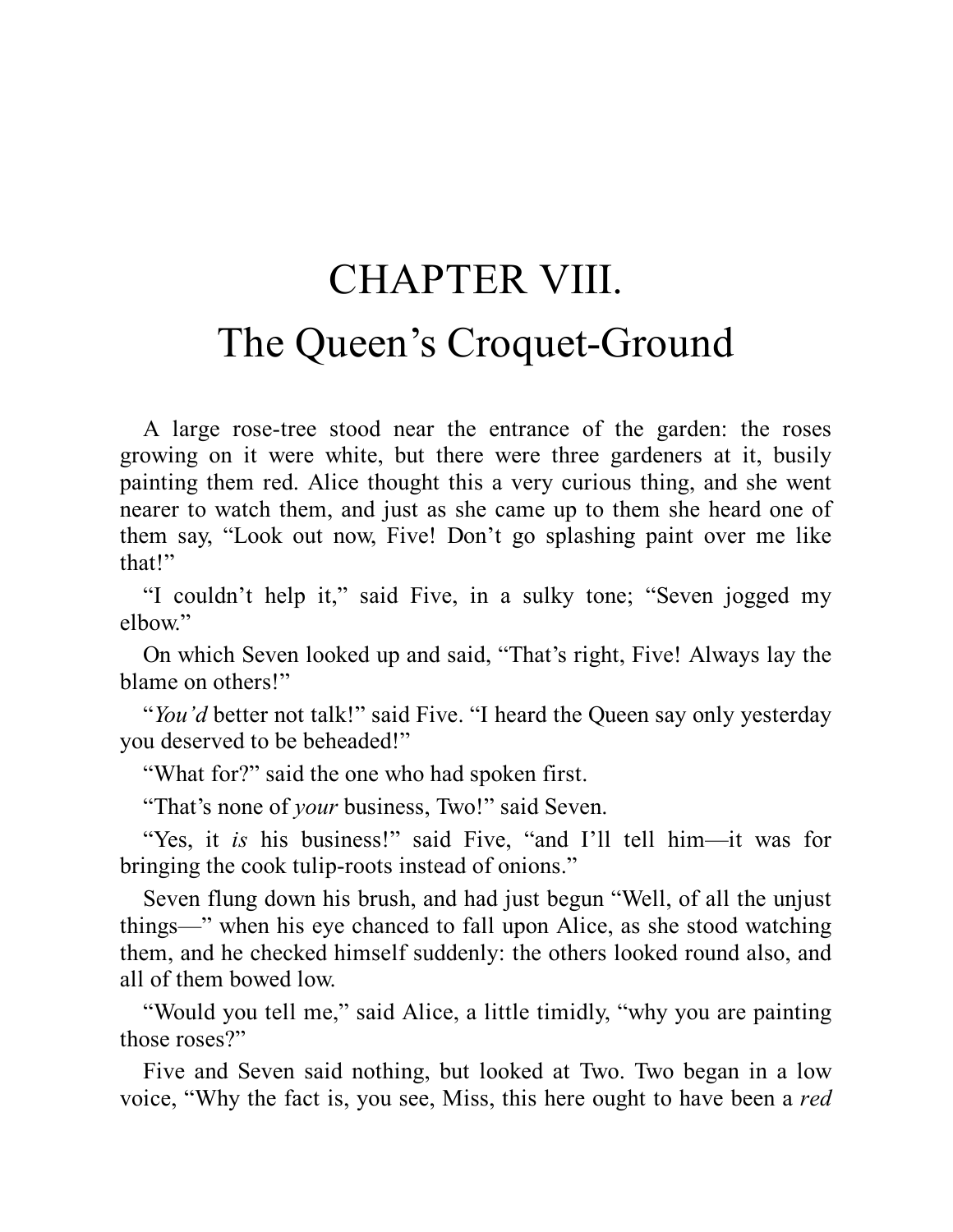rose-tree, and we put a white one in by mistake; and if the Queen was to find it out, we should all have our heads cut off, you know. So you see, Miss, we're doing our best, afore she comes, to—" At this moment Five, who had been anxiously looking across the garden, called out "The Queen! The Queen!" and the three gardeners instantly threw themselves flat upon their faces. There was a sound of many footsteps, and Alice looked round, eager to see the Queen.

First came ten soldiers carrying clubs; these were all shaped like the three gardeners, oblong and flat, with their hands and feet at the corners: next the ten courtiers; these were ornamented all over with diamonds, and walked two and two, as the soldiers did. After these came the royal children; there were ten of them, and the little dears came jumping merrily along hand in hand, in couples: they were all ornamented with hearts. Next came the guests, mostly Kings and Queens, and among them Alice recognised the White Rabbit: it was talking in a hurried nervous manner, smiling at everything that was said, and went by without noticing her. Then followed the Knave of Hearts, carrying the King's crown on a crimson velvet cushion; and, last of all this grand procession, came THE KING AND QUEEN OF HEARTS.

Alice was rather doubtful whether she ought not to lie down on her face like the three gardeners, but she could not remember ever having heard of such a rule at processions; "and besides, what would be the use of a procession," thought she, "if people had all to lie down upon their faces, so that they couldn't see it?" So she stood still where she was, and waited.

When the procession came opposite to Alice, they all stopped and looked at her, and the Queen said severely "Who is this?" She said it to the Knave of Hearts, who only bowed and smiled in reply.

"Idiot!" said the Queen, tossing her head impatiently; and, turning to Alice, she went on, "What's your name, child?"

"My name is Alice, so please your Majesty," said Alice very politely; but she added, to herself, "Why, they're only a pack of cards, after all. I needn't be afraid of them!"

"And who are *these?*" said the Queen, pointing to the three gardeners who were lying round the rose-tree; for, you see, as they were lying on their faces, and the pattern on their backs was the same as the rest of the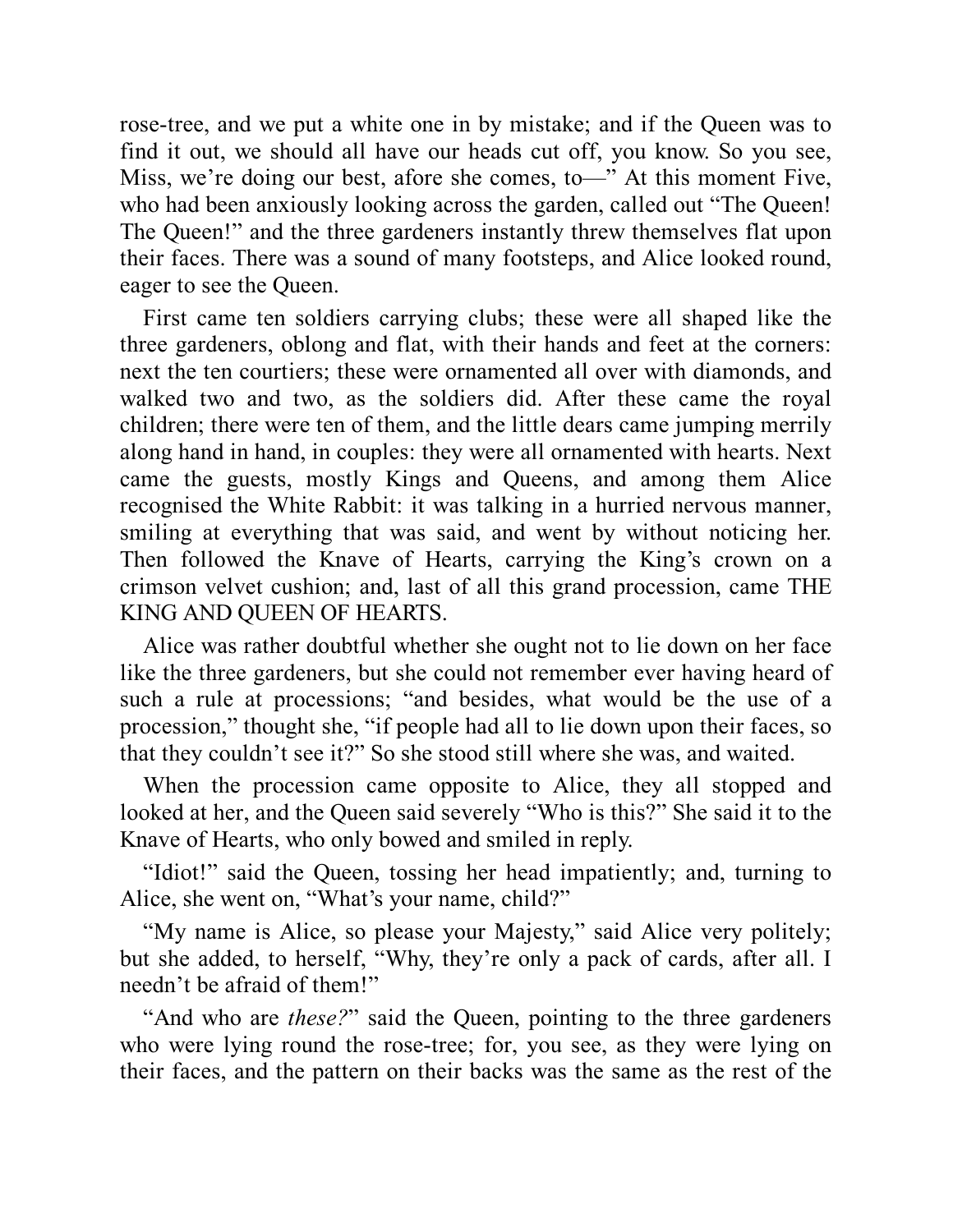pack, she could not tell whether they were gardeners, or soldiers, or courtiers, or three of her own children.

"How should *I* know?" said Alice, surprised at her own courage. "It's no business of *mine*."

The Queen turned crimson with fury, and, after glaring at her for a moment like a wild beast, screamed "Off with her head! Off—"

"Nonsense!" said Alice, very loudly and decidedly, and the Queen was silent.

The King laid his hand upon her arm, and timidly said "Consider, my dear: she is only a child!"

The Queen turned angrily away from him, and said to the Knave "Turn them over!"

The Knave did so, very carefully, with one foot.

"Get up!" said the Queen, in a shrill, loud voice, and the three gardeners instantly jumped up, and began bowing to the King, the Queen, the royal children, and everybody else.

"Leave off that!" screamed the Queen. "You make me giddy." And then, turning to the rose-tree, she went on, "What *have* you been doing here?"

"May it please your Majesty," said Two, in a very humble tone, going down on one knee as he spoke, "we were trying—"

"*I* see!" said the Queen, who had meanwhile been examining the roses. "Off with their heads!" and the procession moved on, three of the soldiers remaining behind to execute the unfortunate gardeners, who ran to Alice for protection.

"You shan't be beheaded!" said Alice, and she put them into a large flower-pot that stood near. The three soldiers wandered about for a minute or two, looking for them, and then quietly marched off after the others.

"Are their heads off?" shouted the Queen.

"Their heads are gone, if it please your Majesty!" the soldiers shouted in reply.

"That's right!" shouted the Queen. "Can you play croquet?"

The soldiers were silent, and looked at Alice, as the question was evidently meant for her.

"Yes!" shouted Alice.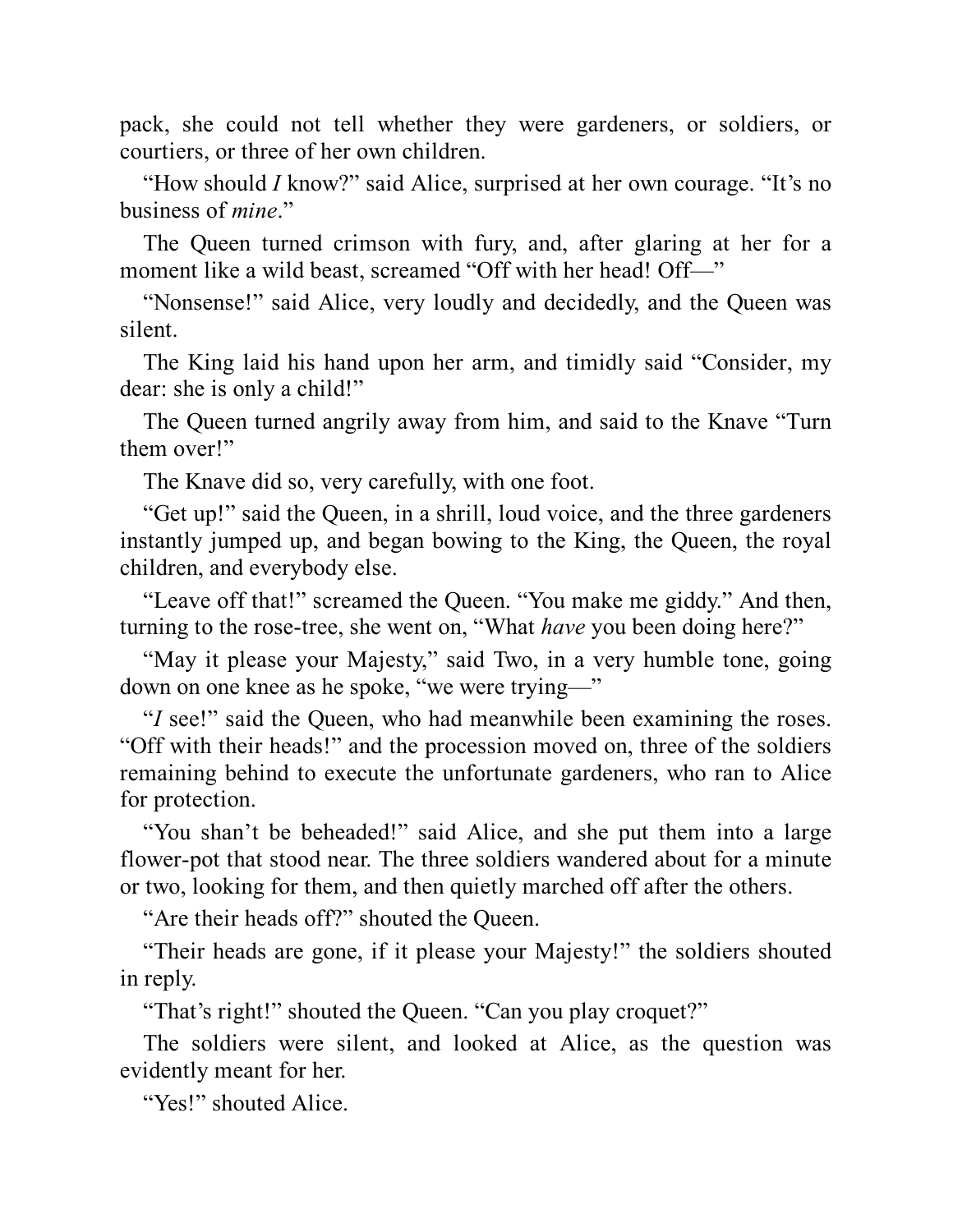"Come on, then!" roared the Queen, and Alice joined the procession, wondering very much what would happen next.

"It's—it's a very fine day!" said a timid voice at her side. She was walking by the White Rabbit, who was peeping anxiously into her face.

"Very," said Alice: "—where's the Duchess?"

"Hush! Hush!" said the Rabbit in a low, hurried tone. He looked anxiously over his shoulder as he spoke, and then raised himself upon tiptoe, put his mouth close to her ear, and whispered "She's under sentence of execution."

"What for?" said Alice.

"Did you say 'What a pity!'?" the Rabbit asked.

"No, I didn't," said Alice: "I don't think it's at all a pity. I said 'What  $for?$ "

"She boxed the Queen's ears—" the Rabbit began. Alice gave a little scream of laughter. "Oh, hush!" the Rabbit whispered in a frightened tone. "The Queen will hear you! You see, she came rather late, and the Queen said—"

"Get to your places!" shouted the Queen in a voice of thunder, and people began running about in all directions, tumbling up against each other; however, they got settled down in a minute or two, and the game began. Alice thought she had never seen such a curious croquet-ground in her life; it was all ridges and furrows; the balls were live hedgehogs, the mallets live flamingoes, and the soldiers had to double themselves up and to stand on their hands and feet, to make the arches.

The chief difficulty Alice found at first was in managing her flamingo: she succeeded in getting its body tucked away, comfortably enough, under her arm, with its legs hanging down, but generally, just as she had got its neck nicely straightened out, and was going to give the hedgehog a blow with its head, it *would* twist itself round and look up in her face, with such a puzzled expression that she could not help bursting out laughing: and when she had got its head down, and was going to begin again, it was very provoking to find that the hedgehog had unrolled itself, and was in the act of crawling away: besides all this, there was generally a ridge or furrow in the way wherever she wanted to send the hedgehog to, and, as the doubledup soldiers were always getting up and walking off to other parts of the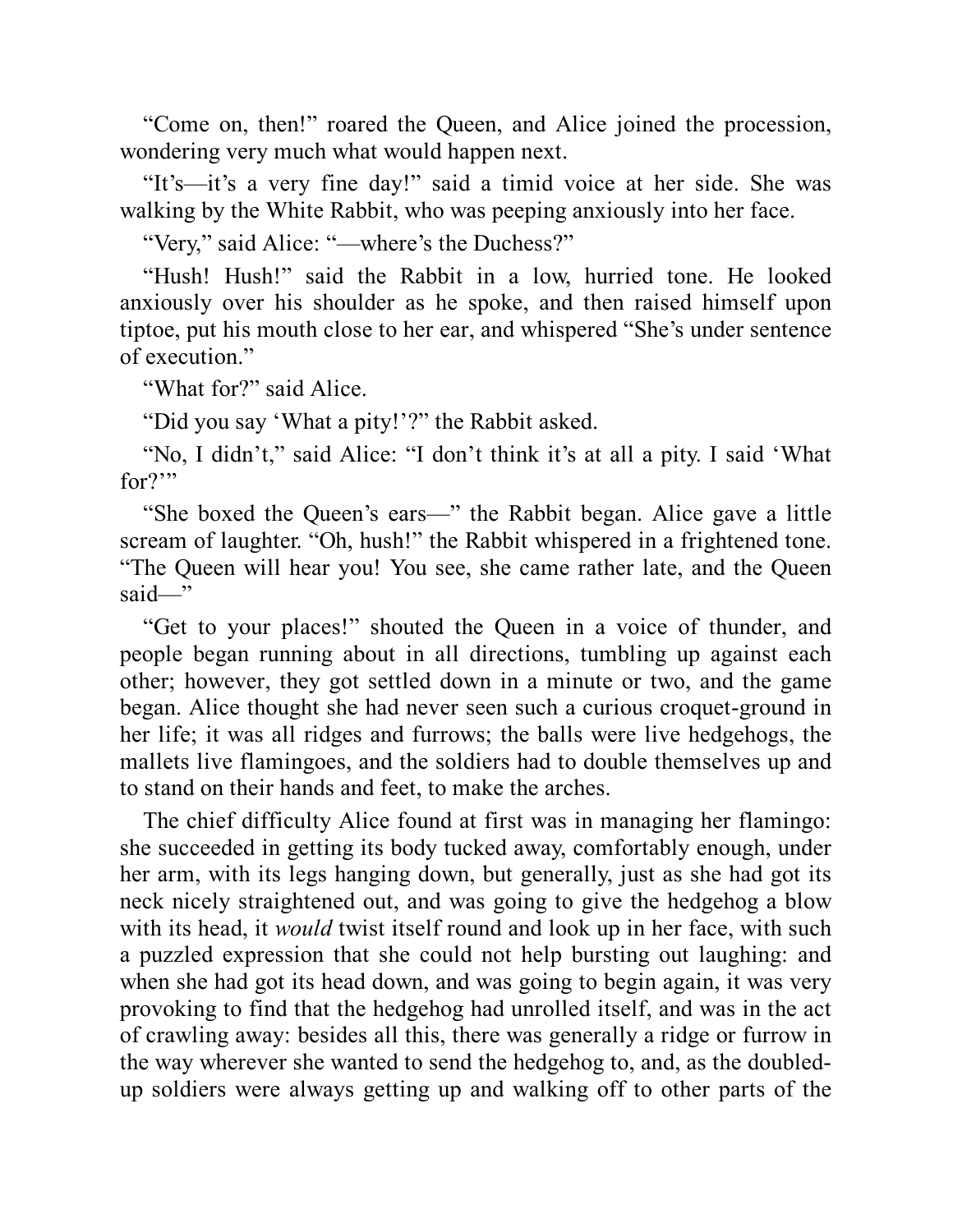ground, Alice soon came to the conclusion that it was a very difficult game indeed.

The players all played at once without waiting for turns, quarrelling all the while, and fighting for the hedgehogs; and in a very short time the Queen was in a furious passion, and went stamping about, and shouting "Off with his head!" or "Off with her head!" about once in a minute.

Alice began to feel very uneasy: to be sure, she had not as yet had any dispute with the Queen, but she knew that it might happen any minute, "and then," thought she, "what would become of me? They're dreadfully fond of beheading people here; the great wonder is, that there's any one left alive!"

She was looking about for some way of escape, and wondering whether she could get away without being seen, when she noticed a curious appearance in the air: it puzzled her very much at first, but, after watching it a minute or two, she made it out to be a grin, and she said to herself "It's the Cheshire Cat: now I shall have somebody to talk to."

"How are you getting on?" said the Cat, as soon as there was mouth enough for it to speak with.

Alice waited till the eyes appeared, and then nodded. "It's no use speaking to it," she thought, "till its ears have come, or at least one of them." In another minute the whole head appeared, and then Alice put down her flamingo, and began an account of the game, feeling very glad she had someone to listen to her. The Cat seemed to think that there was enough of it now in sight, and no more of it appeared.

"I don't think they play at all fairly," Alice began, in rather a complaining tone, "and they all quarrel so dreadfully one can't hear oneself speak—and they don't seem to have any rules in particular; at least, if there are, nobody attends to them—and you've no idea how confusing it is all the things being alive; for instance, there's the arch I've got to go through next walking about at the other end of the ground—and I should have croqueted the Queen's hedgehog just now, only it ran away when it saw mine coming!"

"How do you like the Queen?" said the Cat in a low voice.

"Not at all," said Alice: "she's so extremely—" Just then she noticed that the Queen was close behind her, listening: so she went on, "—likely to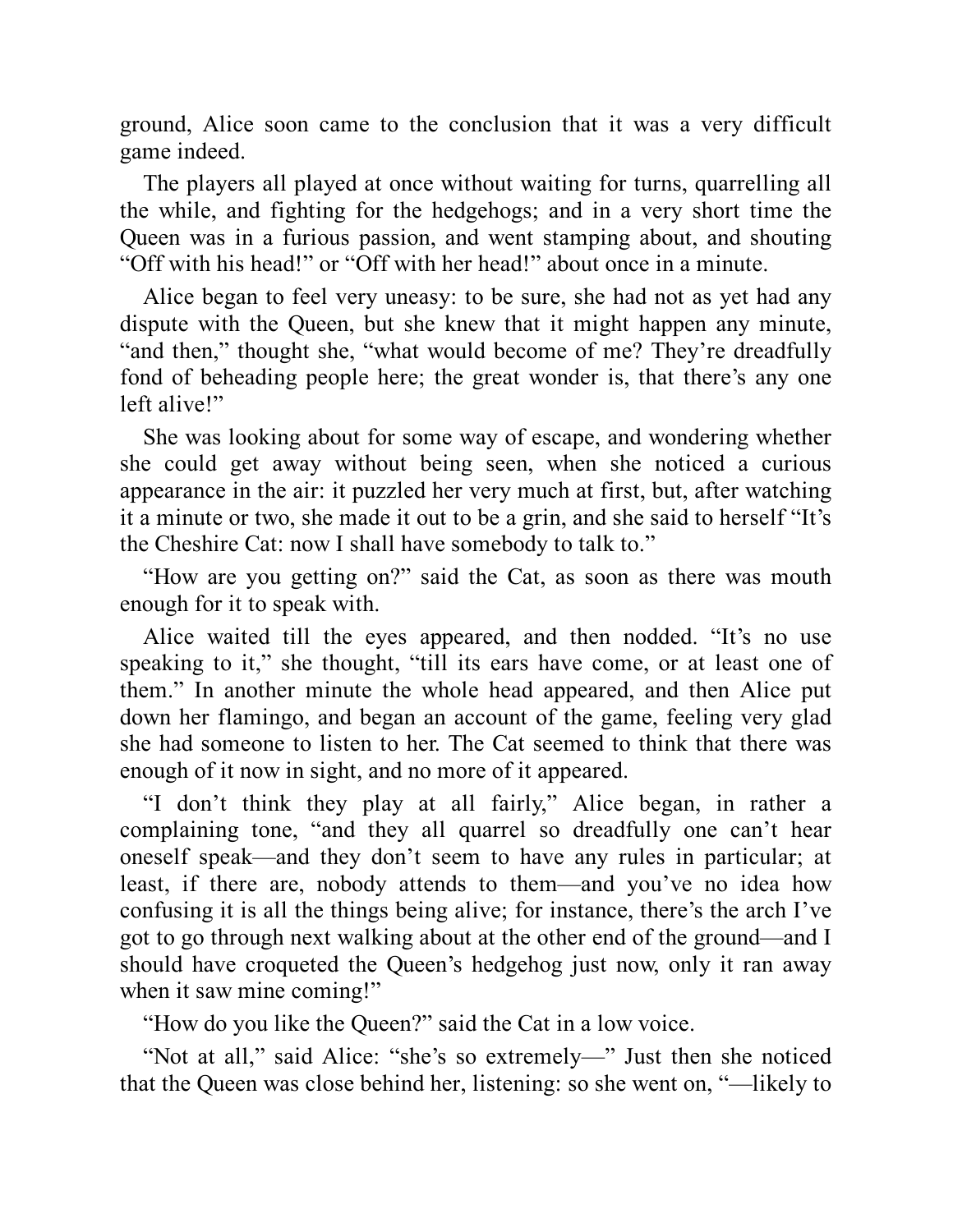win, that it's hardly worth while finishing the game."

The Queen smiled and passed on.

"Who *are* you talking to?" said the King, going up to Alice, and looking at the Cat's head with great curiosity.

"It's a friend of mine—a Cheshire Cat," said Alice: "allow me to introduce it."

"I don't like the look of it at all," said the King: "however, it may kiss my hand if it likes."

"I'd rather not," the Cat remarked.

"Don't be impertinent," said the King, "and don't look at me like that!" He got behind Alice as he spoke.

"A cat may look at a king," said Alice. "I've read that in some book, but I don't remember where."

"Well, it must be removed," said the King very decidedly, and he called the Queen, who was passing at the moment, "My dear! I wish you would have this cat removed!"

The Queen had only one way of settling all difficulties, great or small. "Off with his head!" she said, without even looking round.

"I'll fetch the executioner myself," said the King eagerly, and he hurried off.

Alice thought she might as well go back, and see how the game was going on, as she heard the Queen's voice in the distance, screaming with passion. She had already heard her sentence three of the players to be executed for having missed their turns, and she did not like the look of things at all, as the game was in such confusion that she never knew whether it was her turn or not. So she went in search of her hedgehog.

The hedgehog was engaged in a fight with another hedgehog, which seemed to Alice an excellent opportunity for croqueting one of them with the other: the only difficulty was, that her flamingo was gone across to the other side of the garden, where Alice could see it trying in a helpless sort of way to fly up into a tree.

By the time she had caught the flamingo and brought it back, the fight was over, and both the hedgehogs were out of sight: "but it doesn't matter much," thought Alice, "as all the arches are gone from this side of the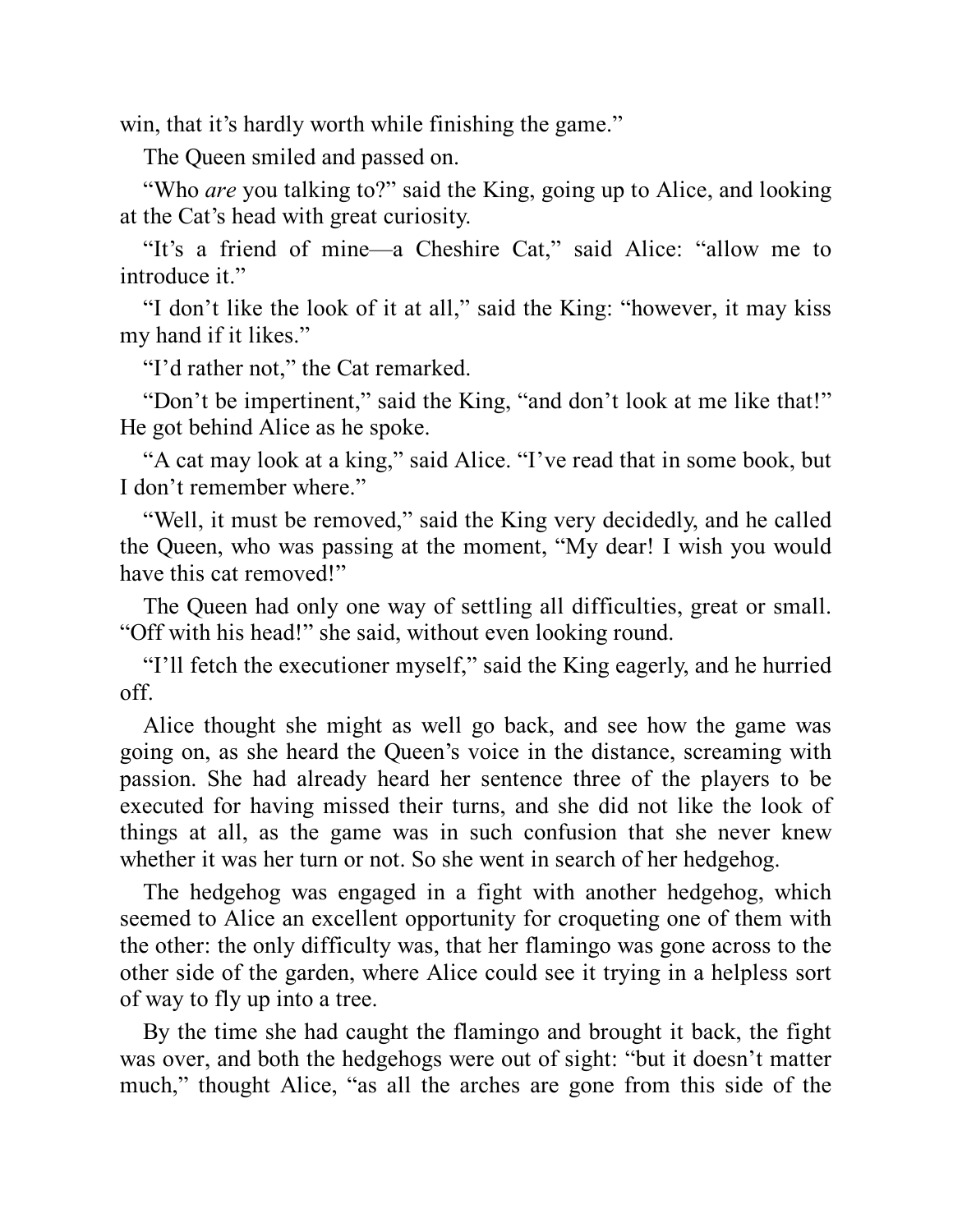ground." So she tucked it away under her arm, that it might not escape again, and went back for a little more conversation with her friend.

When she got back to the Cheshire Cat, she was surprised to find quite a large crowd collected round it: there was a dispute going on between the executioner, the King, and the Queen, who were all talking at once, while all the rest were quite silent, and looked very uncomfortable.

The moment Alice appeared, she was appealed to by all three to settle the question, and they repeated their arguments to her, though, as they all spoke at once, she found it very hard indeed to make out exactly what they said.

The executioner's argument was, that you couldn't cut off a head unless there was a body to cut it off from: that he had never had to do such a thing before, and he wasn't going to begin at *his* time of life.

The King's argument was, that anything that had a head could be beheaded, and that you weren't to talk nonsense.

The Queen's argument was, that if something wasn't done about it in less than no time she'd have everybody executed, all round. (It was this last remark that had made the whole party look so grave and anxious.)

Alice could think of nothing else to say but "It belongs to the Duchess: you'd better ask *her* about it."

"She's in prison," the Queen said to the executioner: "fetch her here." And the executioner went off like an arrow.

The Cat's head began fading away the moment he was gone, and, by the time he had come back with the Duchess, it had entirely disappeared; so the King and the executioner ran wildly up and down looking for it, while the rest of the party went back to the game.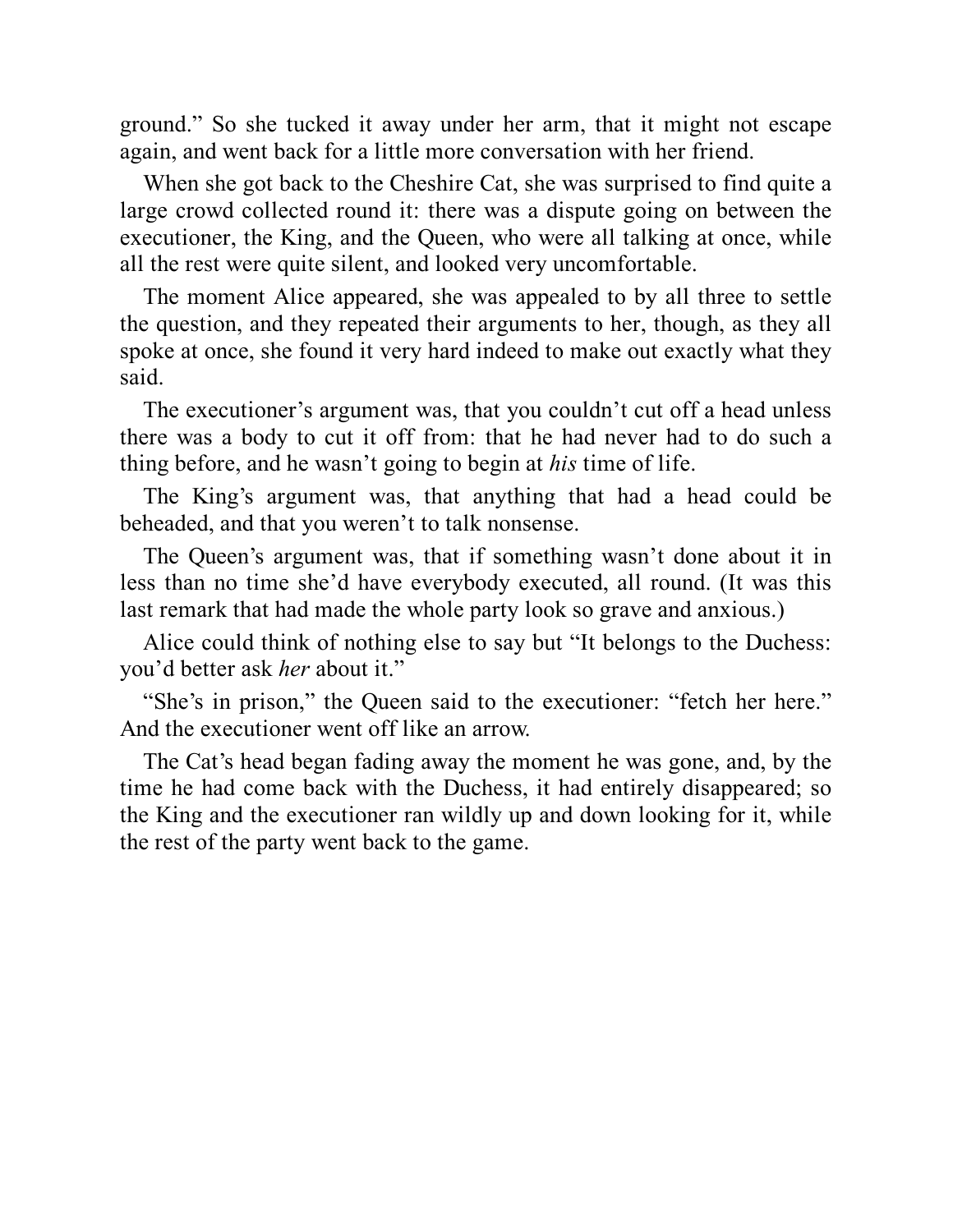# CHAPTER IX. The Mock Turtle's Story

"You can't think how glad I am to see you again, you dear old thing!" said the Duchess, as she tucked her arm affectionately into Alice's, and they walked off together.

Alice was very glad to find her in such a pleasant temper, and thought to herself that perhaps it was only the pepper that had made her so savage when they met in the kitchen.

"When *I'm* a Duchess," she said to herself, (not in a very hopeful tone though), "I won't have any pepper in my kitchen *at all*. Soup does very well without—Maybe it's always pepper that makes people hot-tempered," she went on, very much pleased at having found out a new kind of rule, "and vinegar that makes them sour—and camomile that makes them bitter —and—and barley-sugar and such things that make children sweettempered. I only wish people knew *that*: then they wouldn't be so stingy about it, you know—"

She had quite forgotten the Duchess by this time, and was a little startled when she heard her voice close to her ear. "You're thinking about something, my dear, and that makes you forget to talk. I can't tell you just now what the moral of that is, but I shall remember it in a bit."

"Perhaps it hasn't one," Alice ventured to remark.

"Tut, tut, child!" said the Duchess. "Everything's got a moral, if only you can find it." And she squeezed herself up closer to Alice's side as she spoke.

Alice did not much like keeping so close to her: first, because the Duchess was *very* ugly; and secondly, because she was exactly the right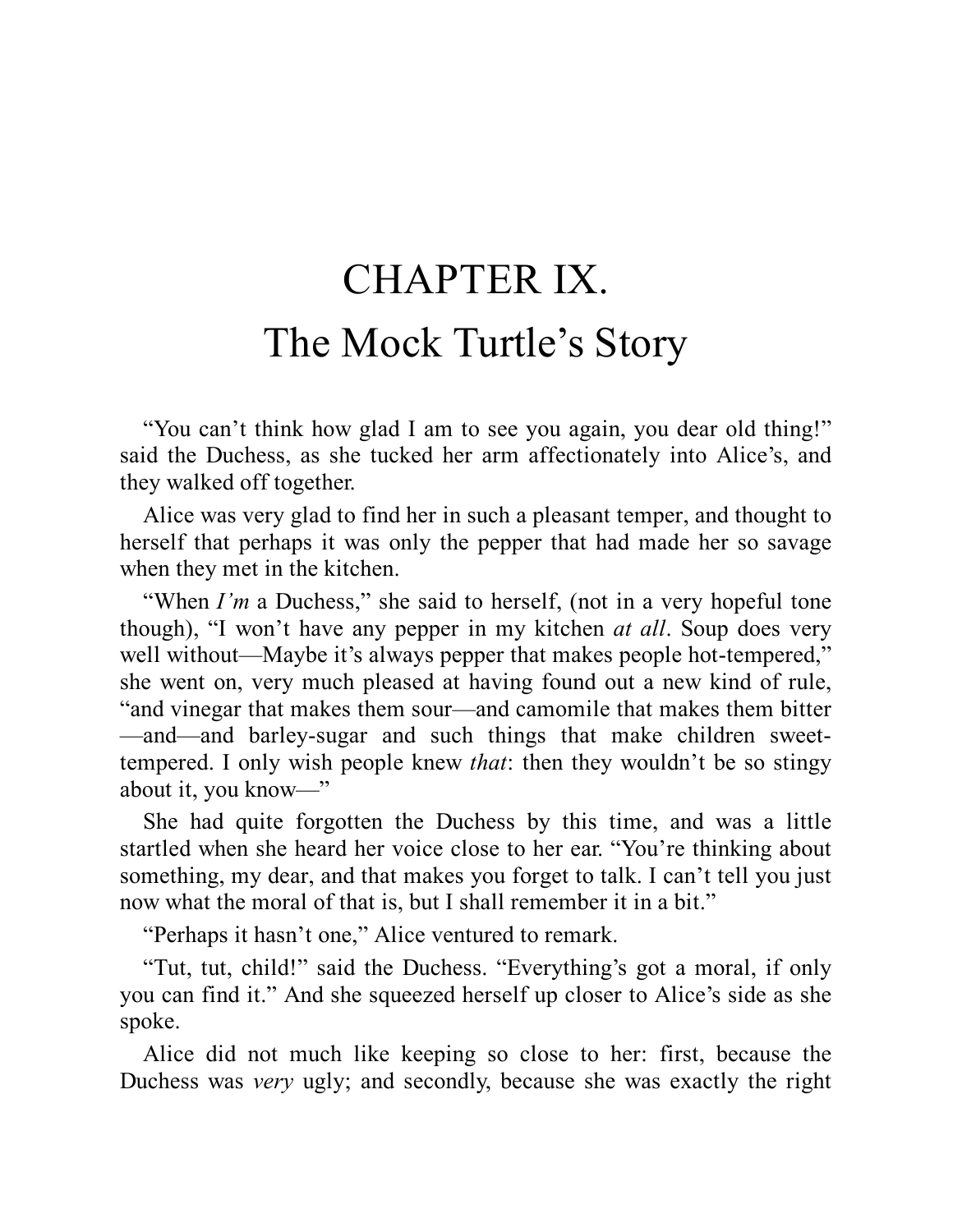height to rest her chin upon Alice's shoulder, and it was an uncomfortably sharp chin. However, she did not like to be rude, so she bore it as well as she could.

"The game's going on rather better now," she said, by way of keeping up the conversation a little.

"Tis so," said the Duchess: "and the moral of that is—'Oh, 'tis love, 'tis love, that makes the world go round!'"

"Somebody said," Alice whispered, "that it's done by everybody minding their own business!"

"Ah, well! It means much the same thing," said the Duchess, digging her sharp little chin into Alice's shoulder as she added, "and the moral of *that* is—'Take care of the sense, and the sounds will take care of themselves.'"

"How fond she is of finding morals in things!" Alice thought to herself.

"I dare say you're wondering why I don't put my arm round your waist," the Duchess said after a pause: "the reason is, that I'm doubtful about the temper of your flamingo. Shall I try the experiment?"

"He might bite," Alice cautiously replied, not feeling at all anxious to have the experiment tried.

"Very true," said the Duchess: "flamingoes and mustard both bite. And the moral of that is—'Birds of a feather flock together.'"

"Only mustard isn't a bird," Alice remarked.

"Right, as usual," said the Duchess: "what a clear way you have of putting things!"

"It's a mineral, I *think*," said Alice.

"Of course it is," said the Duchess, who seemed ready to agree to everything that Alice said; "there's a large mustard-mine near here. And the moral of that is—'The more there is of mine, the less there is of yours."

"Oh, I know!" exclaimed Alice, who had not attended to this last remark, "it's a vegetable. It doesn't look like one, but it is."

"I quite agree with you," said the Duchess; "and the moral of that is —'Be what you would seem to be'—or if you'd like it put more simply —'Never imagine yourself not to be otherwise than what it might appear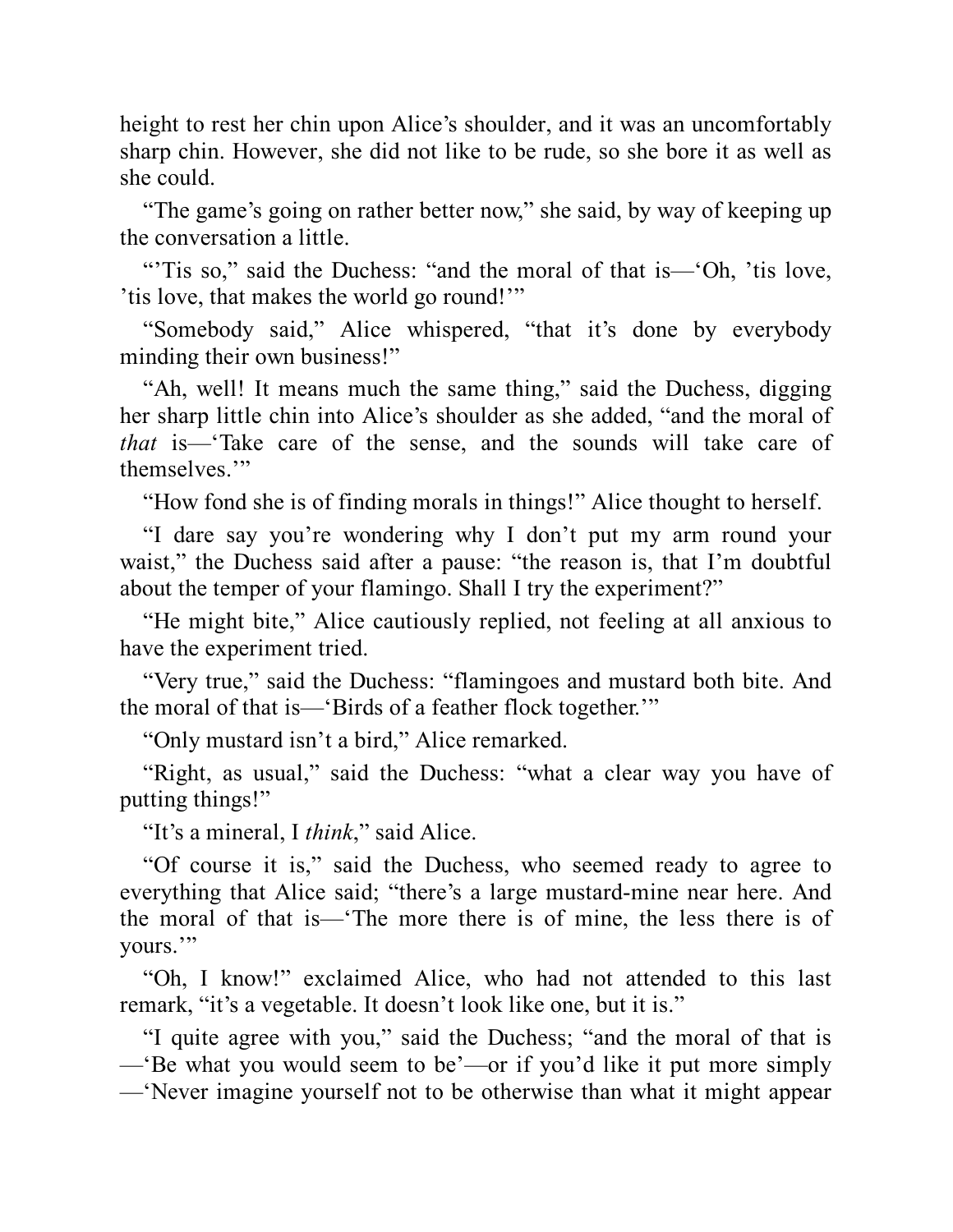to others that what you were or might have been was not otherwise than what you had been would have appeared to them to be otherwise."

"I think I should understand that better," Alice said very politely, "if I had it written down: but I can't quite follow it as you say it."

"That's nothing to what I could say if I chose," the Duchess replied, in a pleased tone.

"Pray don't trouble yourself to say it any longer than that," said Alice.

"Oh, don't talk about trouble!" said the Duchess. "I make you a present of everything I've said as yet."

"A cheap sort of present!" thought Alice. "I'm glad they don't give birthday presents like that!" But she did not venture to say it out loud.

"Thinking again?" the Duchess asked, with another dig of her sharp little chin.

"I've a right to think," said Alice sharply, for she was beginning to feel a little worried.

"Just about as much right," said the Duchess, "as pigs have to fly; and the m—"

But here, to Alice's great surprise, the Duchess's voice died away, even in the middle of her favourite word 'moral,' and the arm that was linked into hers began to tremble. Alice looked up, and there stood the Queen in front of them, with her arms folded, frowning like a thunderstorm.

"A fine day, your Majesty!" the Duchess began in a low, weak voice.

"Now, I give you fair warning," shouted the Queen, stamping on the ground as she spoke; "either you or your head must be off, and that in about half no time! Take your choice!"

The Duchess took her choice, and was gone in a moment.

"Let's go on with the game," the Queen said to Alice; and Alice was too much frightened to say a word, but slowly followed her back to the croquet-ground.

The other guests had taken advantage of the Queen's absence, and were resting in the shade: however, the moment they saw her, they hurried back to the game, the Queen merely remarking that a moment's delay would cost them their lives.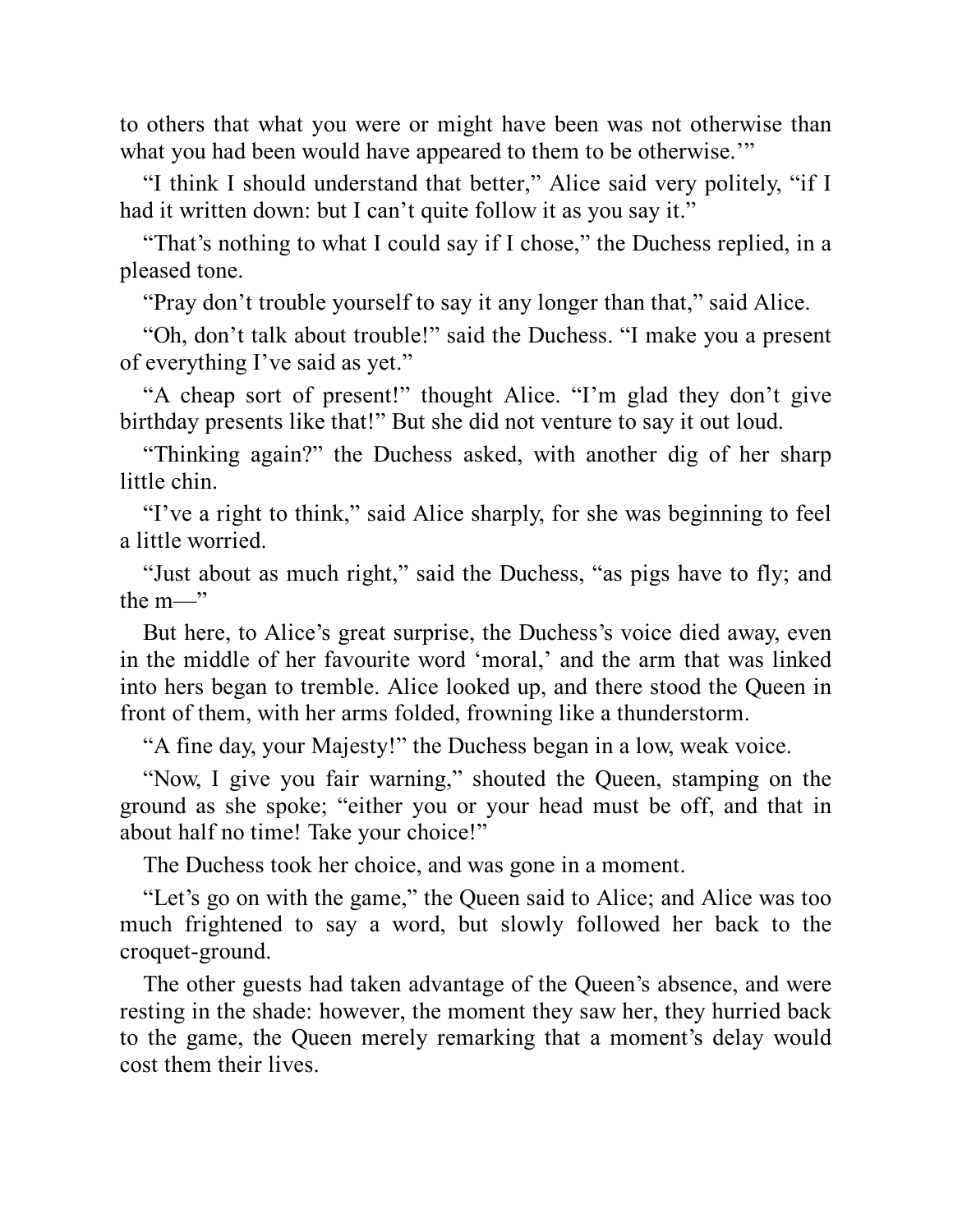All the time they were playing the Queen never left off quarrelling with the other players, and shouting "Off with his head!" or "Off with her head!" Those whom she sentenced were taken into custody by the soldiers, who of course had to leave off being arches to do this, so that by the end of half an hour or so there were no arches left, and all the players, except the King, the Queen, and Alice, were in custody and under sentence of execution.

Then the Queen left off, quite out of breath, and said to Alice, "Have you seen the Mock Turtle yet?"

"No," said Alice. "I don't even know what a Mock Turtle is."

"It's the thing Mock Turtle Soup is made from," said the Queen.

"I never saw one, or heard of one," said Alice.

"Come on, then," said the Queen, "and he shall tell you his history,"

As they walked off together, Alice heard the King say in a low voice, to the company generally, "You are all pardoned." "Come, *that's* a good thing!" she said to herself, for she had felt quite unhappy at the number of executions the Queen had ordered.

They very soon came upon a Gryphon, lying fast asleep in the sun. (If you don't know what a Gryphon is, look at the picture.) "Up, lazy thing!" said the Queen, "and take this young lady to see the Mock Turtle, and to hear his history. I must go back and see after some executions I have ordered;" and she walked off, leaving Alice alone with the Gryphon. Alice did not quite like the look of the creature, but on the whole she thought it would be quite as safe to stay with it as to go after that savage Queen: so she waited.

The Gryphon sat up and rubbed its eyes: then it watched the Queen till she was out of sight: then it chuckled. "What fun!" said the Gryphon, half to itself, half to Alice.

"What *is* the fun?" said Alice.

"Why, *she*," said the Gryphon. "It's all her fancy, that: they never executes nobody, you know. Come on!"

"Everybody says 'come on!' here," thought Alice, as she went slowly after it: "I never was so ordered about in all my life, never!"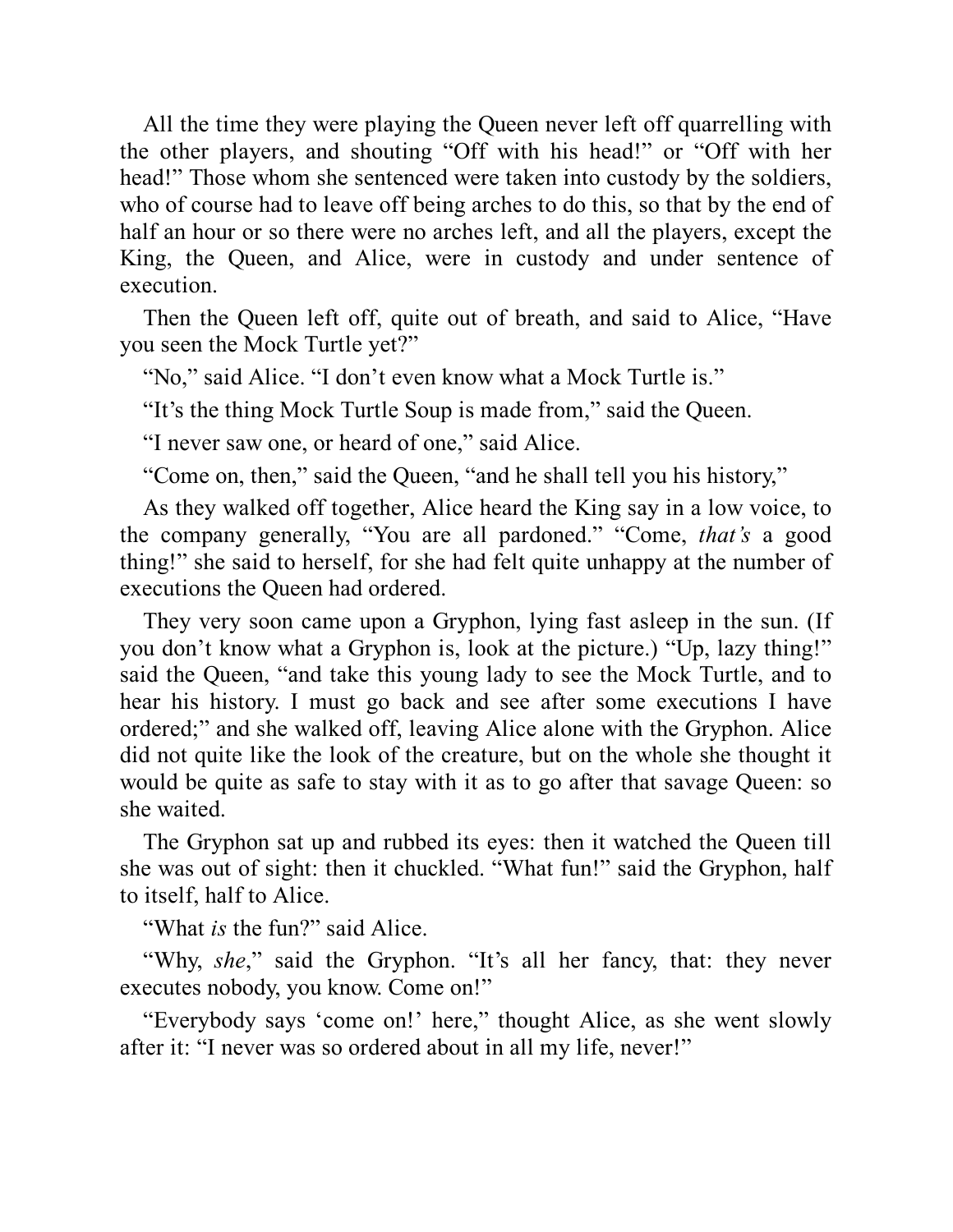They had not gone far before they saw the Mock Turtle in the distance, sitting sad and lonely on a little ledge of rock, and, as they came nearer, Alice could hear him sighing as if his heart would break. She pitied him deeply. "What is his sorrow?" she asked the Gryphon, and the Gryphon answered, very nearly in the same words as before, "It's all his fancy, that: he hasn't got no sorrow, you know. Come on!"

So they went up to the Mock Turtle, who looked at them with large eyes full of tears, but said nothing.

"This here young lady," said the Gryphon, "she wants for to know your history, she do."

"I'll tell it her," said the Mock Turtle in a deep, hollow tone: "sit down, both of you, and don't speak a word till I've finished."

So they sat down, and nobody spoke for some minutes. Alice thought to herself, "I don't see how he can *ever* finish, if he doesn't begin." But she waited patiently.

"Once," said the Mock Turtle at last, with a deep sigh, "I was a real Turtle."

These words were followed by a very long silence, broken only by an occasional exclamation of "Hjckrrh!" from the Gryphon, and the constant heavy sobbing of the Mock Turtle. Alice was very nearly getting up and saying, "Thank you, sir, for your interesting story," but she could not help thinking there *must* be more to come, so she sat still and said nothing.

"When we were little," the Mock Turtle went on at last, more calmly, though still sobbing a little now and then, "we went to school in the sea. The master was an old Turtle—we used to call him Tortoise—"

"Why did you call him Tortoise, if he wasn't one?" Alice asked.

"We called him Tortoise because he taught us," said the Mock Turtle angrily: "really you are very dull!"

"You ought to be ashamed of yourself for asking such a simple question," added the Gryphon; and then they both sat silent and looked at poor Alice, who felt ready to sink into the earth. At last the Gryphon said to the Mock Turtle, "Drive on, old fellow! Don't be all day about it!" and he went on in these words:

"Yes, we went to school in the sea, though you mayn't believe it—"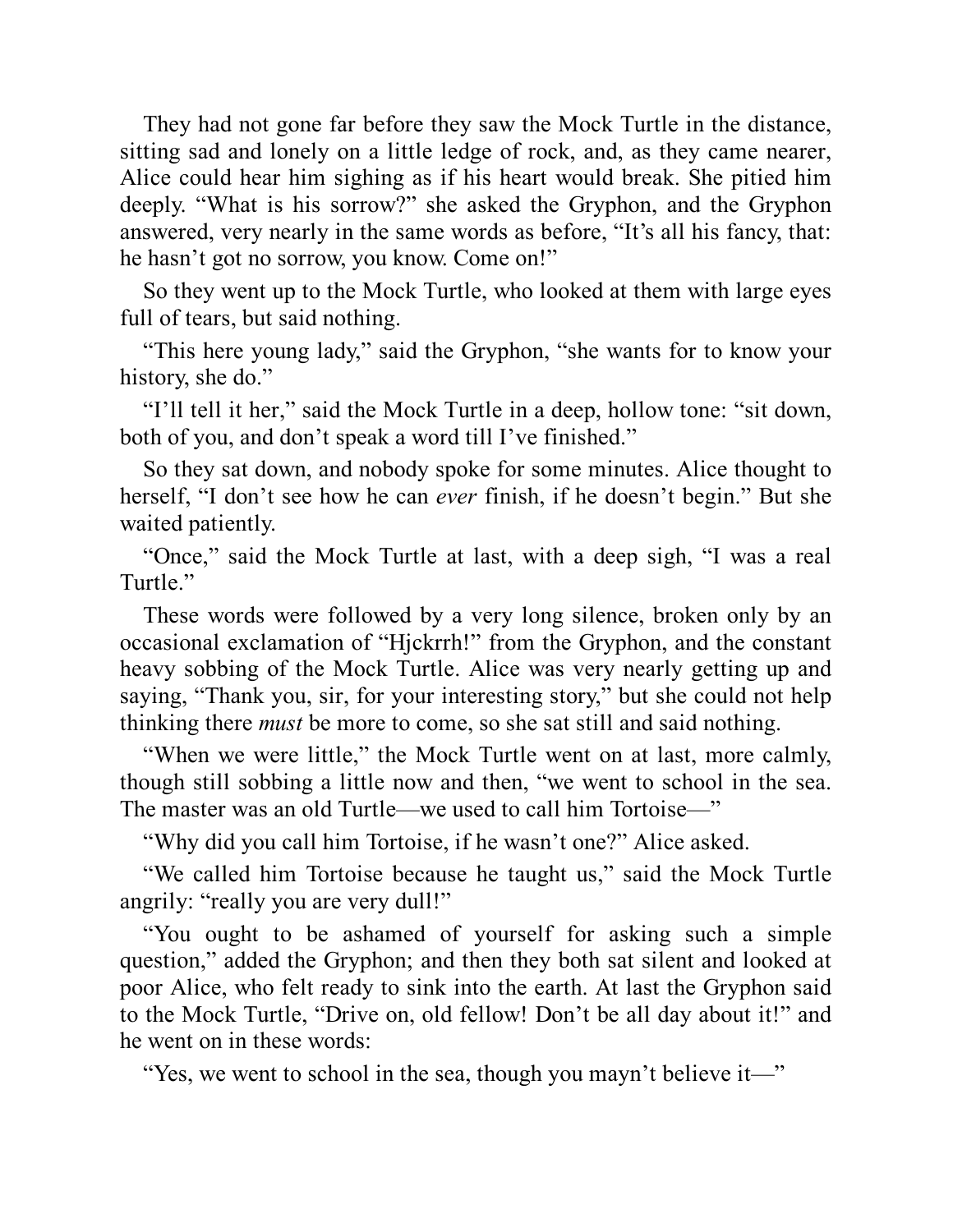"I never said I didn't!" interrupted Alice.

"You did," said the Mock Turtle.

"Hold your tongue!" added the Gryphon, before Alice could speak again. The Mock Turtle went on.

"We had the best of educations—in fact, we went to school every day  $, , ,$ 

"*I've* been to a day-school, too," said Alice; "you needn't be so proud as all that."

"With extras?" asked the Mock Turtle a little anxiously.

"Yes," said Alice, "we learned French and music."

"And washing?" said the Mock Turtle.

"Certainly not!" said Alice indignantly.

"Ah! then yours wasn't a really good school," said the Mock Turtle in a tone of great relief. "Now at *ours* they had at the end of the bill, 'French, music, *and washing*—extra."

"You couldn't have wanted it much," said Alice; "living at the bottom of the sea."

"I couldn't afford to learn it." said the Mock Turtle with a sigh. "I only took the regular course."

"What was that?" inquired Alice.

"Reeling and Writhing, of course, to begin with," the Mock Turtle replied; "and then the different branches of Arithmetic—Ambition, Distraction, Uglification, and Derision."

"I never heard of 'Uglification,'" Alice ventured to say. "What is it?"

The Gryphon lifted up both its paws in surprise. "What! Never heard of uglifying!" it exclaimed. "You know what to beautify is, I suppose?"

"Yes," said Alice doubtfully: "it means—to—make—anything prettier."

"Well, then," the Gryphon went on, "if you don't know what to uglify is, you *are* a simpleton."

Alice did not feel encouraged to ask any more questions about it, so she turned to the Mock Turtle, and said "What else had you to learn?"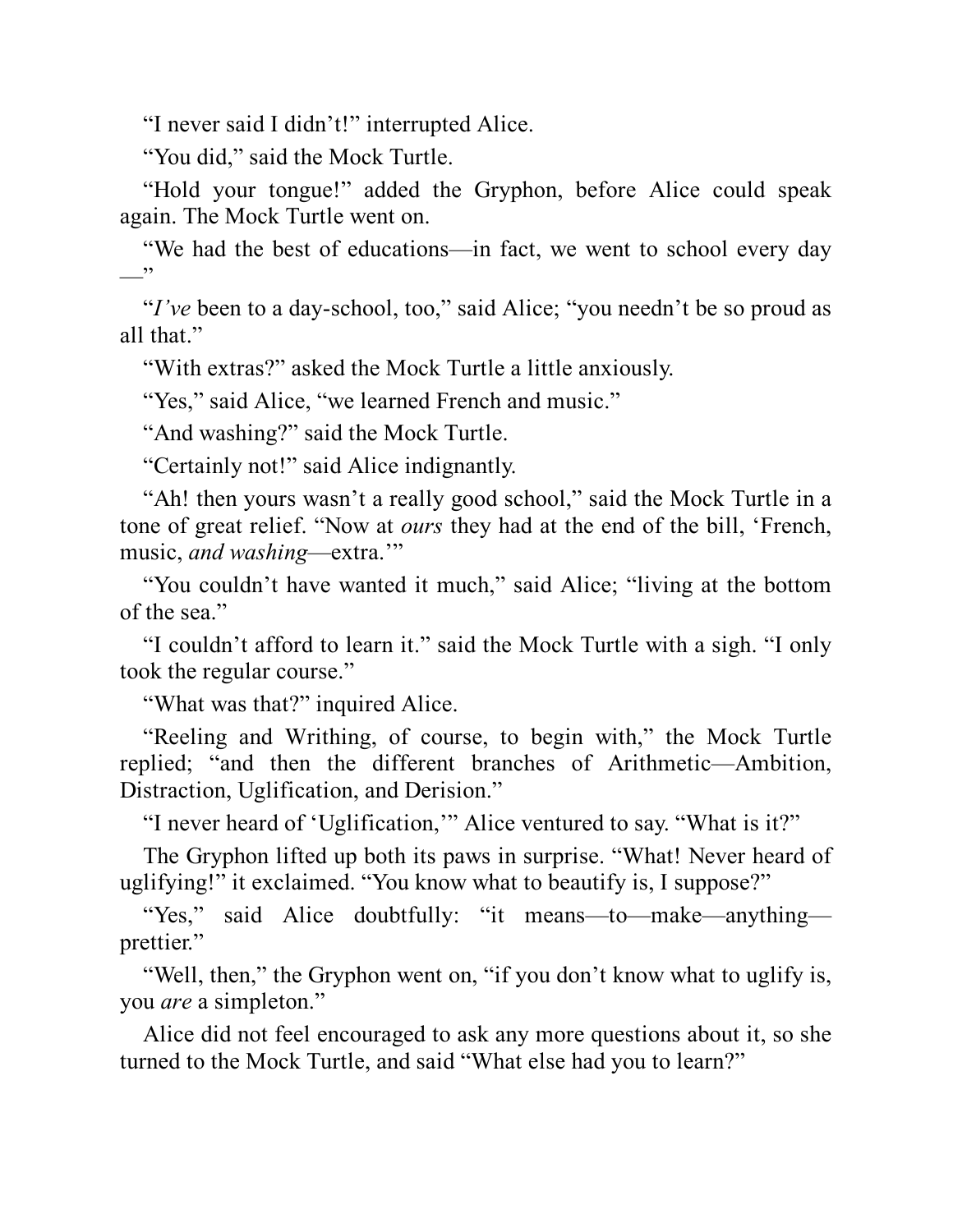"Well, there was Mystery," the Mock Turtle replied, counting off the subjects on his flappers, "—Mystery, ancient and modern, with Seaography: then Drawling—the Drawling-master was an old conger-eel, that used to come once a week: *he* taught us Drawling, Stretching, and Fainting in Coils."

"What was *that* like?" said Alice.

"Well, I can't show it you myself," the Mock Turtle said: "I'm too stiff. And the Gryphon never learnt it."

"Hadn't time," said the Gryphon: "I went to the Classics master, though. He was an old crab, *he* was."

"I never went to him," the Mock Turtle said with a sigh: "he taught Laughing and Grief, they used to say."

"So he did, so he did," said the Gryphon, sighing in his turn; and both creatures hid their faces in their paws.

"And how many hours a day did you do lessons?" said Alice, in a hurry to change the subject.

"Ten hours the first day," said the Mock Turtle: "nine the next, and so on."

"What a curious plan!" exclaimed Alice.

"That's the reason they're called lessons," the Gryphon remarked: "because they lessen from day to day."

This was quite a new idea to Alice, and she thought it over a little before she made her next remark. "Then the eleventh day must have been a holiday?"

"Of course it was," said the Mock Turtle.

"And how did you manage on the twelfth?" Alice went on eagerly.

"That's enough about lessons," the Gryphon interrupted in a very decided tone: "tell her something about the games now."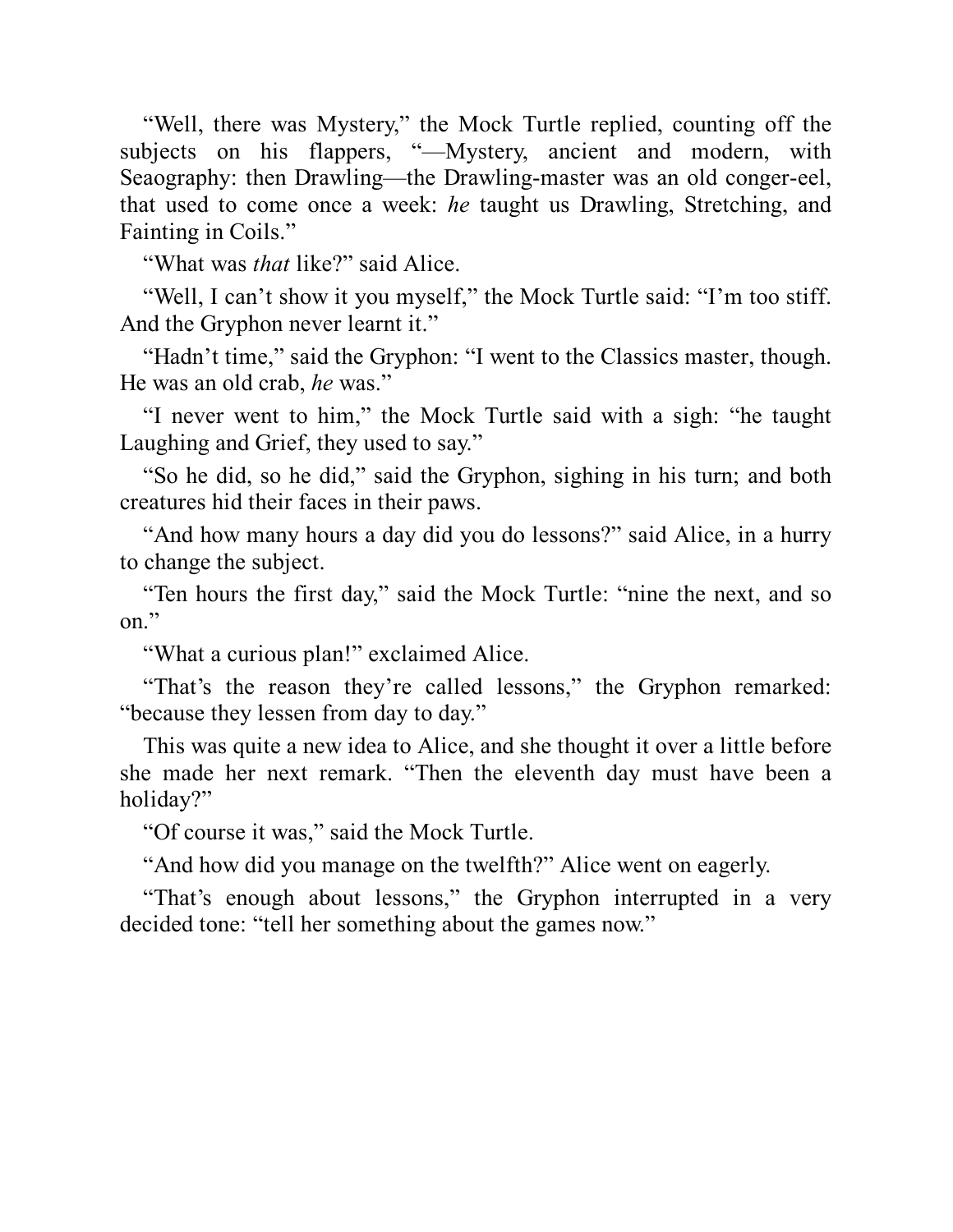#### CHAPTER X. The Lobster Quadrille

The Mock Turtle sighed deeply, and drew the back of one flapper across his eyes. He looked at Alice, and tried to speak, but for a minute or two sobs choked his voice. "Same as if he had a bone in his throat," said the Gryphon: and it set to work shaking him and punching him in the back. At last the Mock Turtle recovered his voice, and, with tears running down his cheeks, he went on again:—

"You may not have lived much under the sea—" ("I haven't," said Alice)—"and perhaps you were never even introduced to a lobster—" (Alice began to say "I once tasted—" but checked herself hastily, and said "No, never") "—so you can have no idea what a delightful thing a Lobster Quadrille is!"

"No, indeed," said Alice. "What sort of a dance is it?"

"Why," said the Gryphon, "you first form into a line along the sea-shore  $\overline{\phantom{a}}$ "

"Two lines!" cried the Mock Turtle. "Seals, turtles, salmon, and so on; then, when you've cleared all the jelly-fish out of the way—"

"*That* generally takes some time," interrupted the Gryphon.

"—you advance twice—"

"Each with a lobster as a partner!" cried the Gryphon.

"Of course," the Mock Turtle said: "advance twice, set to partners—"

"—change lobsters, and retire in same order," continued the Gryphon.

"Then, you know," the Mock Turtle went on, "you throw the—"

"The lobsters!" shouted the Gryphon, with a bound into the air.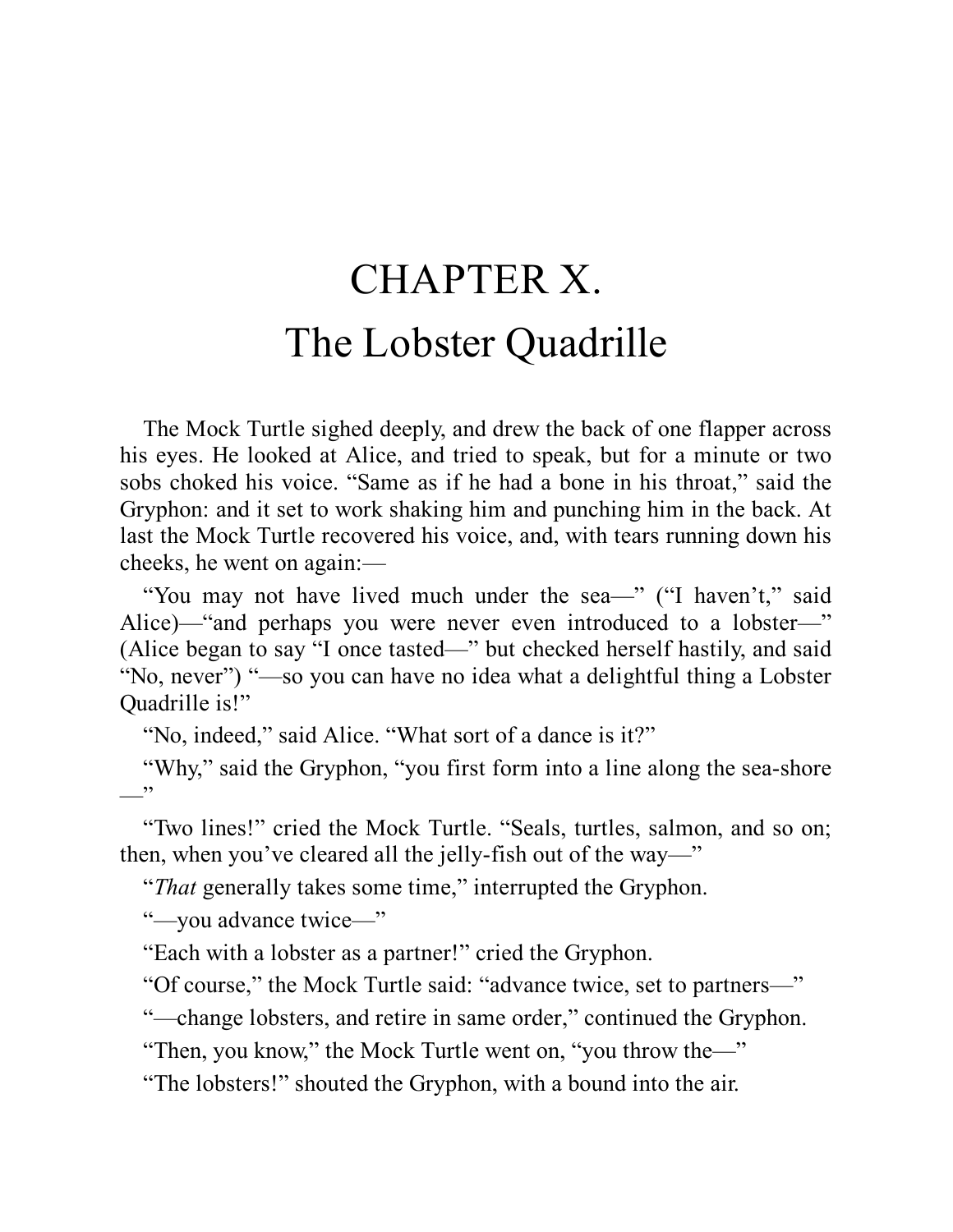"—as far out to sea as you can—"

"Swim after them!" screamed the Gryphon.

"Turn a somersault in the sea!" cried the Mock Turtle, capering wildly about.

"Change lobsters again!" yelled the Gryphon at the top of its voice.

"Back to land again, and that's all the first figure," said the Mock Turtle, suddenly dropping his voice; and the two creatures, who had been jumping about like mad things all this time, sat down again very sadly and quietly, and looked at Alice.

"It must be a very pretty dance," said Alice timidly.

"Would you like to see a little of it?" said the Mock Turtle.

"Very much indeed," said Alice.

"Come, let's try the first figure!" said the Mock Turtle to the Gryphon. "We can do without lobsters, you know. Which shall sing?"

"Oh, *you* sing," said the Gryphon. "I've forgotten the words."

So they began solemnly dancing round and round Alice, every now and then treading on her toes when they passed too close, and waving their forepaws to mark the time, while the Mock Turtle sang this, very slowly and sadly:—

"Will you walk a little faster?" said a whiting to a snail. "There's a porpoise close behind us, and he's treading on my tail. See how eagerly the lobsters and the turtles all advance! They are waiting on the shingle—will you come and join the dance? Will you, won't you, will you, won't you, will you join the dance? Will you, won't you, will you, won't you, won't you join the dance?

"You can really have no notion how delightful it will be When they take us up and throw us, with the lobsters, out to sea!" But the snail replied "Too far, too far!" and gave a look askance— Said he thanked the whiting kindly, but he would not join the dance. Would not, could not, would not, could not, would not join the dance. Would not, could not, would not, could not, could not join the dance.

"What matters it how far we go?" his scaly friend replied. "There is another shore, you know, upon the other side. The further off from England the nearer is to France— Then turn not pale, beloved snail, but come and join the dance.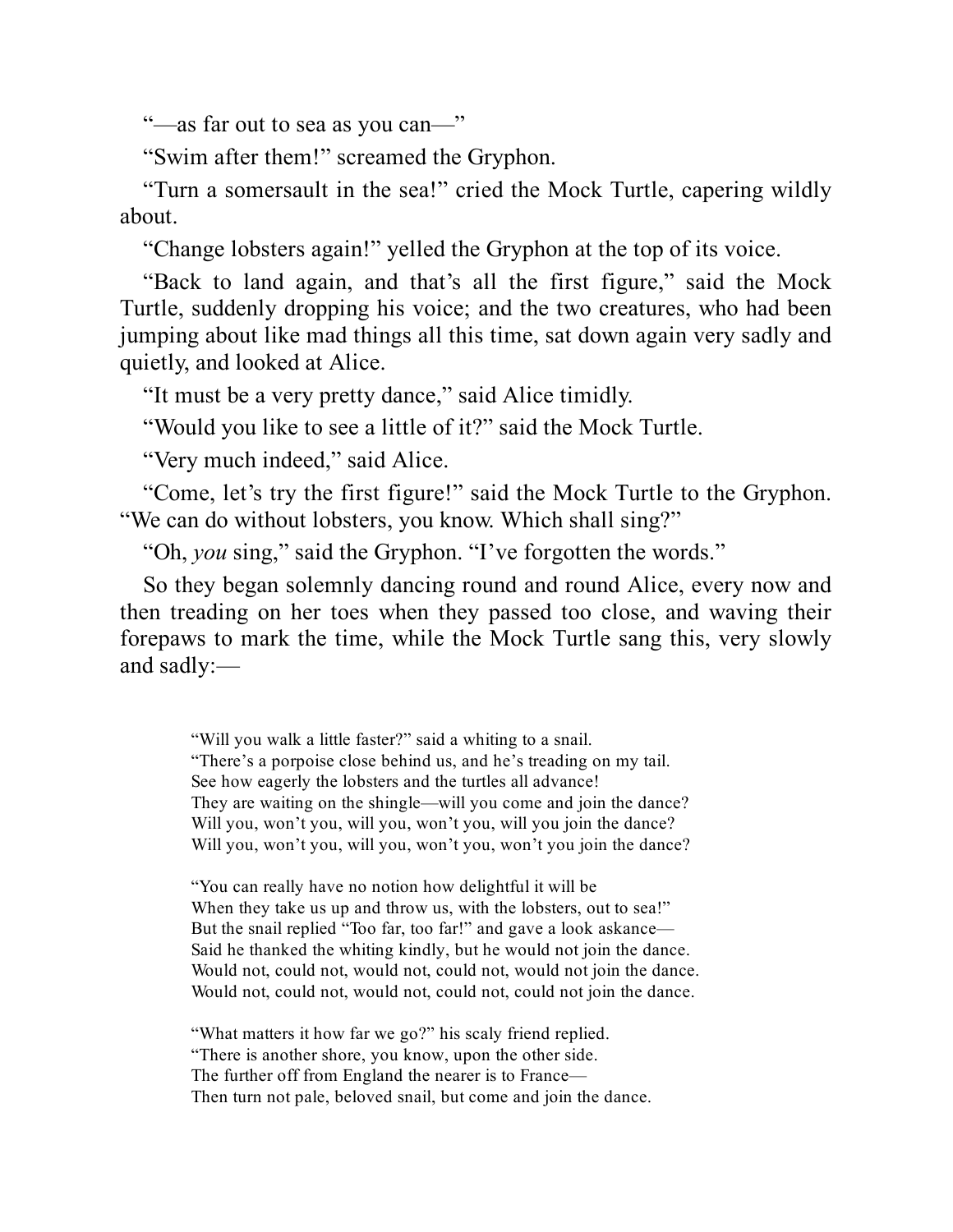Will you, won't you, will you, won't you, will you join the dance? Will you, won't you, will you, won't you, won't you join the dance?"

"Thank you, it's a very interesting dance to watch," said Alice, feeling very glad that it was over at last: "and I do so like that curious song about the whiting!"

"Oh, as to the whiting," said the Mock Turtle, "they—you've seen them, of course?"

"Yes," said Alice, "I've often seen them at dinn-" she checked herself hastily.

"I don't know where Dinn may be," said the Mock Turtle, "but if you've seen them so often, of course you know what they're like."

"I believe so," Alice replied thoughtfully. "They have their tails in their mouths—and they're all over crumbs."

"You're wrong about the crumbs," said the Mock Turtle: "crumbs would all wash off in the sea. But they *have* their tails in their mouths; and the reason is—" here the Mock Turtle yawned and shut his eyes.—"Tell her about the reason and all that," he said to the Gryphon.

"The reason is," said the Gryphon, "that they *would* go with the lobsters to the dance. So they got thrown out to sea. So they had to fall a long way. So they got their tails fast in their mouths. So they couldn't get them out again. That's all."

"Thank you," said Alice, "it's very interesting. I never knew so much about a whiting before."

"I can tell you more than that, if you like," said the Gryphon. "Do you know why it's called a whiting?"

"I never thought about it," said Alice. "Why?"

"*It does the boots and shoes*," the Gryphon replied very solemnly.

Alice was thoroughly puzzled. "Does the boots and shoes!" she repeated in a wondering tone.

"Why, what are *your* shoes done with?" said the Gryphon. "I mean, what makes them so shiny?"

Alice looked down at them, and considered a little before she gave her answer. "They're done with blacking, I believe."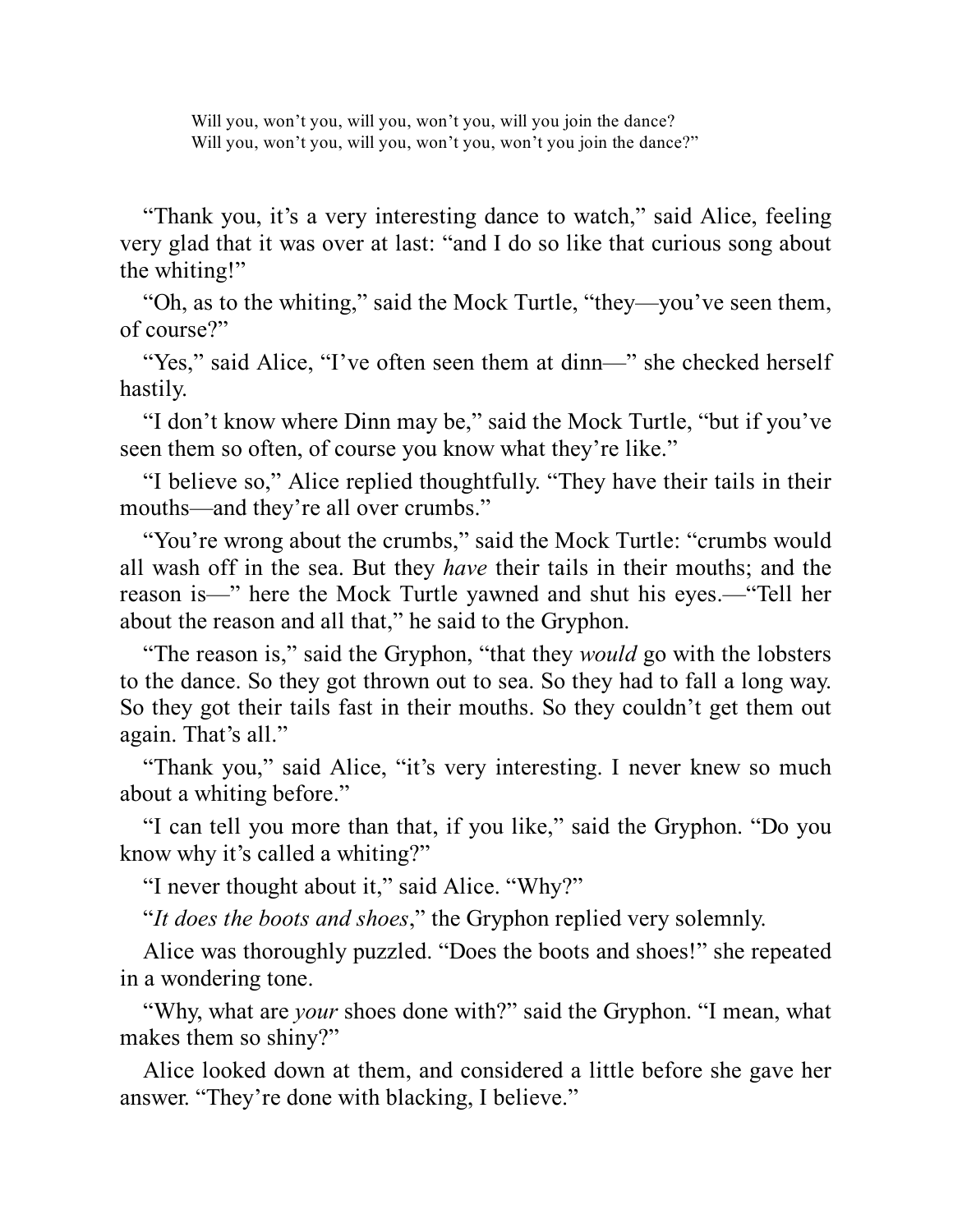"Boots and shoes under the sea," the Gryphon went on in a deep voice, "are done with a whiting. Now you know."

"And what are they made of?" Alice asked in a tone of great curiosity.

"Soles and eels, of course," the Gryphon replied rather impatiently: "any shrimp could have told you that."

"If I'd been the whiting," said Alice, whose thoughts were still running on the song, "I'd have said to the porpoise, 'Keep back, please: we don't want *you* with us!""

"They were obliged to have him with them," the Mock Turtle said: "no wise fish would go anywhere without a porpoise."

"Wouldn't it really?" said Alice in a tone of great surprise.

"Of course not," said the Mock Turtle: "why, if a fish came to *me*, and told me he was going a journey, I should say 'With what porpoise?'"

"Don't you mean 'purpose'?" said Alice.

"I mean what I say," the Mock Turtle replied in an offended tone. And the Gryphon added "Come, let's hear some of *your* adventures."

"I could tell you my adventures—beginning from this morning," said Alice a little timidly: "but it's no use going back to yesterday, because I was a different person then."

"Explain all that," said the Mock Turtle.

"No, no! The adventures first," said the Gryphon in an impatient tone: "explanations take such a dreadful time."

So Alice began telling them her adventures from the time when she first saw the White Rabbit. She was a little nervous about it just at first, the two creatures got so close to her, one on each side, and opened their eyes and mouths so *very* wide, but she gained courage as she went on. Her listeners were perfectly quiet till she got to the part about her repeating "*You are old, Father William*," to the Caterpillar, and the words all coming different, and then the Mock Turtle drew a long breath, and said "That's very curious."

"It's all about as curious as it can be," said the Gryphon.

"It all came different!" the Mock Turtle repeated thoughtfully. "I should like to hear her try and repeat something now. Tell her to begin." He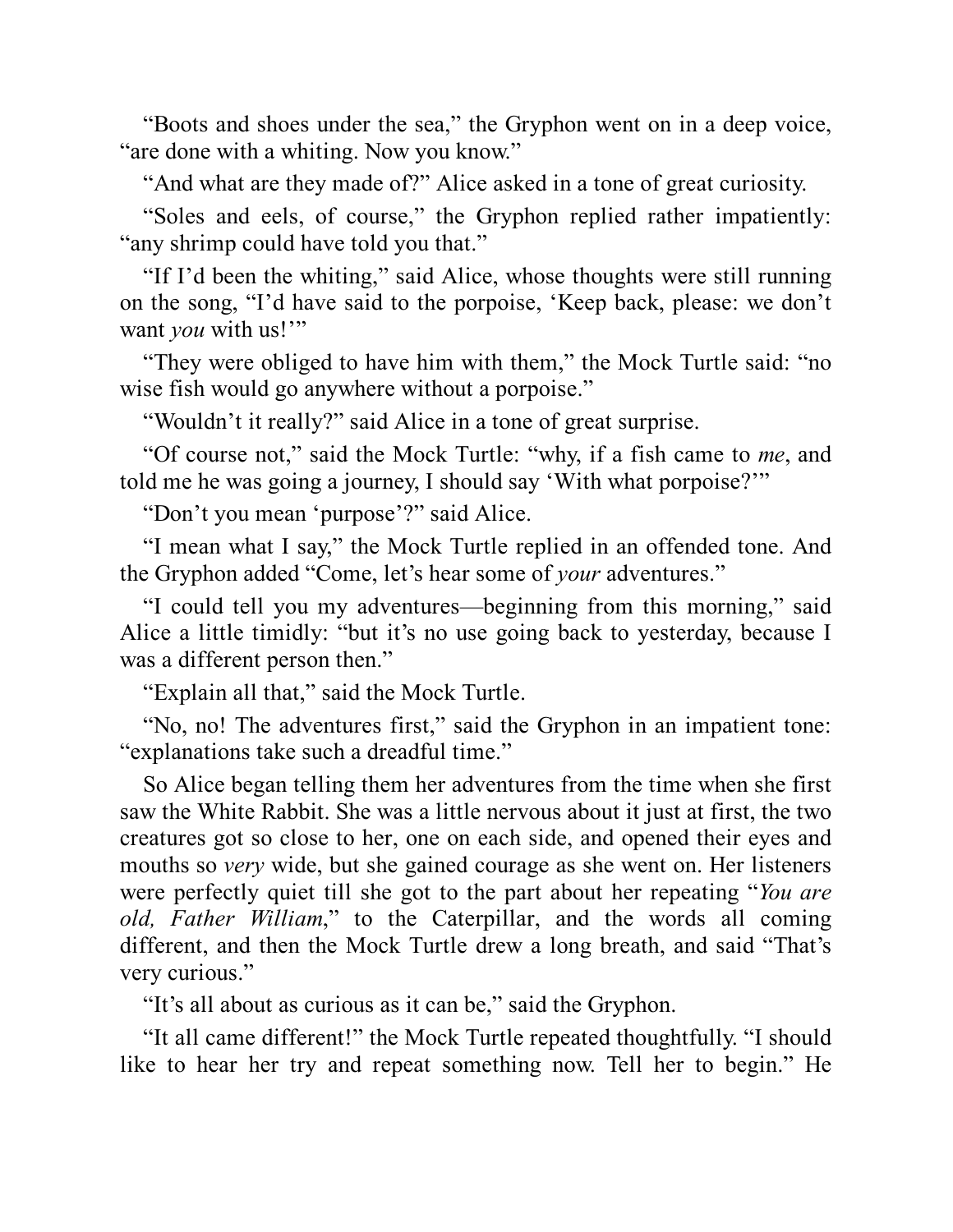looked at the Gryphon as if he thought it had some kind of authority over Alice.

"Stand up and repeat ''*Tis the voice of the sluggard*,'" said the Gryphon.

"How the creatures order one about, and make one repeat lessons!" thought Alice; "I might as well be at school at once." However, she got up, and began to repeat it, but her head was so full of the Lobster Quadrille, that she hardly knew what she was saying, and the words came very queer indeed:—

> "Tis the voice of the Lobster; I heard him declare," "You have baked me too brown, I must sugar my hair." As a duck with its eyelids, so he with his nose Trims his belt and his buttons, and turns out his toes."

[later editions continued as follows When the sands are all dry, he is gay as a lark, And will talk in contemptuous tones of the Shark, But, when the tide rises and sharks are around, His voice has a timid and tremulous sound.]

"That's different from what *I* used to say when I was a child," said the Gryphon.

"Well, I never heard it before," said the Mock Turtle; "but it sounds uncommon nonsense."

Alice said nothing; she had sat down with her face in her hands, wondering if anything would *ever* happen in a natural way again.

"I should like to have it explained," said the Mock Turtle.

"She can't explain it," said the Gryphon hastily. "Go on with the next verse."

"But about his toes?" the Mock Turtle persisted. "How *could* he turn them out with his nose, you know?"

"It's the first position in dancing." Alice said; but was dreadfully puzzled by the whole thing, and longed to change the subject.

"Go on with the next verse," the Gryphon repeated impatiently: "it begins '*I passed by his garden*.'"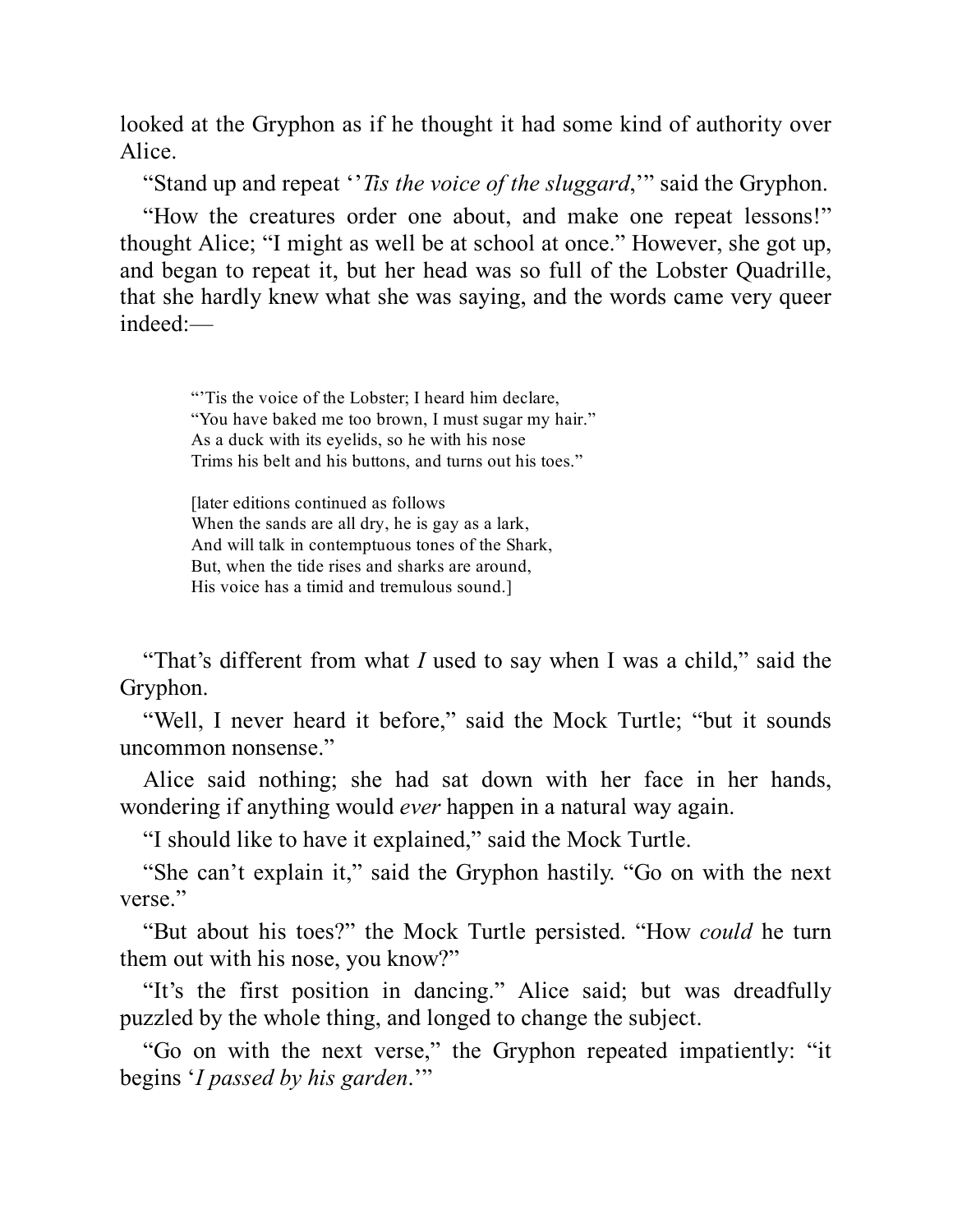Alice did not dare to disobey, though she felt sure it would all come wrong, and she went on in a trembling voice:—

> "I passed by his garden, and marked, with one eye, How the Owl and the Panther were sharing a pie—"

[later editions continued as follows The Panther took pie-crust, and gravy, and meat, While the Owl had the dish as its share of the treat. When the pie was all finished, the Owl, as a boon, Was kindly permitted to pocket the spoon: While the Panther received knife and fork with a growl, And concluded the banquet—]

"What *is* the use of repeating all that stuff," the Mock Turtle interrupted, "if you don't explain it as you go on? It's by far the most confusing thing *I* ever heard!"

"Yes, I think you'd better leave off," said the Gryphon: and Alice was only too glad to do so.

"Shall we try another figure of the Lobster Quadrille?" the Gryphon went on. "Or would you like the Mock Turtle to sing you a song?"

"Oh, a song, please, if the Mock Turtle would be so kind," Alice replied, so eagerly that the Gryphon said, in a rather offended tone, "Hm! No accounting for tastes! Sing her '*Turtle Soup*,' will you, old fellow?"

The Mock Turtle sighed deeply, and began, in a voice sometimes choked with sobs, to sing this:—

> "Beautiful Soup, so rich and green, Waiting in a hot tureen! Who for such dainties would not stoop? Soup of the evening, beautiful Soup! Soup of the evening, beautiful Soup! Beau—ootiful Soo—oop! Beau—ootiful Soo—oop! Soo—oop of the e—e—evening, Beautiful, beautiful Soup!

"Beautiful Soup! Who cares for fish,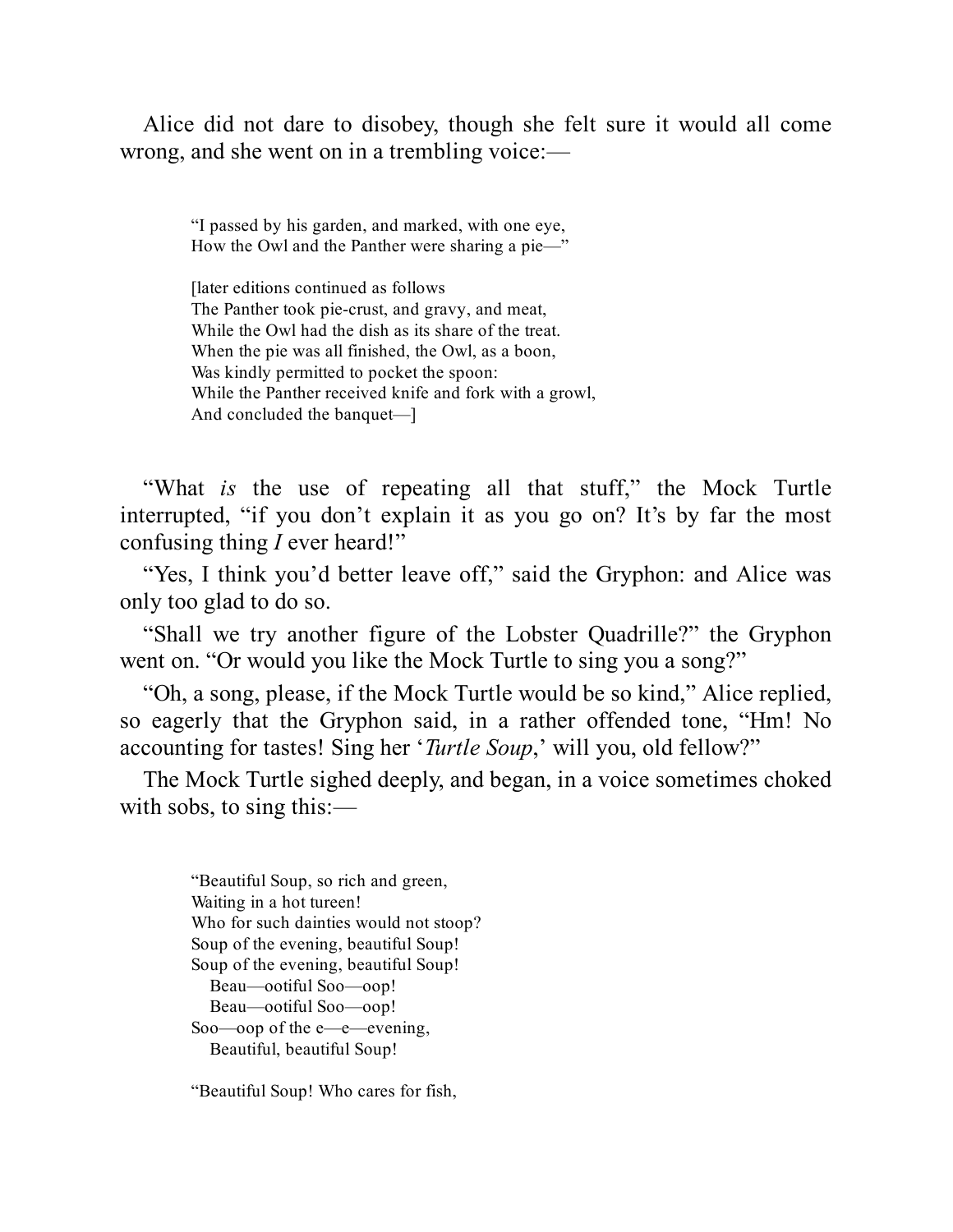Game, or any other dish? Who would not give all else for two p ennyworth only of beautiful Soup? Pennyworth only of beautiful Soup? Beau—ootiful Soo—oop! Beau—ootiful Soo—oop! Soo—oop of the e—e—evening, Beautiful, beauti—FUL SOUP!"

"Chorus again!" cried the Gryphon, and the Mock Turtle had just begun to repeat it, when a cry of "The trial's beginning!" was heard in the distance.

"Come on!" cried the Gryphon, and, taking Alice by the hand, it hurried off, without waiting for the end of the song.

"What trial is it?" Alice panted as she ran; but the Gryphon only answered "Come on!" and ran the faster, while more and more faintly came, carried on the breeze that followed them, the melancholy words:—

> "Soo—oop of the e—e—evening, Beautiful, beautiful Soup!"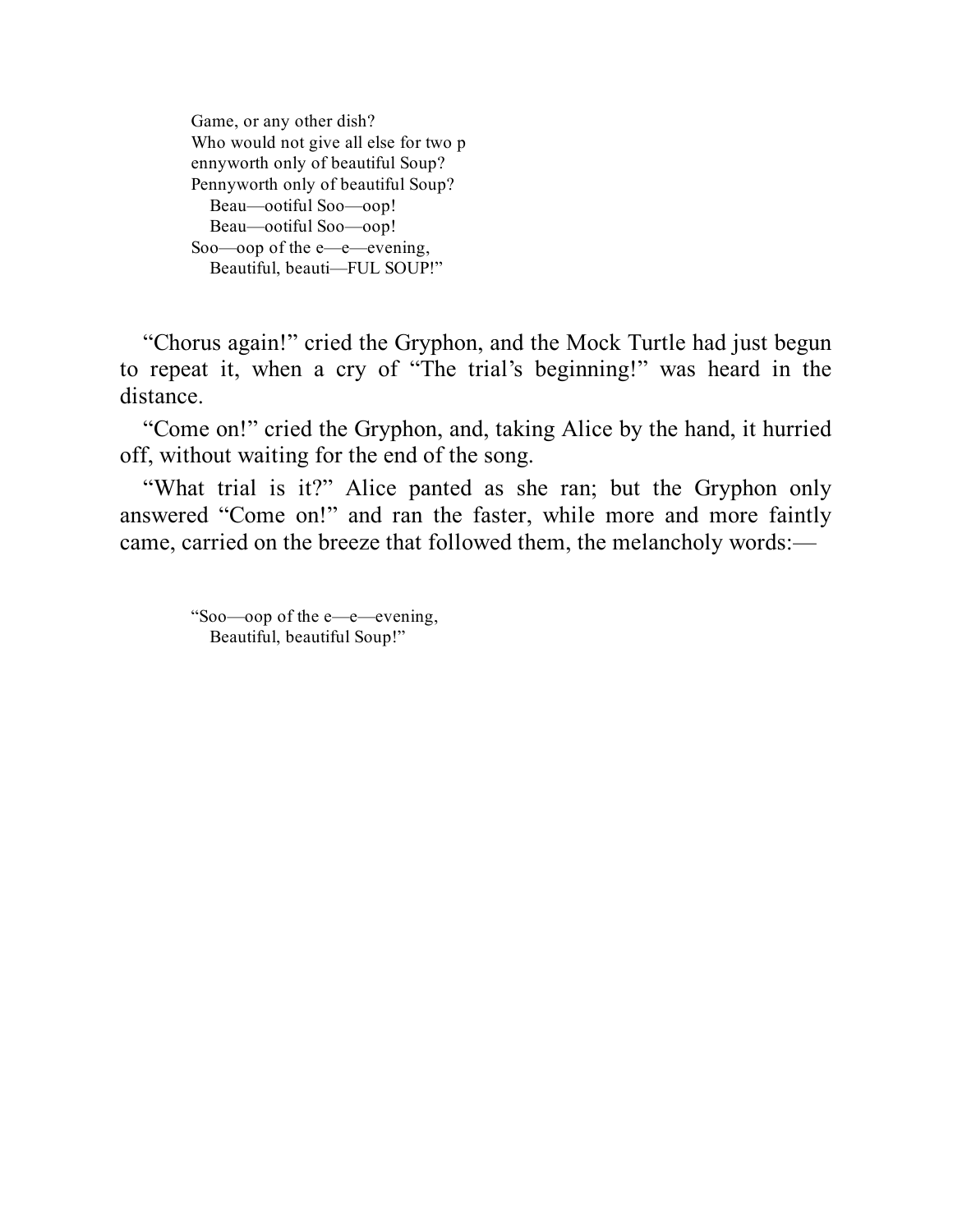## CHAPTER XI. Who Stole the Tarts?

The King and Queen of Hearts were seated on their throne when they arrived, with a great crowd assembled about them—all sorts of little birds and beasts, as well as the whole pack of cards: the Knave was standing before them, in chains, with a soldier on each side to guard him; and near the King was the White Rabbit, with a trumpet in one hand, and a scroll of parchment in the other. In the very middle of the court was a table, with a large dish of tarts upon it: they looked so good, that it made Alice quite hungry to look at them—"I wish they'd get the trial done," she thought, "and hand round the refreshments!" But there seemed to be no chance of this, so she began looking at everything about her, to pass away the time.

Alice had never been in a court of justice before, but she had read about them in books, and she was quite pleased to find that she knew the name of nearly everything there. "That's the judge," she said to herself, "because of his great wig."

The judge, by the way, was the King; and as he wore his crown over the wig, (look at the frontispiece if you want to see how he did it,) he did not look at all comfortable, and it was certainly not becoming.

"And that's the jury-box," thought Alice, "and those twelve creatures," (she was obliged to say "creatures," you see, because some of them were animals, and some were birds,) "I suppose they are the jurors." She said this last word two or three times over to herself, being rather proud of it: for she thought, and rightly too, that very few little girls of her age knew the meaning of it at all. However, "jury-men" would have done just as well.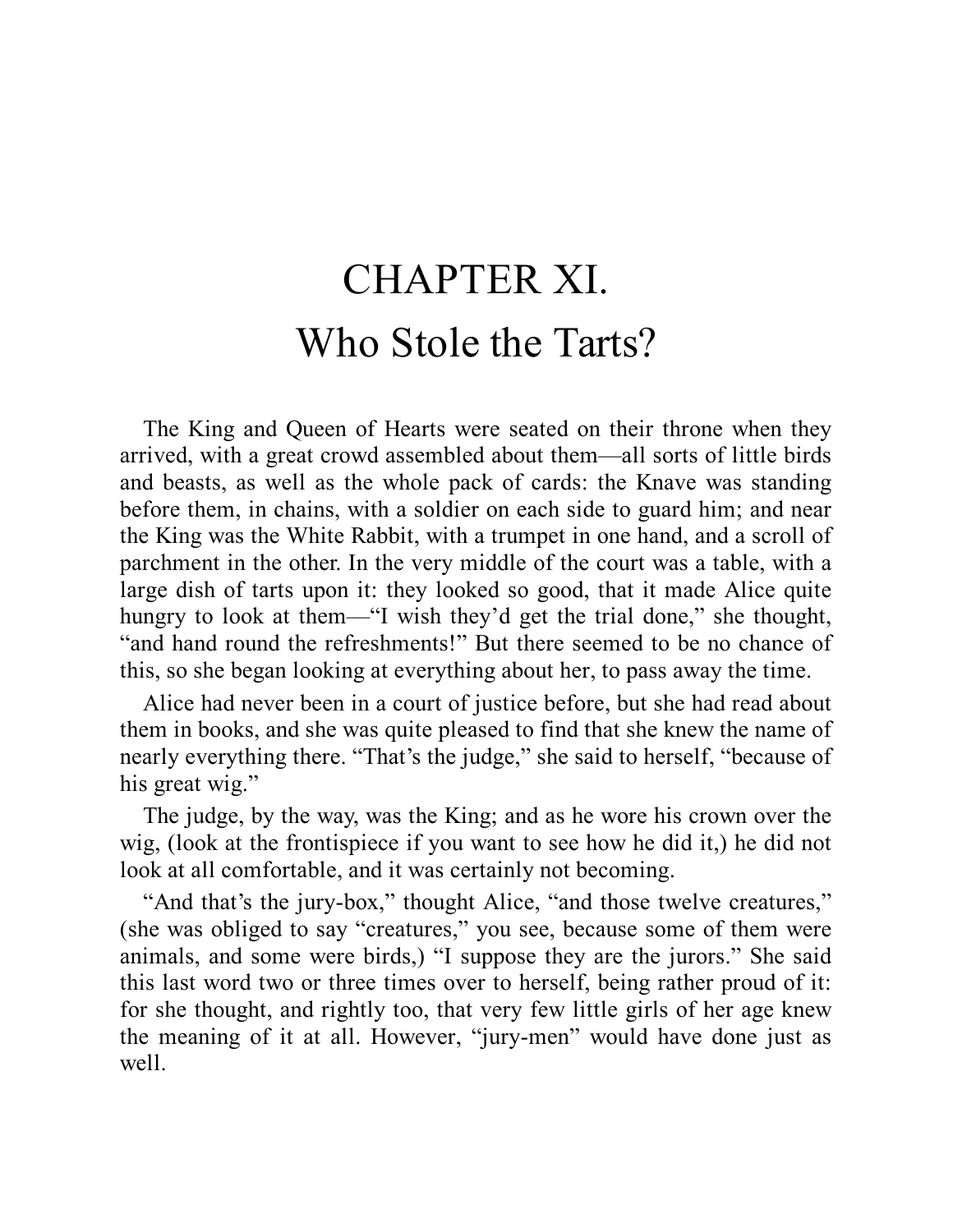The twelve jurors were all writing very busily on slates. "What are they doing?" Alice whispered to the Gryphon. "They can't have anything to put down yet, before the trial's begun."

"They're putting down their names," the Gryphon whispered in reply, "for fear they should forget them before the end of the trial."

"Stupid things!" Alice began in a loud, indignant voice, but she stopped hastily, for the White Rabbit cried out, "Silence in the court!" and the King put on his spectacles and looked anxiously round, to make out who was talking.

Alice could see, as well as if she were looking over their shoulders, that all the jurors were writing down "stupid things!" on their slates, and she could even make out that one of them didn't know how to spell "stupid," and that he had to ask his neighbour to tell him. "A nice muddle their slates'll be in before the trial's over!" thought Alice.

One of the jurors had a pencil that squeaked. This of course, Alice could *not* stand, and she went round the court and got behind him, and very soon found an opportunity of taking it away. She did it so quickly that the poor little juror (it was Bill, the Lizard) could not make out at all what had become of it; so, after hunting all about for it, he was obliged to write with one finger for the rest of the day; and this was of very little use, as it left no mark on the slate.

"Herald, read the accusation!" said the King.

On this the White Rabbit blew three blasts on the trumpet, and then unrolled the parchment scroll, and read as follows:—

> "The Queen of Hearts, she made some tarts, All on a summer day: The Knave of Hearts, he stole those tarts, And took them quite away!"

"Consider your verdict," the King said to the jury.

"Not yet, not yet!" the Rabbit hastily interrupted. "There's a great deal to come before that!"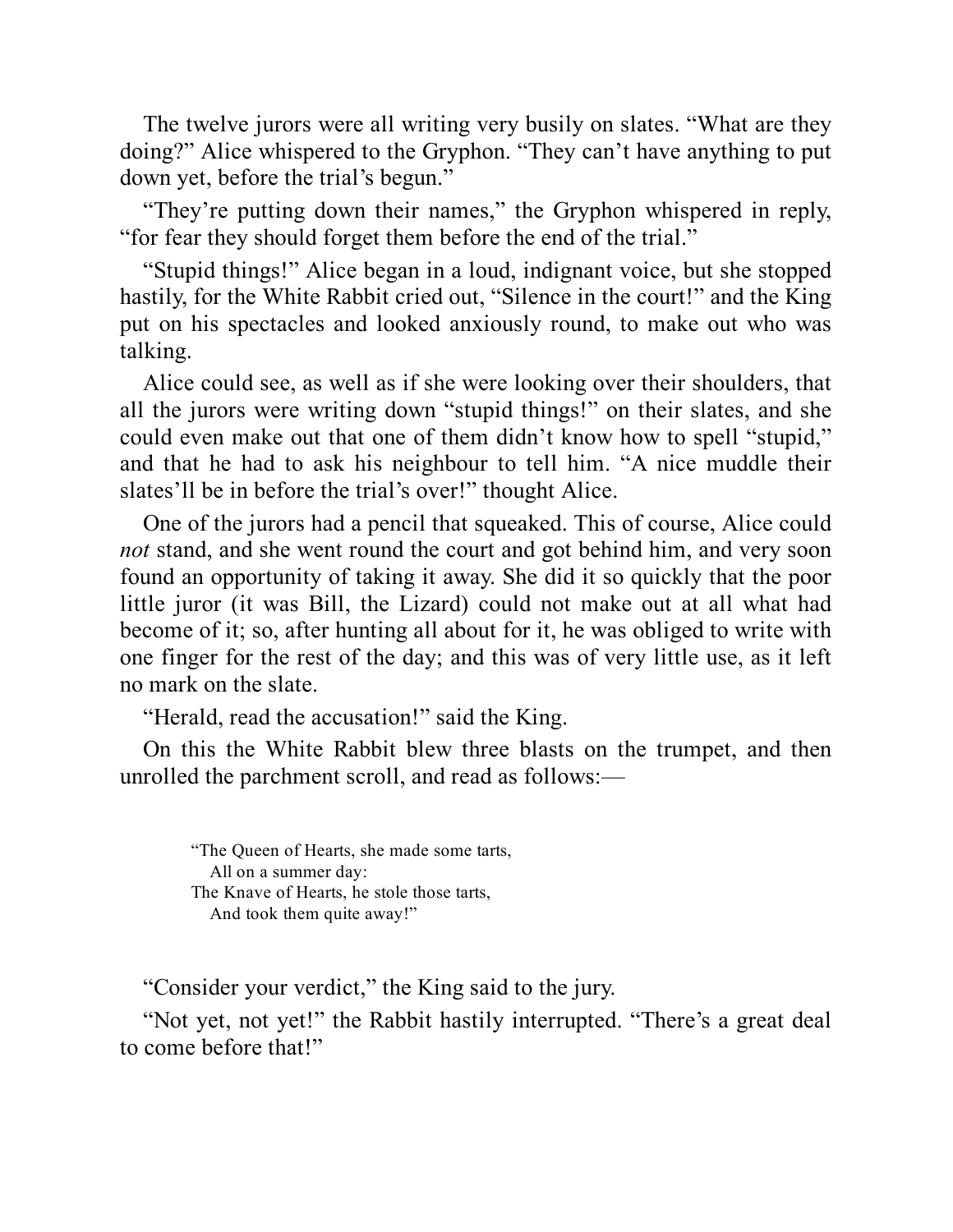"Call the first witness," said the King; and the White Rabbit blew three blasts on the trumpet, and called out, "First witness!"

The first witness was the Hatter. He came in with a teacup in one hand and a piece of bread-and-butter in the other. "I beg pardon, your Majesty," he began, "for bringing these in: but I hadn't quite finished my tea when I was sent for."

"You ought to have finished," said the King. "When did you begin?"

The Hatter looked at the March Hare, who had followed him into the court, arm-in-arm with the Dormouse. "Fourteenth of March, I *think* it was," he said.

"Fifteenth," said the March Hare.

"Sixteenth," added the Dormouse.

"Write that down," the King said to the jury, and the jury eagerly wrote down all three dates on their slates, and then added them up, and reduced the answer to shillings and pence.

"Take off your hat," the King said to the Hatter.

"It isn't mine," said the Hatter.

"*Stolen!*" the King exclaimed, turning to the jury, who instantly made a memorandum of the fact.

"I keep them to sell," the Hatter added as an explanation; "I've none of my own. I'm a hatter."

Here the Queen put on her spectacles, and began staring at the Hatter, who turned pale and fidgeted.

"Give your evidence," said the King; "and don't be nervous, or I'll have you executed on the spot."

This did not seem to encourage the witness at all: he kept shifting from one foot to the other, looking uneasily at the Queen, and in his confusion he bit a large piece out of his teacup instead of the bread-and-butter.

Just at this moment Alice felt a very curious sensation, which puzzled her a good deal until she made out what it was: she was beginning to grow larger again, and she thought at first she would get up and leave the court; but on second thoughts she decided to remain where she was as long as there was room for her.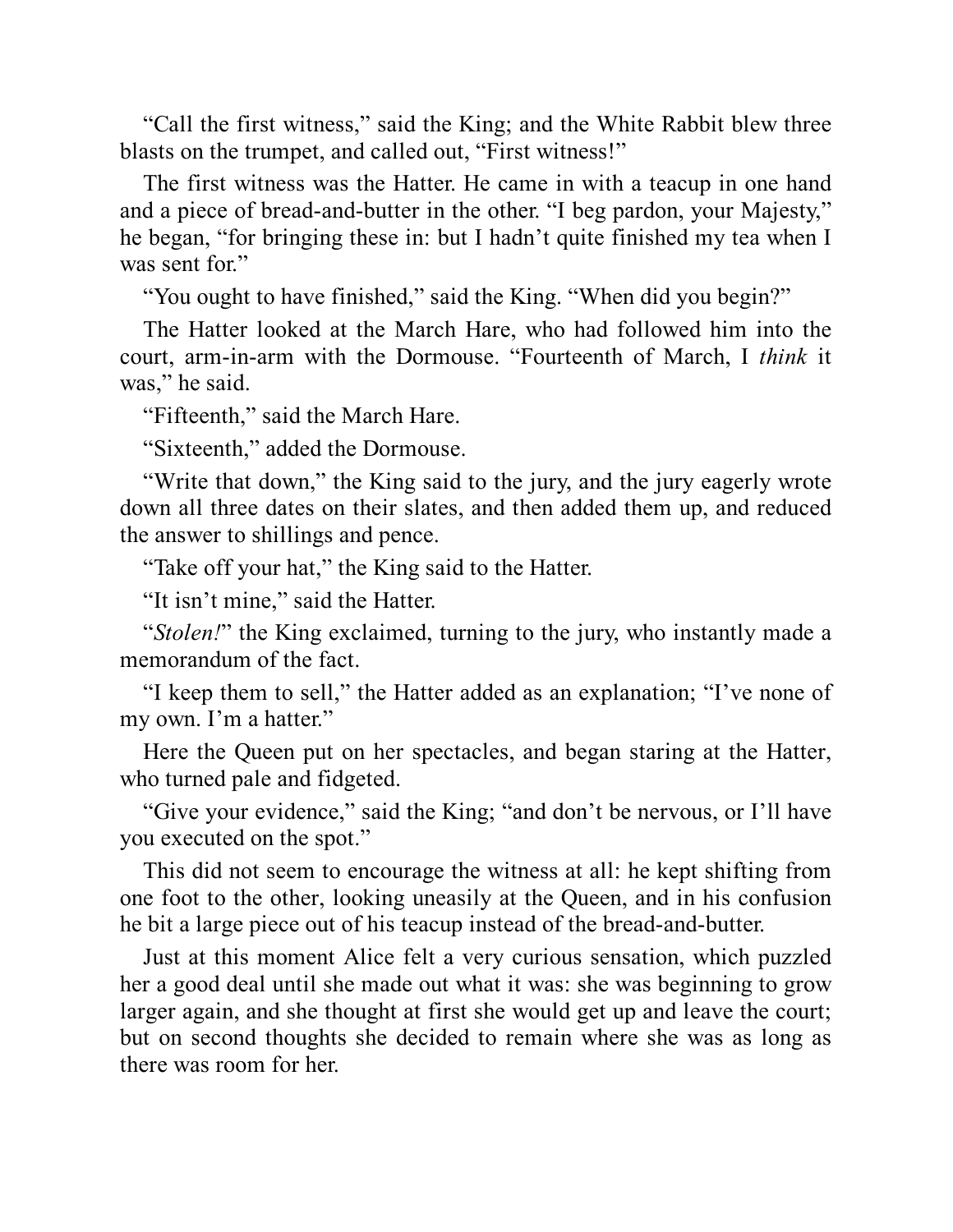"I wish you wouldn't squeeze so." said the Dormouse, who was sitting next to her. "I can hardly breathe."

"I can't help it," said Alice very meekly: "I'm growing."

"You've no right to grow *here*," said the Dormouse.

"Don't talk nonsense," said Alice more boldly: "you know you're growing too."

"Yes, but *I* grow at a reasonable pace," said the Dormouse: "not in that ridiculous fashion." And he got up very sulkily and crossed over to the other side of the court.

All this time the Queen had never left off staring at the Hatter, and, just as the Dormouse crossed the court, she said to one of the officers of the court, "Bring me the list of the singers in the last concert!" on which the wretched Hatter trembled so, that he shook both his shoes off.

"Give your evidence," the King repeated angrily, "or I'll have you executed, whether you're nervous or not."

"I'm a poor man, your Majesty," the Hatter began, in a trembling voice, "—and I hadn't begun my tea—not above a week or so—and what with the bread-and-butter getting so thin—and the twinkling of the tea—"

"The twinkling of the *what?*" said the King.

"It *began* with the tea," the Hatter replied.

"Of course twinkling begins with a T!" said the King sharply. "Do you take me for a dunce? Go on!"

"I'm a poor man," the Hatter went on, "and most things twinkled after that—only the March Hare said—"

"I didn't!" the March Hare interrupted in a great hurry.

"You did!" said the Hatter.

"I deny it!" said the March Hare.

"He denies it," said the King: "leave out that part."

"Well, at any rate, the Dormouse said—" the Hatter went on, looking anxiously round to see if he would deny it too: but the Dormouse denied nothing, being fast asleep.

"After that," continued the Hatter, "I cut some more bread-and-butter  $\overline{\phantom{0}}$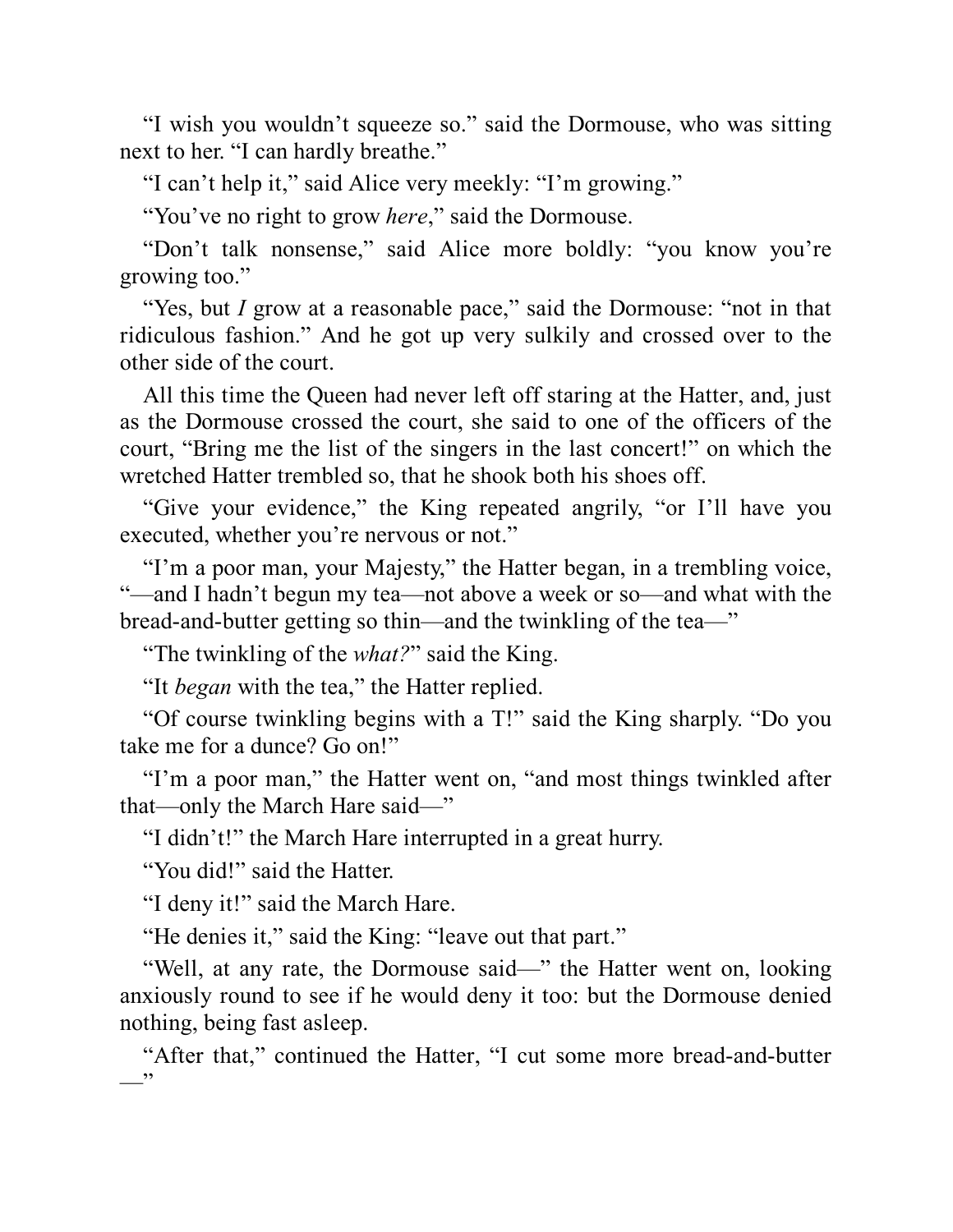"But what did the Dormouse say?" one of the jury asked.

"That I can't remember," said the Hatter.

"You *must* remember," remarked the King, "or I'll have you executed."

The miserable Hatter dropped his teacup and bread-and-butter, and went down on one knee. "I'm a poor man, your Majesty," he began.

"You're a *very* poor *speaker*," said the King.

Here one of the guinea-pigs cheered, and was immediately suppressed by the officers of the court. (As that is rather a hard word, I will just explain to you how it was done. They had a large canvas bag, which tied up at the mouth with strings: into this they slipped the guinea-pig, head first, and then sat upon it.)

"I'm glad I've seen that done," thought Alice. "I've so often read in the newspapers, at the end of trials, "There was some attempts at applause, which was immediately suppressed by the officers of the court," and I never understood what it meant till now."

"If that's all you know about it, you may stand down," continued the King.

"I can't go no lower," said the Hatter: "I'm on the floor, as it is."

"Then you may *sit* down," the King replied.

Here the other guinea-pig cheered, and was suppressed.

"Come, that finished the guinea-pigs!" thought Alice. "Now we shall get on better."

"I'd rather finish my tea," said the Hatter, with an anxious look at the Queen, who was reading the list of singers.

"You may go," said the King, and the Hatter hurriedly left the court, without even waiting to put his shoes on.

"—and just take his head off outside," the Queen added to one of the officers: but the Hatter was out of sight before the officer could get to the door.

"Call the next witness!" said the King.

The next witness was the Duchess's cook. She carried the pepper-box in her hand, and Alice guessed who it was, even before she got into the court, by the way the people near the door began sneezing all at once.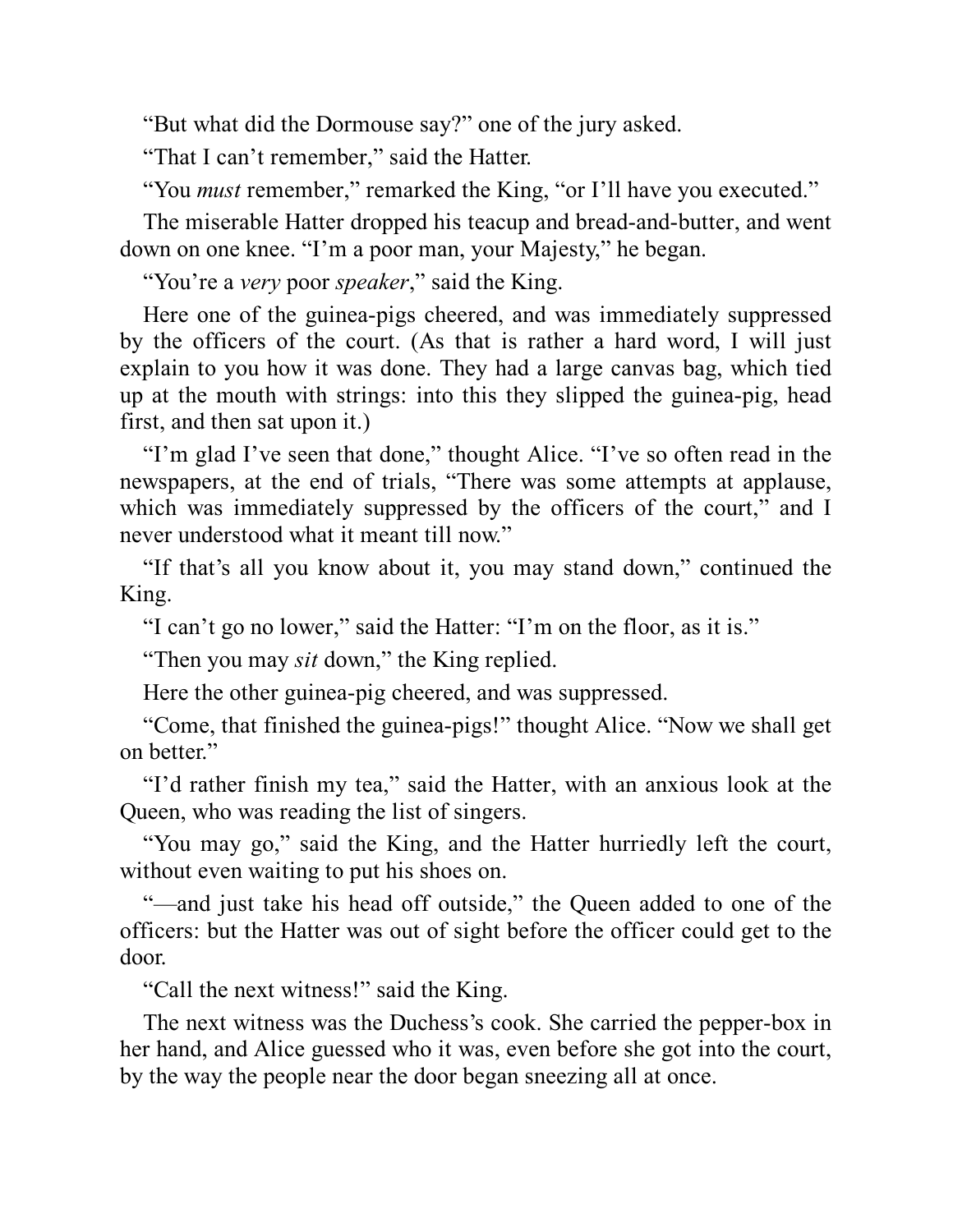"Give your evidence," said the King.

"Shan't," said the cook.

The King looked anxiously at the White Rabbit, who said in a low voice, "Your Majesty must cross-examine *this* witness."

"Well, if I must, I must," the King said, with a melancholy air, and, after folding his arms and frowning at the cook till his eyes were nearly out of sight, he said in a deep voice, "What are tarts made of?"

"Pepper, mostly," said the cook.

"Treacle," said a sleepy voice behind her.

"Collar that Dormouse," the Queen shrieked out. "Behead that Dormouse! Turn that Dormouse out of court! Suppress him! Pinch him! Off with his whiskers!"

For some minutes the whole court was in confusion, getting the Dormouse turned out, and, by the time they had settled down again, the cook had disappeared.

"Never mind!" said the King, with an air of great relief. "Call the next witness." And he added in an undertone to the Queen, "Really, my dear, *you* must cross-examine the next witness. It quite makes my forehead ache!"

Alice watched the White Rabbit as he fumbled over the list, feeling very curious to see what the next witness would be like, "—for they haven't got much evidence *yet*," she said to herself. Imagine her surprise, when the White Rabbit read out, at the top of his shrill little voice, the name "Alice!"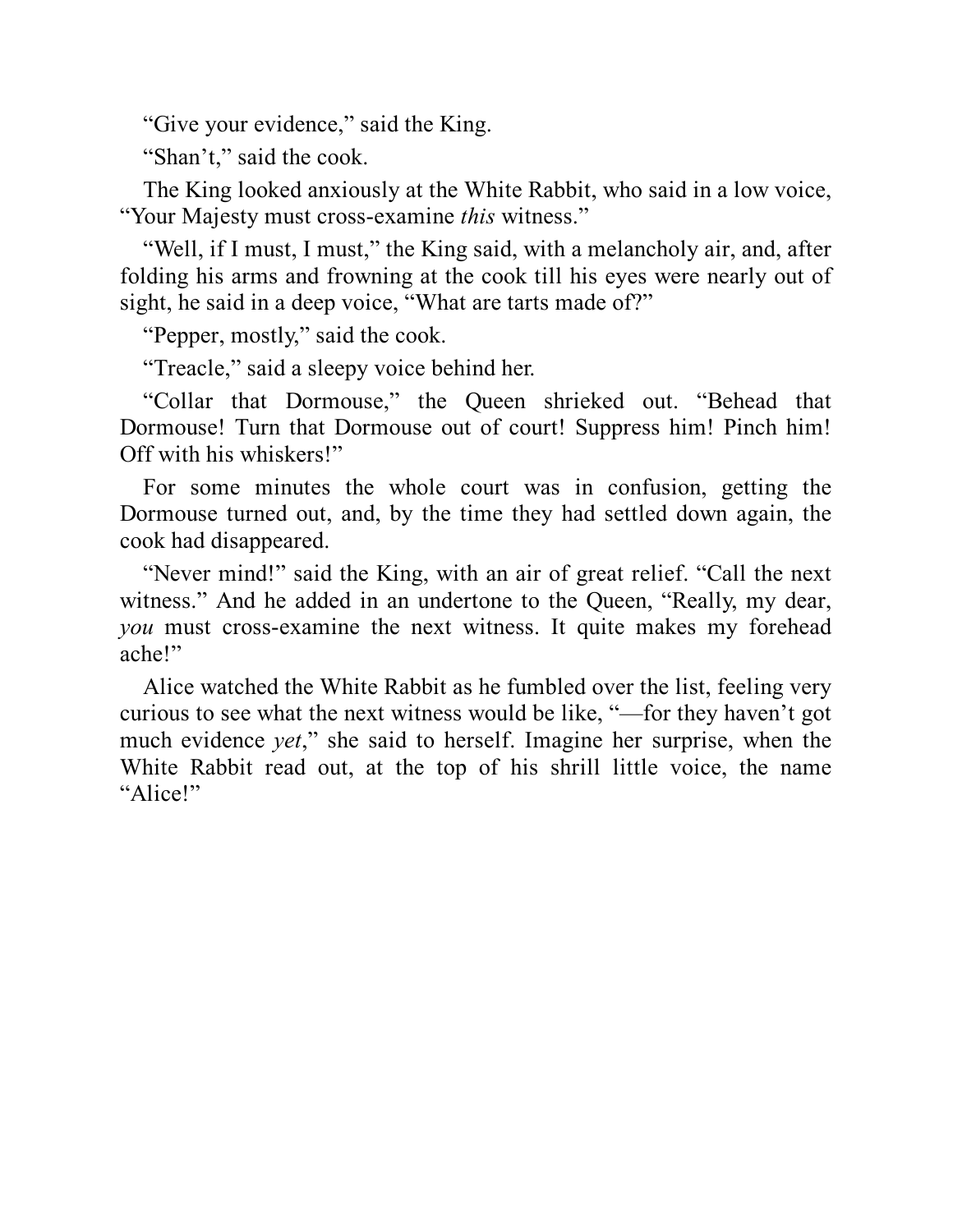## CHAPTER XII. Alice's Evidence

"Here!" cried Alice, quite forgetting in the flurry of the moment how large she had grown in the last few minutes, and she jumped up in such a hurry that she tipped over the jury-box with the edge of her skirt, upsetting all the jurymen on to the heads of the crowd below, and there they lay sprawling about, reminding her very much of a globe of goldfish she had accidentally upset the week before.

"Oh, I *beg* your pardon!" she exclaimed in a tone of great dismay, and began picking them up again as quickly as she could, for the accident of the goldfish kept running in her head, and she had a vague sort of idea that they must be collected at once and put back into the jury-box, or they would die.

"The trial cannot proceed," said the King in a very grave voice, "until all the jurymen are back in their proper places—*all*," he repeated with great emphasis, looking hard at Alice as he said so.

Alice looked at the jury-box, and saw that, in her haste, she had put the Lizard in head downwards, and the poor little thing was waving its tail about in a melancholy way, being quite unable to move. She soon got it out again, and put it right; "not that it signifies much," she said to herself; "I should think it would be *quite* as much use in the trial one way up as the other."

As soon as the jury had a little recovered from the shock of being upset, and their slates and pencils had been found and handed back to them, they set to work very diligently to write out a history of the accident, all except the Lizard, who seemed too much overcome to do anything but sit with its mouth open, gazing up into the roof of the court.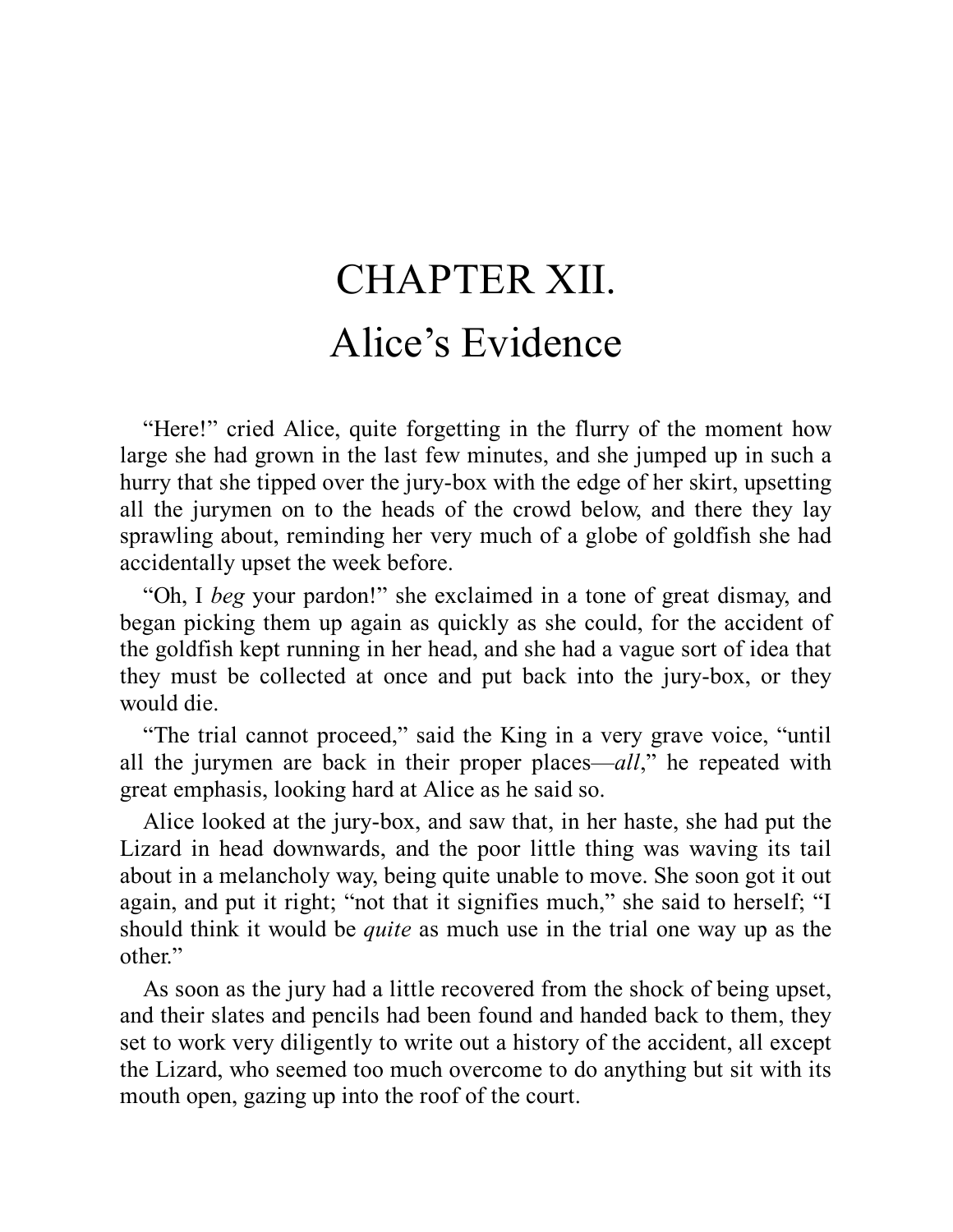"What do you know about this business?" the King said to Alice.

"Nothing," said Alice.

"Nothing *whatever?*" persisted the King.

"Nothing whatever," said Alice.

"That's very important," the King said, turning to the jury. They were just beginning to write this down on their slates, when the White Rabbit interrupted: "*Un*important, your Majesty means, of course," he said in a very respectful tone, but frowning and making faces at him as he spoke.

"*Un*important, of course, I meant," the King hastily said, and went on to himself in an undertone,

"important—unimportant—unimportant—important—" as if he were trying which word sounded best.

Some of the jury wrote it down "important," and some "unimportant." Alice could see this, as she was near enough to look over their slates; "but it doesn't matter a bit," she thought to herself.

At this moment the King, who had been for some time busily writing in his note-book, cackled out "Silence!" and read out from his book, "Rule Forty-two. *All persons more than a mile high to leave the court*."

Everybody looked at Alice.

"*I'm* not a mile high," said Alice.

"You are," said the King.

"Nearly two miles high," added the Queen.

"Well, I shan't go, at any rate," said Alice: "besides, that's not a regular rule: you invented it just now."

"It's the oldest rule in the book," said the King.

"Then it ought to be Number One," said Alice.

The King turned pale, and shut his note-book hastily. "Consider your verdict," he said to the jury, in a low, trembling voice.

"There's more evidence to come yet, please your Majesty," said the White Rabbit, jumping up in a great hurry; "this paper has just been picked up."

"What's in it?" said the Queen.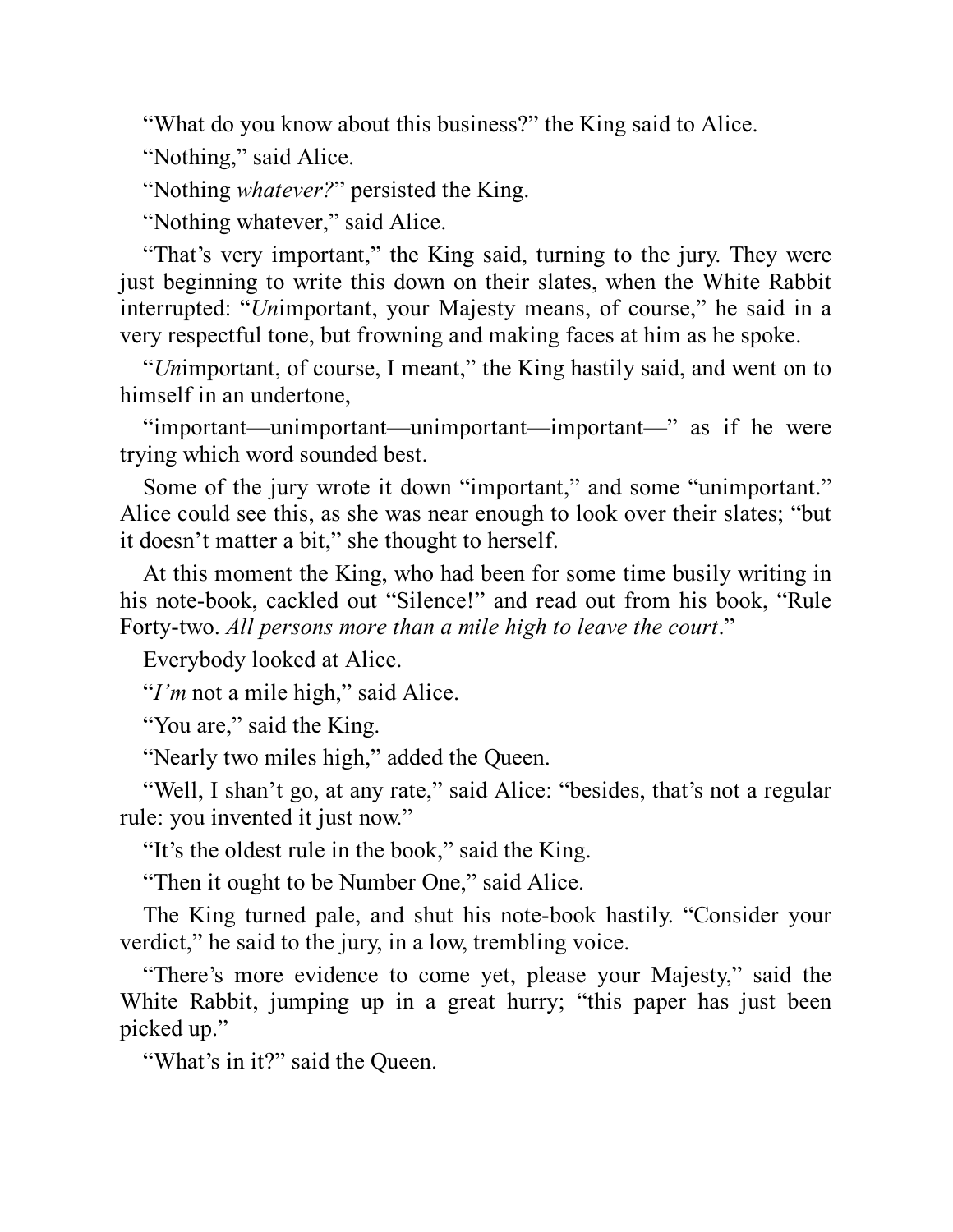"I haven't opened it yet," said the White Rabbit, "but it seems to be a letter, written by the prisoner to—to somebody."

"It must have been that," said the King, "unless it was written to nobody, which isn't usual, you know."

"Who is it directed to?" said one of the jurymen.

"It isn't directed at all," said the White Rabbit; "in fact, there's nothing written on the *outside*." He unfolded the paper as he spoke, and added "It isn't a letter, after all: it's a set of verses."

"Are they in the prisoner's handwriting?" asked another of the jurymen.

"No, they're not," said the White Rabbit, "and that's the queerest thing about it." (The jury all looked puzzled.)

"He must have imitated somebody else's hand," said the King. (The jury all brightened up again.)

"Please your Majesty," said the Knave, "I didn't write it, and they can't prove I did: there's no name signed at the end."

"If you didn't sign it," said the King, "that only makes the matter worse. You *must* have meant some mischief, or else you'd have signed your name like an honest man."

There was a general clapping of hands at this: it was the first really clever thing the King had said that day.

"That *proves* his guilt," said the Queen.

"It proves nothing of the sort!" said Alice. "Why, you don't even know what they're about!"

"Read them," said the King.

The White Rabbit put on his spectacles. "Where shall I begin, please your Majesty?" he asked.

"Begin at the beginning," the King said gravely, "and go on till you come to the end: then stop."

These were the verses the White Rabbit read:—

"They told me you had been to her, And mentioned me to him: She gave me a good character, But said I could not swim.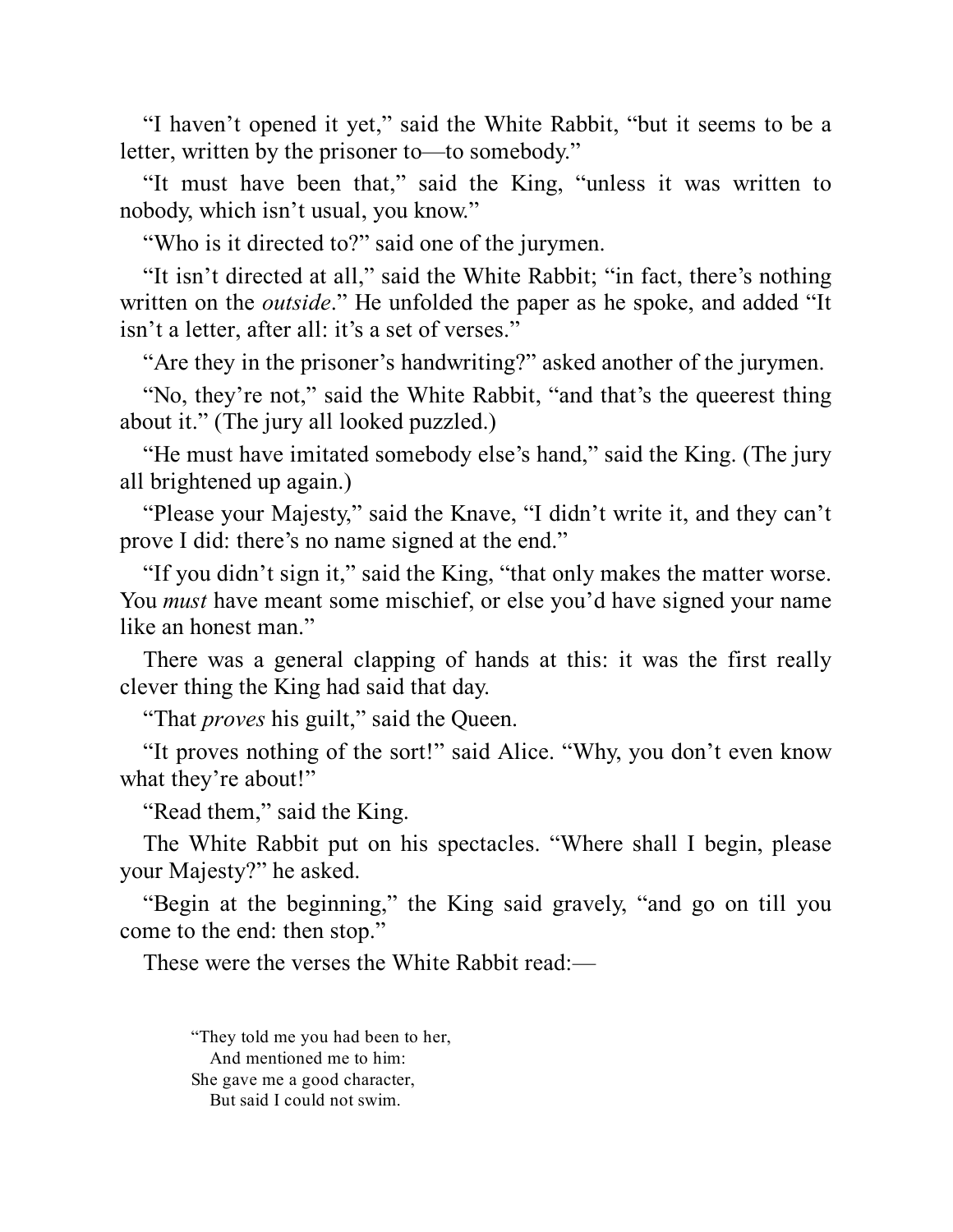He sent them word I had not gone (We know it to be true): If she should push the matter on, What would become of you?

I gave her one, they gave him two, You gave us three or more; They all returned from him to you, Though they were mine before.

If I or she should chance to be Involved in this affair, He trusts to you to set them free, Exactly as we were.

My notion was that you had been (Before she had this fit) An obstacle that came between Him, and ourselves, and it.

Don't let him know she liked them best, For this must ever be A secret, kept from all the rest, Between yourself and me."

"That's the most important piece of evidence we've heard yet," said the King, rubbing his hands; "so now let the jury—"

"If any one of them can explain it," said Alice, (she had grown so large in the last few minutes that she wasn't a bit afraid of interrupting him,) "I'll give him sixpence. *I* don't believe there's an atom of meaning in it."

The jury all wrote down on their slates, "*She* doesn't believe there's an atom of meaning in it," but none of them attempted to explain the paper.

"If there's no meaning in it," said the King, "that saves a world of trouble, you know, as we needn't try to find any. And yet I don't know," he went on, spreading out the verses on his knee, and looking at them with one eye; "I seem to see some meaning in them, after all. "—*said I could not swim*—" you can't swim, can you?" he added, turning to the Knave.

The Knave shook his head sadly. "Do I look like it?" he said. (Which he certainly did *not*, being made entirely of cardboard.)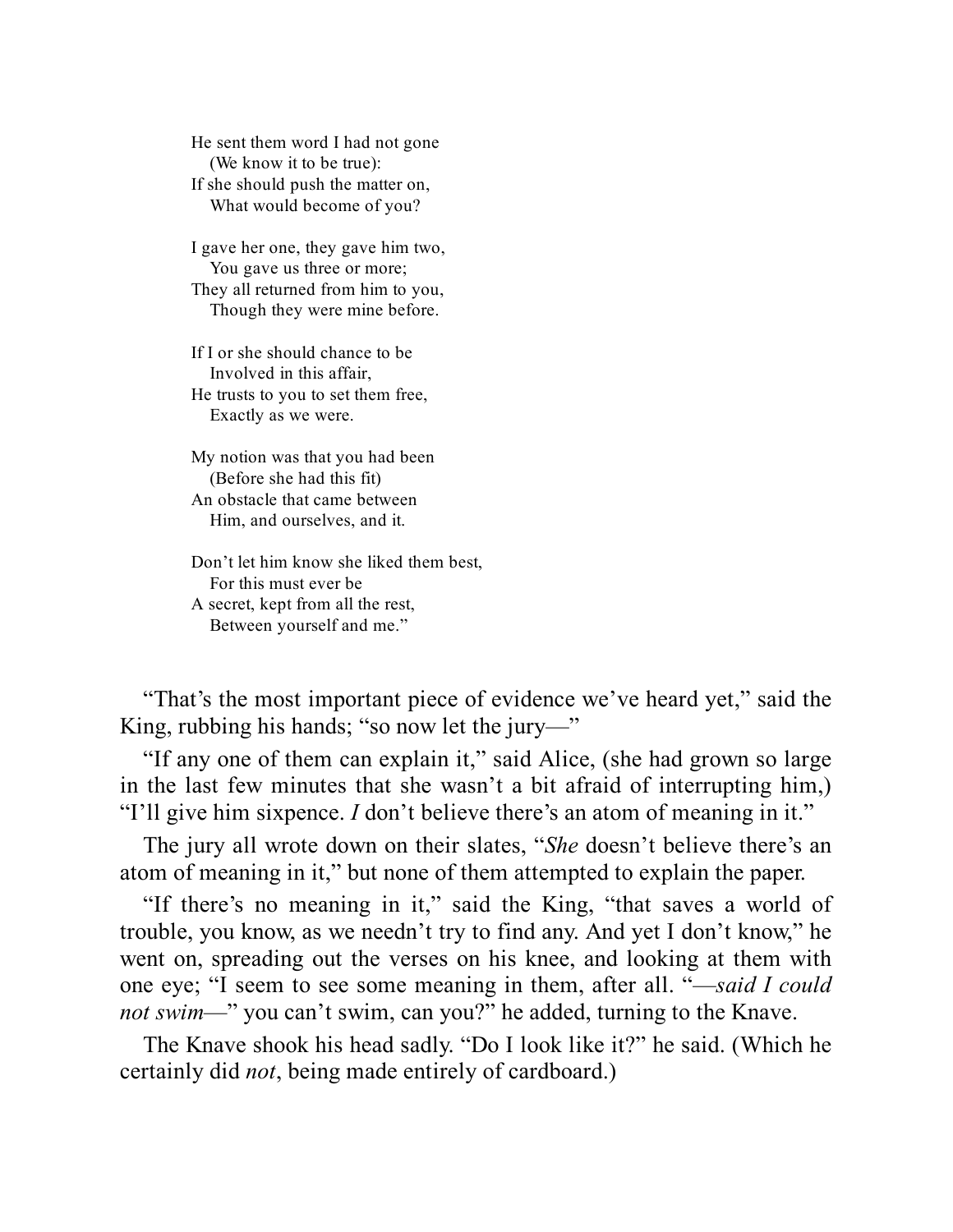"All right, so far," said the King, and he went on muttering over the verses to himself: "'*We know it to be true*—' that's the jury, of course—'*I gave her one, they gave him two*—' why, that must be what he did with the tarts, you know—"

"But, it goes on '*they all returned from him to you*,'" said Alice.

"Why, there they are!" said the King triumphantly, pointing to the tarts on the table. "Nothing can be clearer than *that*. Then again—'*before she had this fit*—' you never had fits, my dear, I think?" he said to the Queen.

"Never!" said the Queen furiously, throwing an inkstand at the Lizard as she spoke. (The unfortunate little Bill had left off writing on his slate with one finger, as he found it made no mark; but he now hastily began again, using the ink, that was trickling down his face, as long as it lasted.)

"Then the words don't *fit* you," said the King, looking round the court with a smile. There was a dead silence.

"It's a pun!" the King added in an offended tone, and everybody laughed, "Let the jury consider their verdict," the King said, for about the twentieth time that day.

"No, no!" said the Queen. "Sentence first—verdict afterwards."

"Stuff and nonsense!" said Alice loudly. "The idea of having the sentence first!"

"Hold your tongue!" said the Queen, turning purple.

"I won't!" said Alice.

"Off with her head!" the Queen shouted at the top of her voice. Nobody moved.

"Who cares for you?" said Alice, (she had grown to her full size by this time.) "You're nothing but a pack of cards!"

At this the whole pack rose up into the air, and came flying down upon her: she gave a little scream, half of fright and half of anger, and tried to beat them off, and found herself lying on the bank, with her head in the lap of her sister, who was gently brushing away some dead leaves that had fluttered down from the trees upon her face.

"Wake up, Alice dear!" said her sister; "Why, what a long sleep you've had!"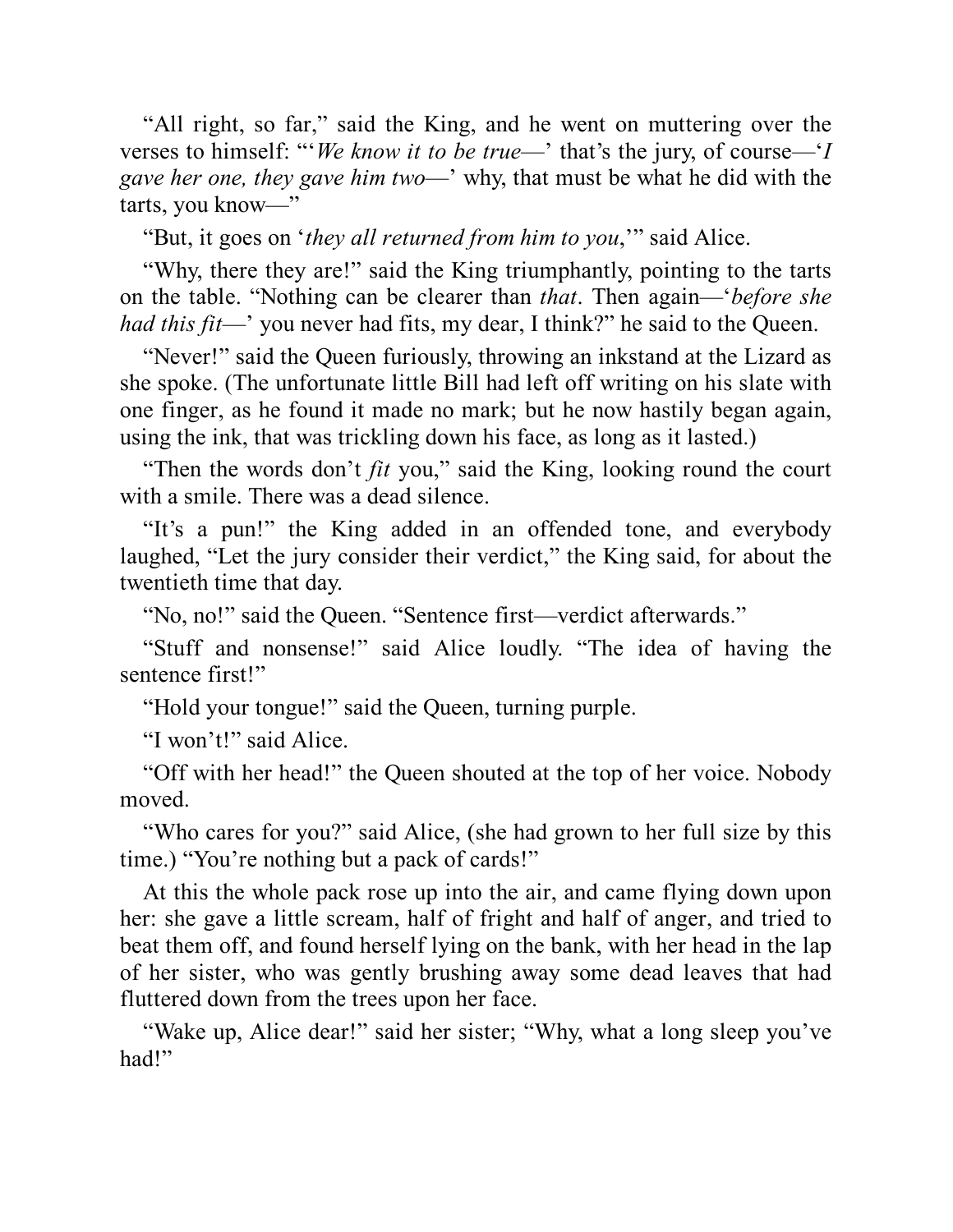"Oh, I've had such a curious dream!" said Alice, and she told her sister, as well as she could remember them, all these strange Adventures of hers that you have just been reading about; and when she had finished, her sister kissed her, and said, "It *was* a curious dream, dear, certainly: but now run in to your tea; it's getting late." So Alice got up and ran off, thinking while she ran, as well she might, what a wonderful dream it had been.

But her sister sat still just as she left her, leaning her head on her hand, watching the setting sun, and thinking of little Alice and all her wonderful Adventures, till she too began dreaming after a fashion, and this was her dream:—

First, she dreamed of little Alice herself, and once again the tiny hands were clasped upon her knee, and the bright eager eyes were looking up into hers—she could hear the very tones of her voice, and see that queer little toss of her head to keep back the wandering hair that *would* always get into her eyes—and still as she listened, or seemed to listen, the whole place around her became alive with the strange creatures of her little sister's dream.

The long grass rustled at her feet as the White Rabbit hurried by—the frightened Mouse splashed his way through the neighbouring pool—she could hear the rattle of the teacups as the March Hare and his friends shared their never-ending meal, and the shrill voice of the Queen ordering off her unfortunate guests to execution—once more the pig-baby was sneezing on the Duchess's knee, while plates and dishes crashed around it —once more the shriek of the Gryphon, the squeaking of the Lizard's slate-pencil, and the choking of the suppressed guinea-pigs, filled the air, mixed up with the distant sobs of the miserable Mock Turtle.

So she sat on, with closed eyes, and half believed herself in Wonderland, though she knew she had but to open them again, and all would change to dull reality—the grass would be only rustling in the wind, and the pool